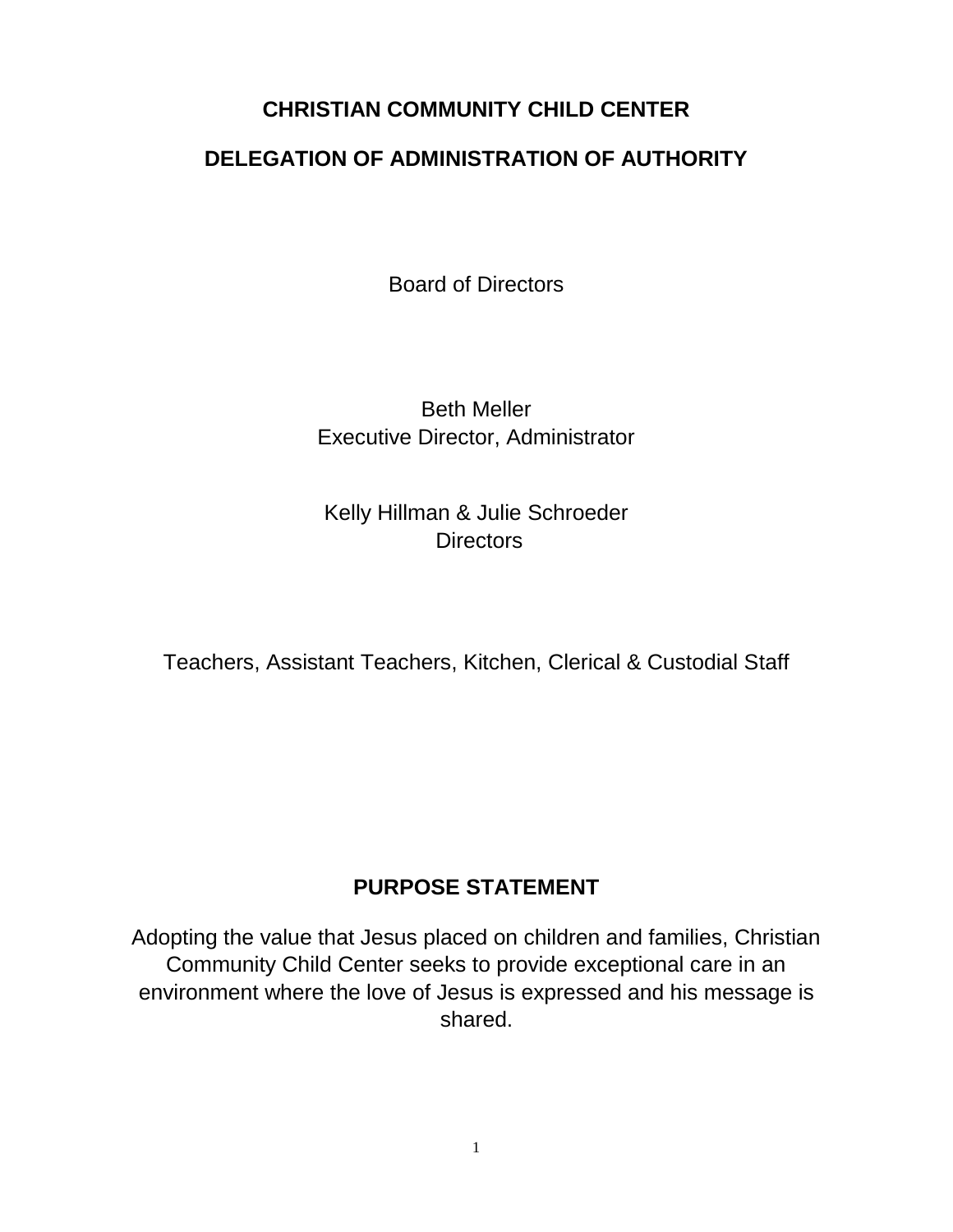# **ADMISSION POLICY**

## **General Information**

Christian Community Child Center is a non-profit organization that provides care and educational services for children whose parents are employed outside the home as well as pre-kindergarten programming for children of the community. The center is open Monday through Friday, year around from 6:00 am to 6:00 p.m. and is licensed for 120 children ages 6 weeks through 12 years of age. Christian Community Child Center's license, granted by the State of Wisconsin, is displayed in the front entrance of the center. In addition to the policies of Christian Community Child Center, the Center complies with the rules and regulations as stated in Wisconsin Administrative Code DCF 251*.*

## **Philosophy**

Young children are naturally curious, creative and open to new learning experiences. At Christian Community Child Center, your child is provided with stimulating activities in language arts, music, science, math, art, sensory experiences, large motor activities and more. The staff has a thorough understanding of how children learn and grow and provides for each child's individual needs through developmentally appropriate activities planned for the children.

Christian Community Child Center provides an inspiring environment that encourages each child to develop the spiritual, intellectual, emotional, physical and ethical skills needed to grow into productive, caring citizens. The children are given the freedom to choose from developmentally appropriate activities that help each child to advance to their own fullest potential.

While intellectual concepts comprise a significant component of early childhood education, the development of social skills is important so each child develops socially while retaining his/her sense of identity and integrity.

Early education experiences set the basis for later learning. The goal of Christian Community Child Center is to provide a well-rounded, quality program through which your child can feel good about him/herself while continuing to grow and develop.

The family unit is the most important influence in the life of a child. We respect parents as the most important provider of care and nurturing, and we believe parents and childcare staff are partners in each child's care and education. We encourage parents to visit the Center whenever possible and to let the teachers know how we can best accommodate you and your child.

## **Nondiscrimination Statement**

Christian Community Child Center does not discriminate in its intake services or personnel practices on the basis of age, race, color, creed, sex, sexual orientation, political persuasion, religion, national origin, disability, or association with a person with a disability.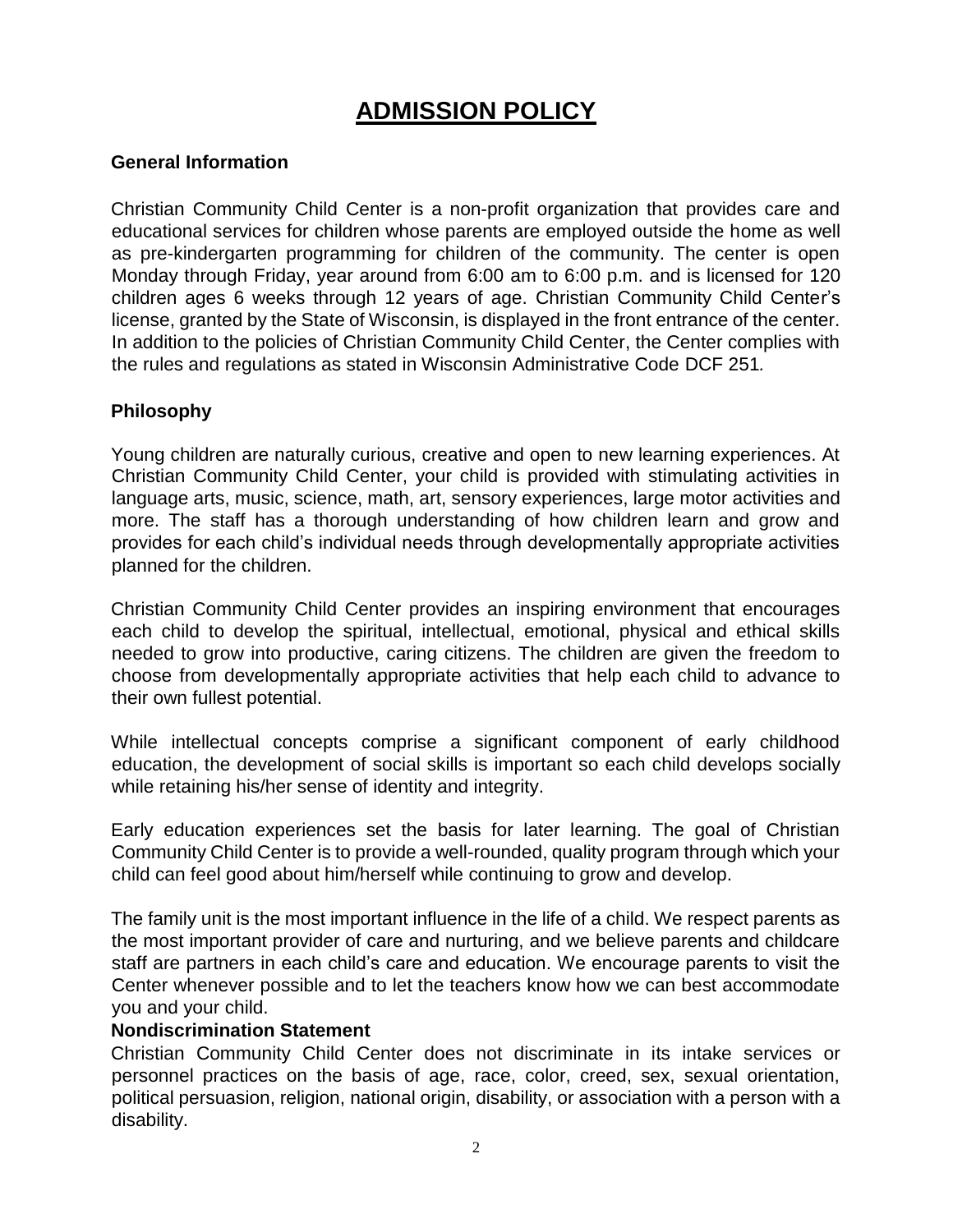## **Communication**

A parent bulletin board is displayed near the parent sign-in data terminal. Notices of upcoming events, center rates, holidays, postings of communicable diseases, immunization clinics, and other items of interest are posted for parents to see. Annual parent surveys (located by parent board) help further develop and/or enhance center policies. A copy of the complete parent policy handbook and the DCF 251 state licensing rules are available for parents to consult concerning questions of procedure. Each classroom also has a parent information board with classroom schedules, lesson plans, and other notices posted.

Parents are encouraged to visit the center at any time to see their child and to observe the program. The only exception to parental visitation is a court order that denies such visitation. It is requested that parents schedule their visitation times with the child's daily schedule in mind, and not visit while the child is asleep.

Daily communication is encouraged between staff and parents through verbal and written means. Children age 2 and under receive written daily sheets, which update the parent on the child's day at the center. Parent Teacher conferences are formally offered twice per year, or more frequently per parent or teacher request.

## **Child Abuse and Neglect**

All center personnel are required to report any children who appear to be emotionally, physically, or sexually abused or neglected to the County Child Protective Services, County Sheriff or City Police. Suspicion of abuse or neglect shall be documented and maintained in a confidential record. Personnel receive annual in-service training about indicators of abuse or neglect, reporting laws and documentation methods.

## **Enrollment Procedure**

Prior to admission to the center, parents and children should visit the center to meet the administrator and the staff to observe the program. An interview will be conducted to obtain information and assist in individualizing the child's care. Application materials will be provided at this time, which must be returned prior to actual enrollment in the center. The registration fee must be submitted to secure placement for your child.

#### **Required Records**

Parents must complete enrollment forms prior to the first day of attendance. All records remain confidential. Information which is pertinent to the care of your child shall be given only to Center staff. No information about the child's progress or behavior shall be given to outside sources without written parental consent.

The center also maintains a logbook for medication and injury. Teachers and other staff members are responsible to record any injuries received by a child and the action taken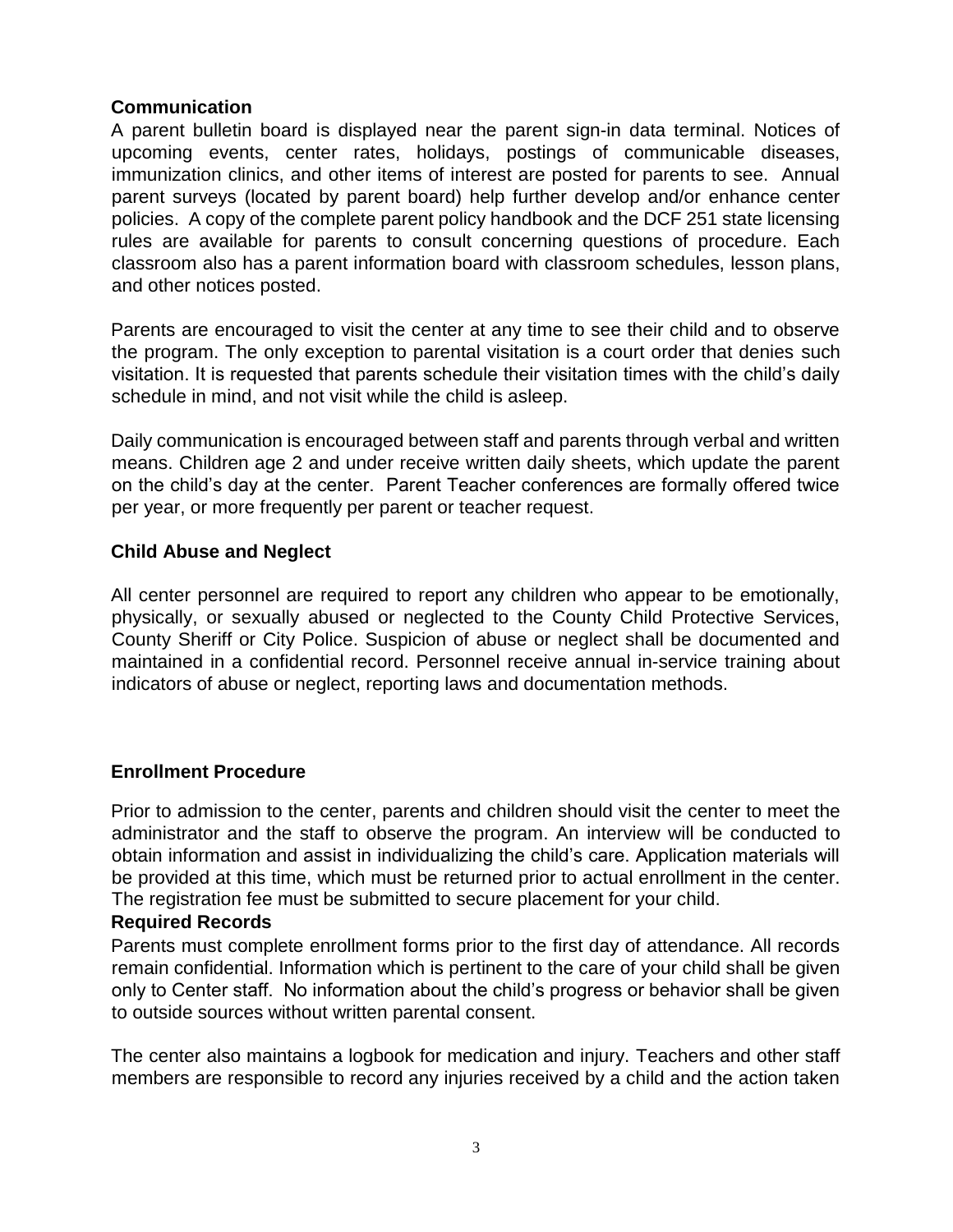by staff attending the child. Medication dispensed to a child will also be documented in this book.

The following records shall be on file for each child: child enrollment form; child health report; health history, immunization record, intake information for children, emergency medical consent cards, names of persons authorized to call for the child, general authorizations for field trips, publicity and emergency care and parental proof of insurance.

A written report of the daily attendance and birth date of each child attending the center is maintained in individual classrooms, including arrival and departure hours.

## **Items needed at the Center**

Parents must provide the following items to remain at the center:

- 1. Complete change of clothes: underwear, shirt, pants, socks, sweater or sweatshirt. (Parents are requested to replace items as child grows and also to accommodate seasonal weather changes.) It is also requested that parents provide several changes of clothing for children not yet toilet trained. All soiled clothing will be sent home in a separate bag for laundering.
- 2. Extra mittens, boots, hat, scarf in winter; swimsuit and towel in summer.
- 3. Diapers and wipes for children who are not yet toilet trained.
- 4. Blankets and/or sleeping bags (laundered by parents weekly)

Please label all items the child brings to the Center with a first initial and last name, including jackets and other clothing.

A special security toy or blanket may be brought for the child's naptime. It must be labeled and kept in the child's bin until rest time. Children are allowed to occasionally bring special toys or items from home when they have show and tell time. The center will provide cribs and sheets for infants and toddlers. Cots are provided for older children. Parents are responsible for bedding, i.e., blankets, and sleeping bags for children who sleep on cots. Breakfast, lunch and an afternoon snack are provided.

Early morning and late afternoon snacks are provided as needed.

## **Care for Children with Special Needs**

Parents and staff confer regarding special needs and arrangements for any child with special needs. Whenever possible, the center staff tries to visit and develop a communication network with other agencies or programs in which the child is enrolled. Individualized programming is developed to meet a child's individual needs.

## **Rules and Regulations**

Upon registration, each family is provided with a copy of the Parent Handbook. A copy of the state-licensing handbook with which we are legally bound to comply is also available for parents at the center.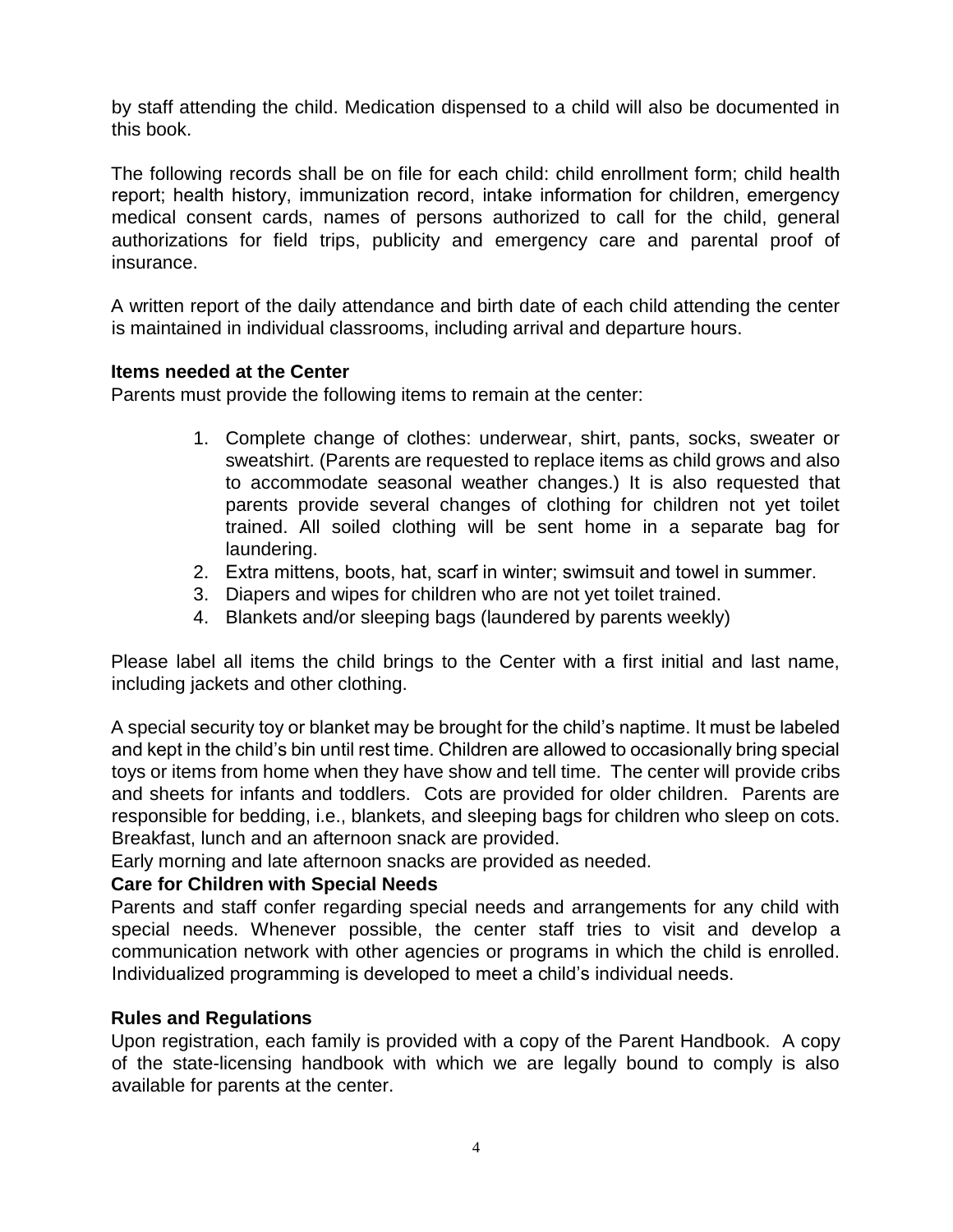A signature sheet is provided at the end of this handbook indicating that parents have received the Parent handbook. It is to be signed and returned at the time of enrollment.

## **Pets**

At Christian Community Child Center, the only pets in classrooms are fish.

Parents are notified in written memo by classroom Teacher or by visiting the room that the class will be receiving a classroom pet. All contact between pets and children shall be under the close supervision of a child care worker who is close enough to remove the child immediately if the pet shows signs of distress or the child show signs of treating the pet inappropriately.

## **Enrollment Status – Definitions**:

Enrollment is defined as having a completed and approved registration form on file and in attendance at least one day in a given month.

Children ages 6 weeks to 5 years are accepted on a full-time basis. Full-time enrollees are registered for up to ten hours per day, five days per week. Part-time enrollment includes children ages 2 years and older who are accepted on a part-time, hourly basis as available within the necessary age group's classroom. Part-time also includes children who do not attend all 12 months throughout the year.

## **What to Wear**

Children should dress in comfortable, washable play clothing. Tennis shoes or other firm support shoes should be worn. Appropriate footwear allows children to participate in running and jumping activities in outdoor play. Sandals, "Jelly" shoes, etc. are considered to be dangerous for children to wear because of easy accessibility to toes, susceptibility to slivers, etc. It is very easy to stub or step on toes in a childcare setting.

Children play outside daily so they need appropriate outerwear. Please mark all of your children's clothing and belongings clearly with a first initial and last name.

## **Daily Arrival and Departure**

Arrival and departure times are important in the child's and parent's day. We encourage parents to take time at the beginning and end of each day to talk with the staff and to allow the child time to become acclimated to the day's activities, or to wind up the day's activities.

PLEASE do not sneak out in the morning, even if your child is occupied in an activity. Let your child know you are leaving and when you will return. Your child may cry when you leave, but he/she will generally settle down shortly after your departure.

If an authorized person arrives to pick up your child and appears impaired by drugs or alcohol, the staff will approach the person and request that they contact someone else to pick the child up. If the person refuses, staff will contact law enforcement.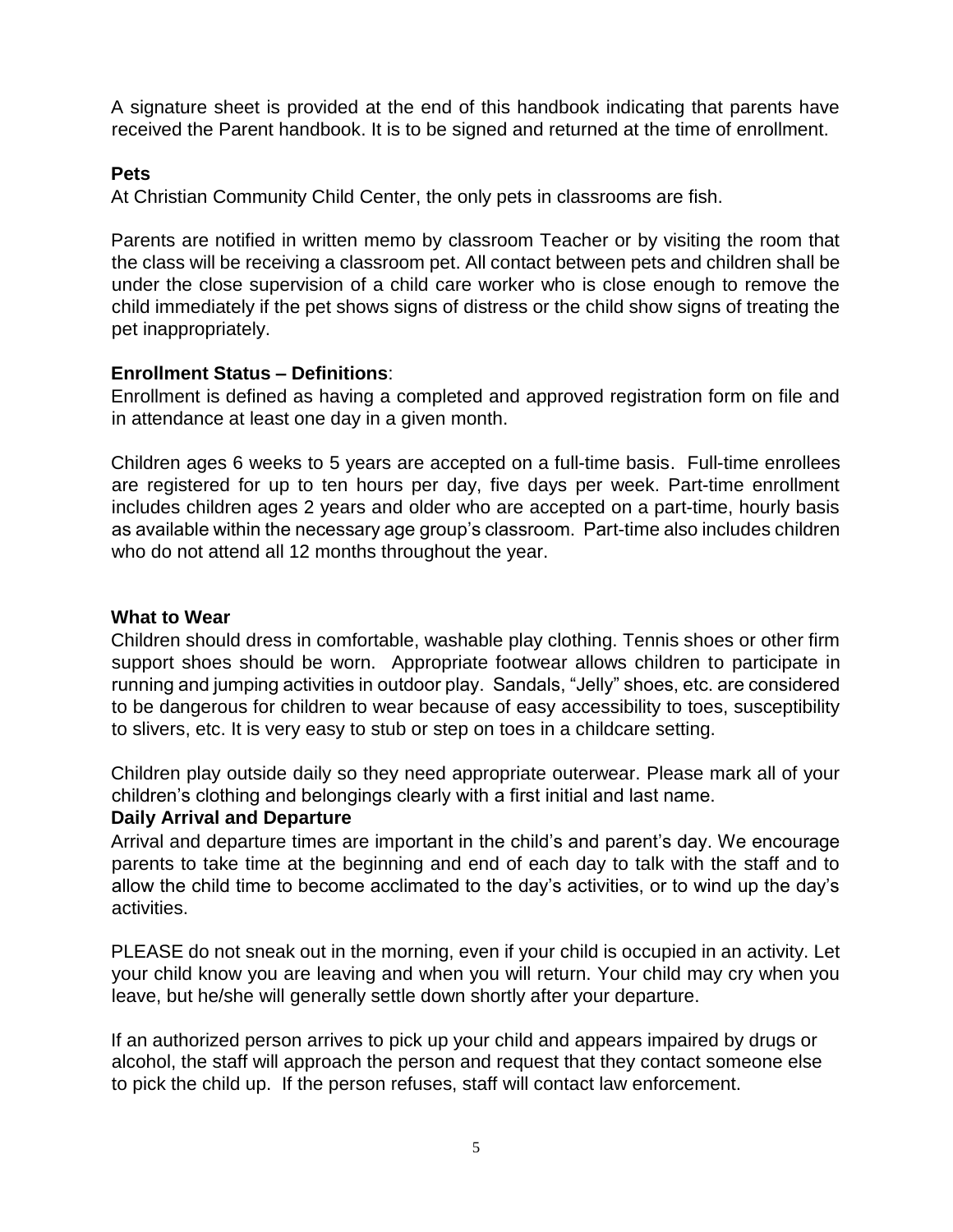At the end of the day, have your child pick up the toys they are playing with when you arrive. While they are picking up, check with staff for messages and check for any items the child has made to take home. *PLEASE* take time to let your child show you what they have done during the day. A little extra time may mean the difference between a pleasant or unpleasant experience for both you and your child.

- 1. Bring your child directly into the child care center no sooner than 10 minutes prior to your scheduled drop-off time. Take your child to their classroom and notify staff of your arrival.
- 2. Register your child in and out each day.
- 3. If you are delayed in calling for your child by more than 10 minutes, call the Center, (920)203-3159, so we may inform your child that you will be later than usual and so we can arrange the necessary staff coverage.
- 4. Call the Center before their scheduled start time each day your child is absent.
- 5. Notify the Center immediately of any changes in residence, telephone numbers, emergency contacts and authorized people to call for your child.
- 6. Your child will be released only to those persons you have authorized on the child's enrollment form. Please inform these people that they will be asked to show a picture ID when they pick up your child to any staff member who may be unfamiliar with them. In an emergency, parents shall be required to fax or send a dated handwritten note authorizing unfamiliar persons to call for their child. Center personnel will call the parent to verify information.
- 7. Please take time to communicate any information pertinent to your child's care to staff each and every day.
- 8. At the end of the day, again sign your child out.
- 9. Failure to pick up children by closing or within 10 minutes of scheduled time (without making previous arrangements) shall result in a \$10.00 assessment for each 15 minutes after the scheduled time.

## **Child Custody Issues**

Children will be released only to those people listed on the child's enrollment form*.* In the event that custody becomes an issue, a court order stating that a non-custodial parent may not pick up a child at the child care center must be submitted to the office before any changes are made in parental authorization to call for the child. Law enforcement officials will be called immediately should a custody battle arise at the childcare center.

## **Fee Policy**

We have reserved a place for your child in the Center. Fees are charged based on your child's age and attendance schedule, whether or not your child is present on a scheduled day. Our costs remain fixed even if your child is absent. The following policies govern the payment of fees.

1. Payment is made on a weekly basis in advance of a child's care for the week. For parents using Tuition Express, the automatic payment system used by the Center, a weekly discount in the usual payment is given. Children will not be allowed to attend unless tuition has been paid. There is a \$10 late fee added if payment is made after Mondays at noon.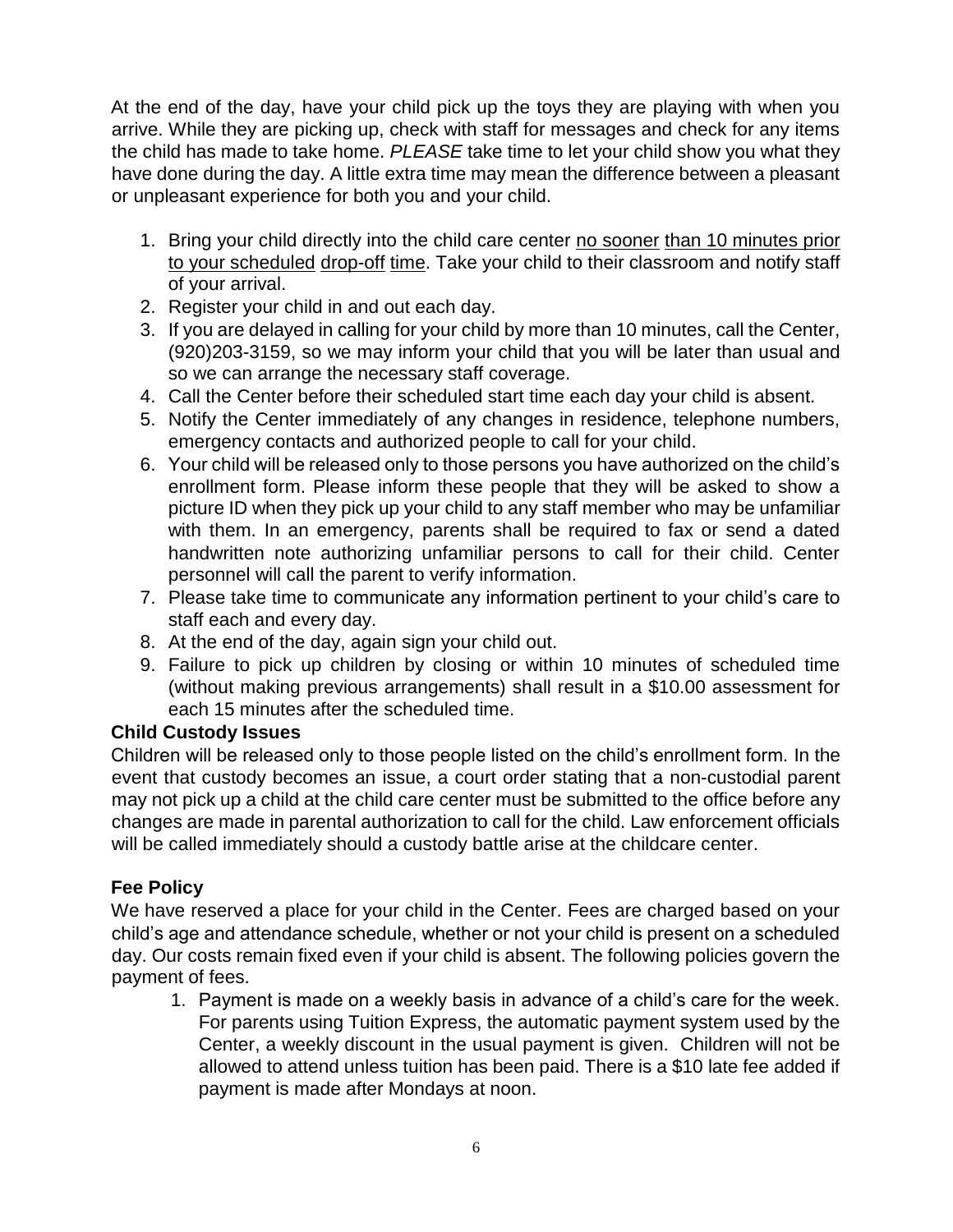- 2. Children enrolled full-time will receive ten days of vacation credit after six months of full-time enrollment. Each year on the anniversary date of enrollment, ten days will be available. Fees will not be charged for this time provided the parent notifies the administrator of the vacation one-week in advance. If not used by the next anniversary date, the days are forfeited.
- 3. A two-week written notice is required for withdrawal from the Center. If two weeks' notice is not given, the parent is still responsible for payment of two weeks fee. Vacation credits may not be used for this purpose.
- 4. Christian Community Child Center operates within the hours described on the posted state license located in the Center. Failure to pick up the child by 6:00 p.m. or within 10 minutes of scheduled pickup time shall result in a \$10.00 assessment for each 15 minutes after that time.
- 5. Christian Community Child Center will periodically review the need for a fee increase. If such an increase is deemed necessary, parents will receive a minimum notice of 30 days.
- 6. Children attending part-time do not receive vacation days. Part-time enrollment includes children ages 2 years and older who are accepted on a part-time, hourly basis as available within the necessary age group's classroom. Part-time also includes children who do not attend all 12 months throughout the year.

## **Days Closed- Emergency Closing Procedure**

The following holidays are observed for which the center will be closed: New Year's Day, Good Friday, Memorial Day, Independence Day, Labor Day, Thanksgiving Day and the day following; Christmas Eve, Christmas Day, and New Year's Eve. If a holiday falls on a Saturday, the center is closed on Friday. If a holiday falls on a Sunday, the center is closed on Monday. Regular tuition fees are charged for these days. In the unlikely event of closure due to inclement weather, an announcement will be made on local radio stations and parents are requested to pick up their child as soon as possible. Usual fees will be charged for these days also.

## **Emergency Medical Source**

Christian Community Child center will use a local hospital as our designated source of emergency medical care should the need arise.

## **CHILD GUIDANCE POLICY**

## **Child Abuse and Neglect**

All personnel are required to report any children who appear to be emotionally, physically, or sexually abused or neglected to the County Child Protective Services, County Sheriff or City Police. Suspicion of abuse or neglect shall be documented and maintained in a confidential record. Personnel receive biannual in-service training about indicators of abuse or neglect, reporting laws and documentation methods.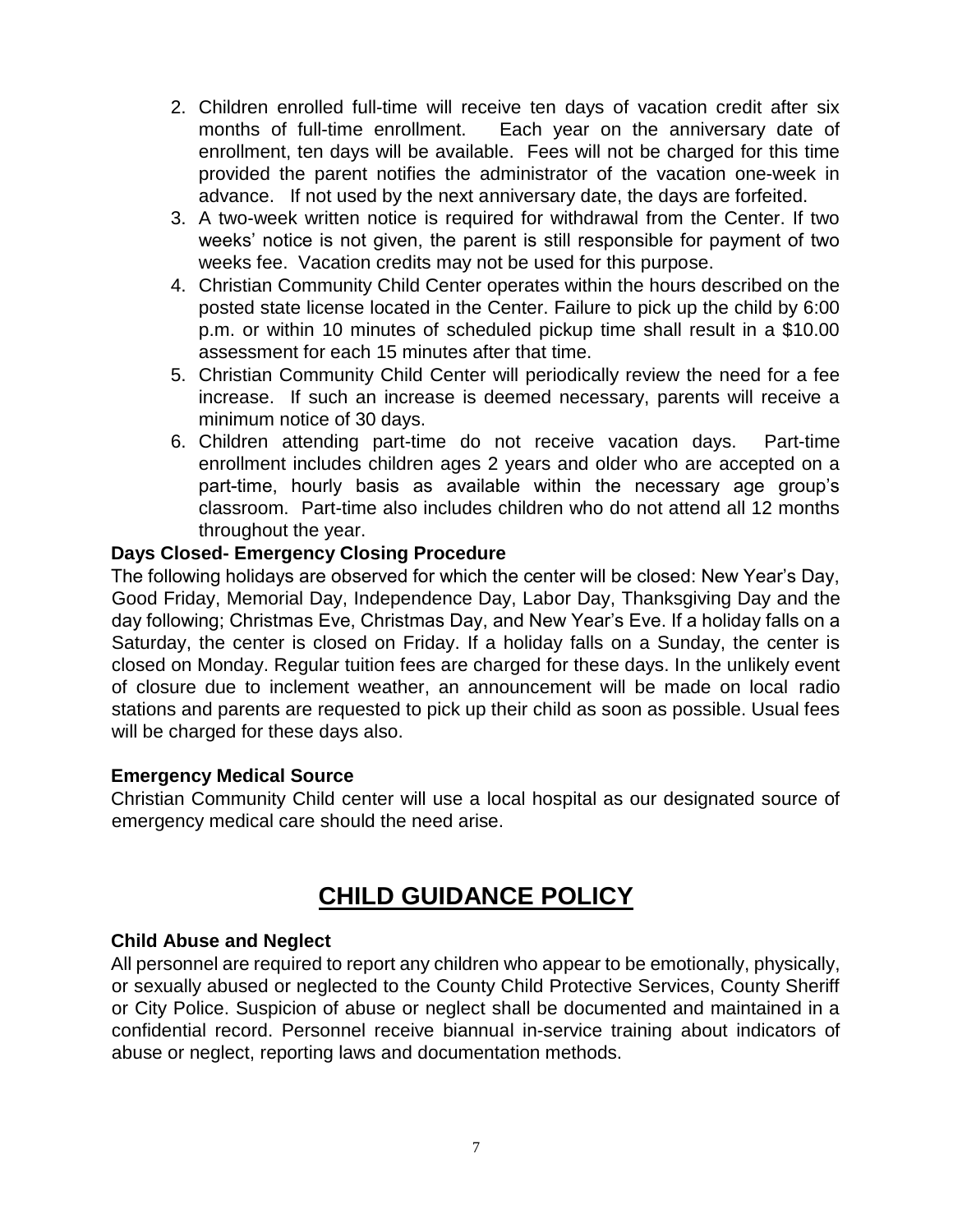## **Child Guidance**

Children are helped to learn self-control and how they can function in today's world in a relaxed, positive atmosphere of support and understanding that recognizes childhood's struggles. Discipline is viewed by adults as an important aspect of teaching and learning. Children are accepted as they are-not as immature creatures whose deficits and weaknesses need to be "fixed". Development is viewed as a process of growing, with each age and stage having its own characteristics, its own challenges and needs.

## **Guiding Young Children**

Young children strive for understanding, independence and self-control. Children learn by exploring, experimenting and testing the limits of their environment and experiencing the consequences of their *behavior.* In this way, they begin to understand how the world works, their own limits, and appropriate assertiveness. In this drive to understand, they need adults to set limits in order to keep children from harming themselves, other people and the physical environment; feel safe and secure; and gain a better understanding of what behavior is expected of them. Positive, effective guidance is used based upon the following principles:

•Discipline is a matter of training, planning, setting clear limits and expectations, redirection and logical consequences, not punishment.

•Discipline is a matter of prevention anticipating situations and preventing them before they happen.

•Our job is to gently encourage and support self-control, to protect children, and to help them learn how to behave reasonably.

•Children naturally poke, push, hit, even bite each other; they also drop, tear apart, and smash things in an effort to learn more about their environment. It is natural for children to test limits, to assert themselves in order to find out about their own power.

•Our job is to keep children interested and the room arranged to prevent children from bunching up, since the more bunching there is, the more unpleasant incidents there will be. Incidents are resolved calmly and patiently as they happen.

•Each child is respected as a special individual struggling to achieve self-control.

•Children are not labeled, since children will believe what we tell them about themselves.

## **Shaken Baby Syndrome**

Crying is normal for healthy babies just like eating and sleeping is. Crying is how babies communicate and exercise their lungs. They cry to get attention. Eventually, babies will outgrow crying just as children learn to stop messing their diapers. Care plans for children at CCCC will provide for teachers to ask the following questions when babies cry:

- $\circ$  Is the baby hungry?
- o Is the baby uncomfortable?
- $\circ$  Is the baby sleepy?
- o Is the baby frustrated?
- o Is the baby bored?
- o Is the baby sick?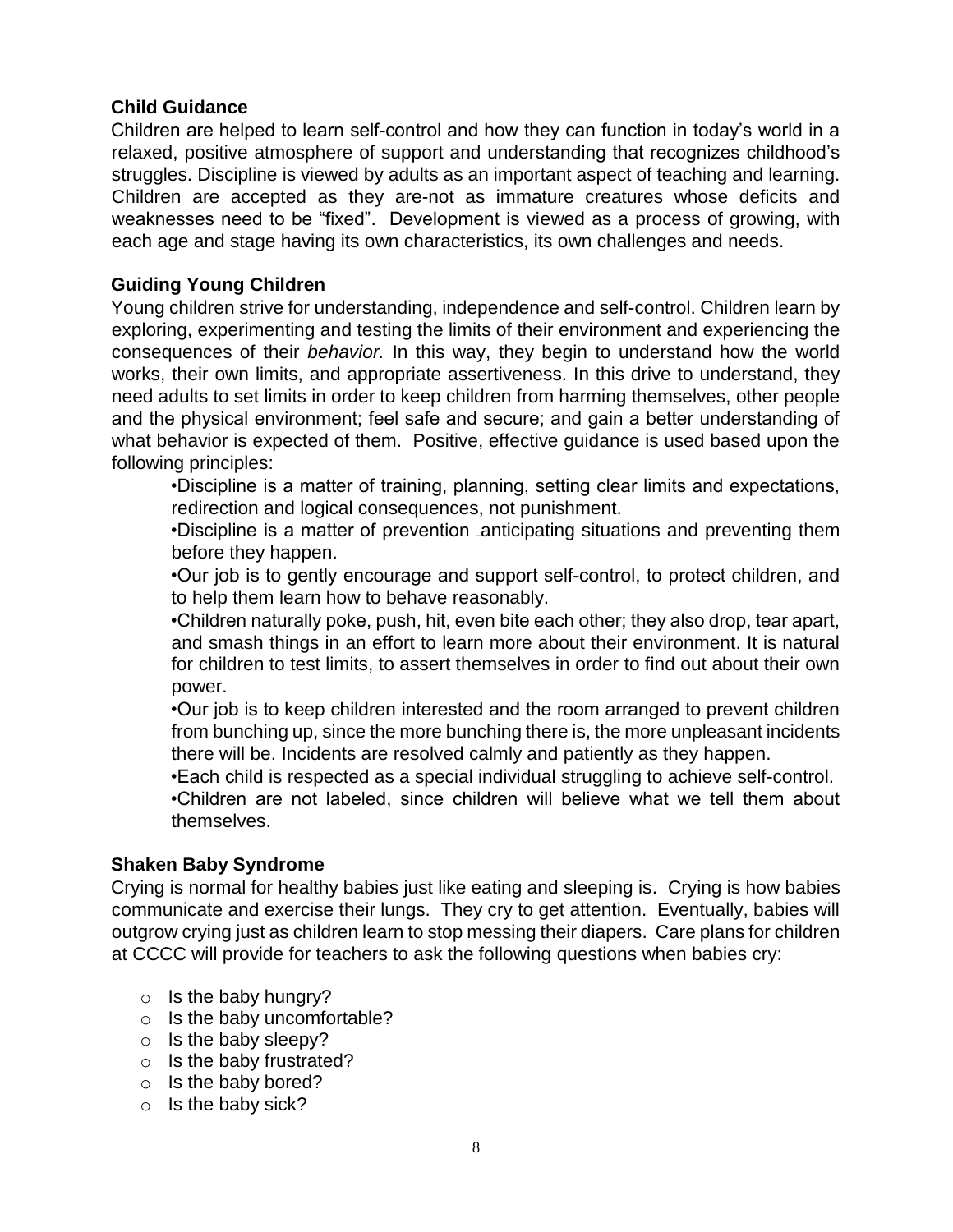Teachers will respond quickly by using the proper measures to appropriately manage crying, fussing or distraught children.

## **Guidance**

Physical punishment such as spanking, hitting, or pinching is **never** used to correct behaviors, even at the parent's request. We also will not:

- $\div$  shame or humiliate the child
- ❖ shake, jerk, or squeeze children
- $\div$  indicate that the child is a "bad child", but rather that the behavior is not acceptable
- moralize or let too much anger come through, as this may make a child fearful and anxious
- use "no" too often, but rather we will strive to use positive words
- use bribes, false threats, or false choices
- use food or scheduled activities as reinforcers or denial of such as punishments
- $\cdot$  retaliate -children learn the most from us through modeling
- verbally abuse, threaten or make derogatory remarks about the child or the child's family
- $\cdot$  bind, or tie to restrict movement or enclose in a confined space such as a closet, locked room, box or small cubicle

"Time outs" are given for children over the age of three only when all other methods of guiding the child have been unsuccessful. A time out consists of removing a child from the situation (although they will remain within sight and sound of an adult) in a nonhumiliating manner, and placing the child in a designated location in order to interrupt the child's unacceptable behavior. Time outs will be administered by the teacher in the classroom for a period of time based upon the child's age (1 minute per year of age) not to exceed 5 minutes. If a child continues to show a consistent negative or hurtful behavior pattern, the staff and parents will consult to work out a course of action which is beneficial.

The staff at Christian Community Child Center endeavors to remain calm, but firm, in correcting behavior. The child needs to learn that he/she is responsible for his/her actions. Making the child take the natural consequences for behavior is much more effective than nagging or arguing. When a young child hurts another child, damages the physical environment, or is about to hurt himself, we *always:*

- $\circ$  Make clear to the child that it is the behavior and not the child that is unacceptable
- o Help the child with appropriate language to understand the problem with the behavior
- o Use redirection, logical consequences, or time out, depending on the age of the child, the misbehavior, and the child's state.
- o Assist and encourage children to use language to express their strong feelings.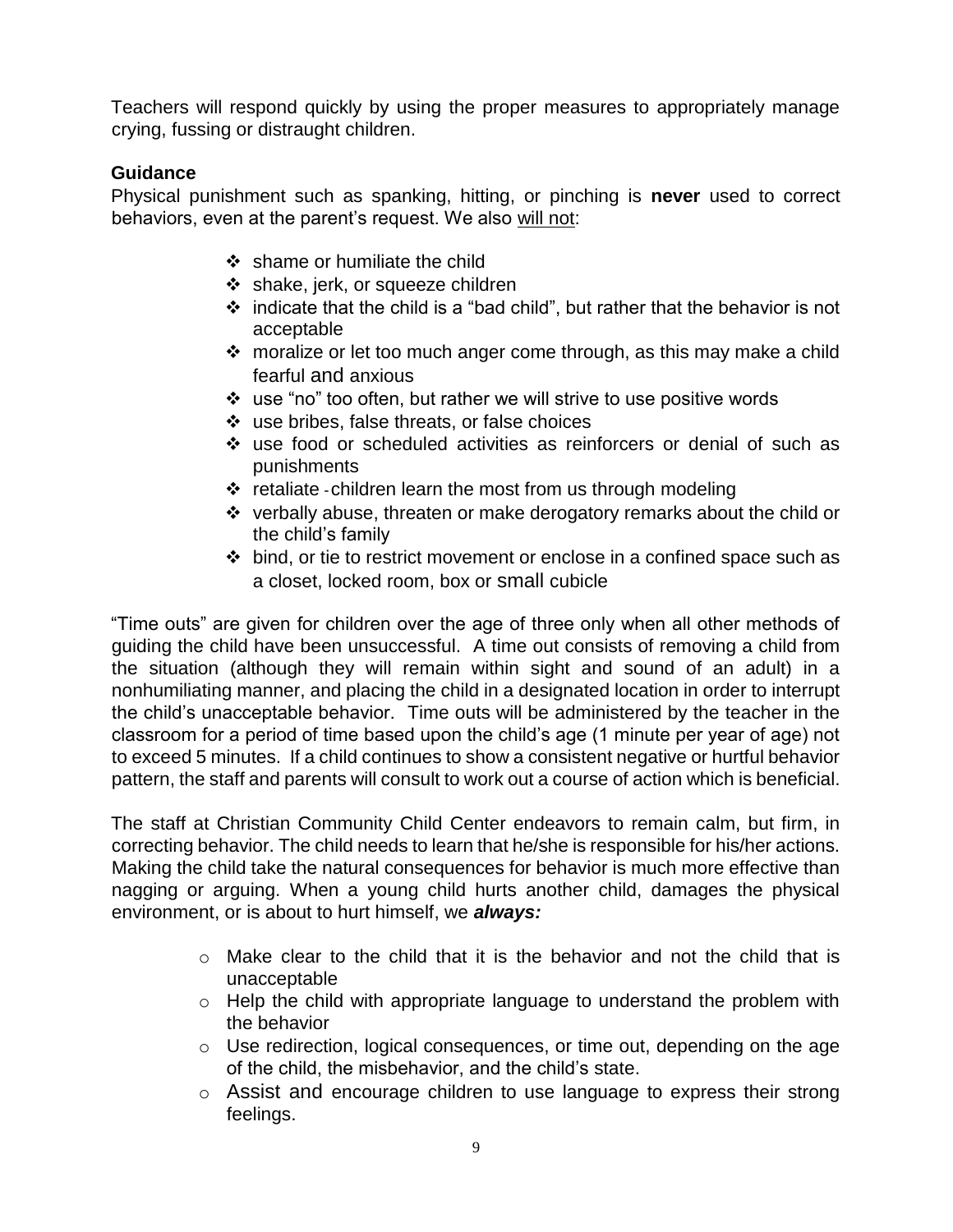o Remain confident, knowing that our manner will affect the child's decision to cooperate.

Parents will be contacted regarding any severe behavior problems which may arise and we are unable to resolve.

## **Biting Policy**

A child biting other children is an unavoidable consequence of group childcare, especially with toddlers. It happens in the best of programs. When it happens and continues, it's scary, very frustrating, and very stressful for children, parents and staff.

Biting is a natural stage that some children go through, and it has virtually no lasting developmental significance. *Biting is not something to blame on children, parents, or caregivers.* Biting is an act of a child not yet equipped to be fully social; just beginning life as a citizen. Children bite for numerous reasons:

- Teething When teeth are coming through, applying pressure to the gums is comforting and babies will use anything available to bite. If this is a likely cause, teething rings or objects safe for the child to bite will be given to him/her to lessen the child's need to bite other people.
- Impulsiveness and lack of self-control Something is there for the child to bite, and it is just a way of exploring the world.
- Making an impact Reactions to a child biting another child is dramatic Young children like to make things happen.
- Excitement and over stimulation When some young children get very excited, they may behave in an out-of-control fashion.
- Frustration Too many challenges, too many demands, too many wants, too little space, and too many obstacles may lead a child to bite, especially before he or she has the capability to express frustration through the use of language.

In all biting situations, it is important that adults show strong disapproval through words and manner. Caregivers try to minimize the behavior by:

- Letting the child know in our words and manner that biting is unacceptable
- Avoiding any immediate response that reinforces the biting, including dramatic negative attention. The biter is immediately removed with no emotion. Words such as "biting is not okay; biting hurts" are used and caring attention is focused on the child who was bitten.
- Working with the biting child on resolving conflict or frustration in a more appropriate manner.
- Examining the context in which the biting occurred and looking for patterns changing the environment, routines, or activities if necessary.
- Observe a child to get an idea about when he/she is likely to bite not attributing willfulness or maliciousness to the child who has bitten. Observing the group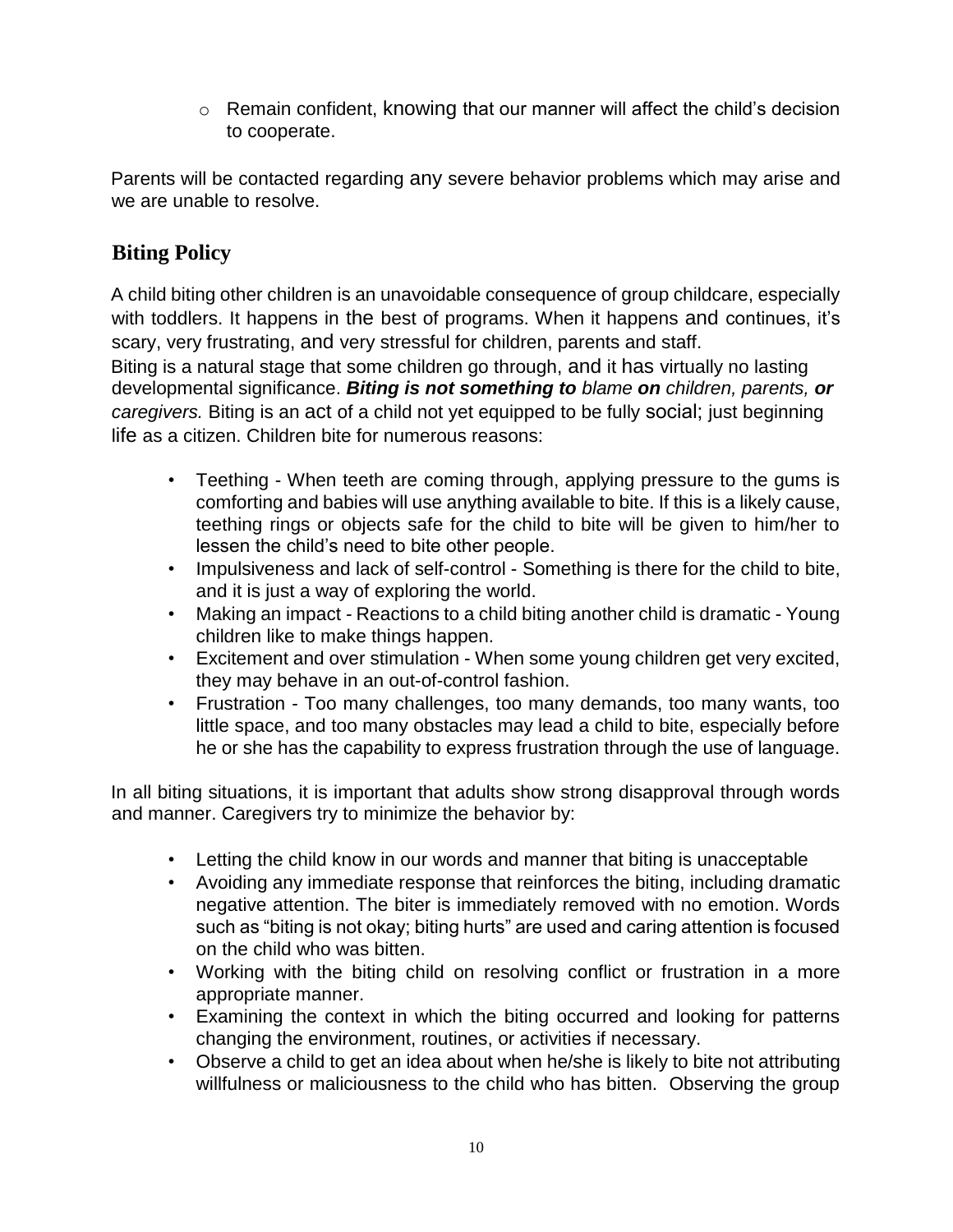closely until the problem is found. If biting continues, empathizing with all the children, parents and staff involved.

When biting occurs on an "epidemic" proportion, a thorough study will be done of the biting child, the classroom environment, and the targeted children, and, if necessary, outside observers will be called in to help analyze the entire situation. Parents will also be consulted for any changes that are occurring in the child's home environment. We may also recommend that the biting child's pediatrician be consulted.

#### **Transitions**

When children move from one activity to another, staff members provide smooth and unregimented transitions. Transitions between activities are integrated into the program as learning opportunities. The teacher carefully plans transitions; children are given advance notice to prepare for change. Transitions are gradual rather than abrupt, and waiting time is minimized. Standing in lines is rarely necessary and is discouraged. Examples of transitional activities are guessing games, songs, finger plays, number or color games, etc.

## **Toilet Training**

Children over the age of 18-24 months may be ready for toilet training. Some of the signs indicative of this readiness include:

•child uses words to indicate need to use the bathroom •child tugs at diaper to indicate need to use the bathroom •child exhibits natural curiosity about parent's (and other children's) bathroom habits.

Teachers and parents need to communicate about the technique that is used at home for toilet training so that consistency is achieved between home and the Center. Dressing the child in manageable clothing, such as pull-ups with velcro sides that he/she can pull on and off easily helps to decrease the "waiting" time before using the bathroom. Clothing that the child cannot manipulate, such as bib overalls, is discouraged while the child is toilet training.

Children will be asked to use the toilet at each diaper-changing time, or about every two hours. At Christian Community Child Center, children are praised for successes and not punished for "accidents". If however, the child has accidents during the day; the teacher will put him/her back into diapers/pull-ups for the remainder of the day to maintain cleanliness and so that the frustration level of the child does not increase. The parent needs to be sure to provide enough changes of clothing at the Center. During this training period three or more changes are recommended.

Each child develops at his/her own rate, and not all children develop the same skills at the same age. A child will not be punished for lapses in toilet training. Patience is key – Complimenting the child for what he has done well will be an encouragement in the process.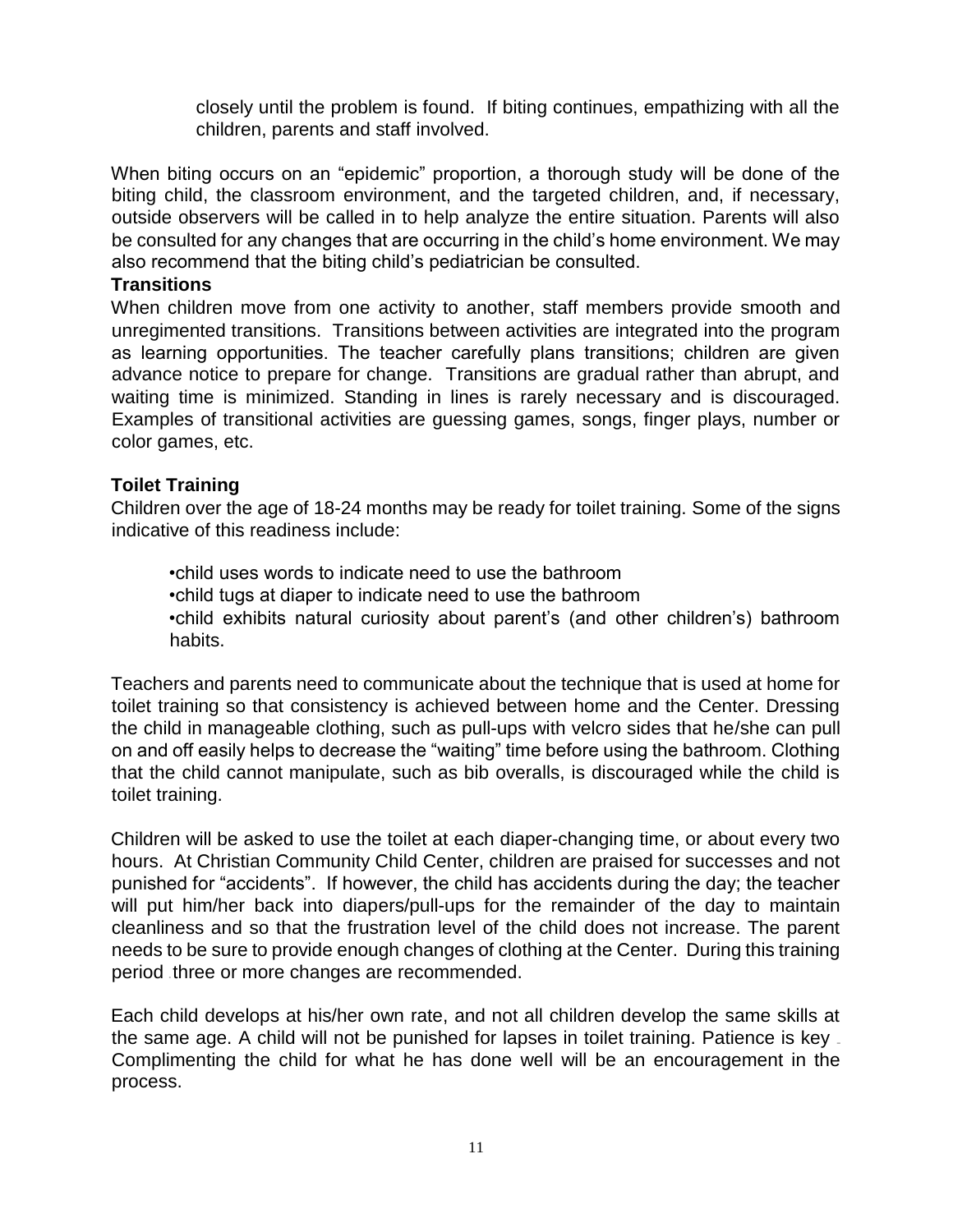# **EDUCATIONAL POLICY**

**Childcare experiences are designed to supplement the experiences of a child at home. The importance of the early years in an individual's life cannot be emphasized enough. Therefore, opportunities are available to allow children to enhance and maximize their spiritual, physical, social, emotional, ethical, and intellectual competence at their own pace and in their own style of learning.**

The early years are the most important for a child's growth and development. Children learn, grow, and develop more of their personality characteristics in these years than at any other time. They develop communication skills, learn to interact with people and things around them and experience rapid physical growth. They change from being centered on themselves to cooperating with others. Total dependence on others changes to independence in meeting many of their own needs. Intellectual skills begin as reactions to things around them and change to problem solving approaches and learning. The remainder of their lives builds on the fundamentals learned in the early years. The goal of our program is to insure that children develop their many skills to the best of their ability and that they feel good about who they are and what they are able to do.

The overall program at Christian Community Child Center is based on several fundamental beliefs about children:

- 1. Learning is fun.
- 2. The early years are ideal for learning.
- 3. Children learn best by doing.
- 4. Quality preschool and school age programs have a long-term positive affect.
- 5. Each child develops skills and abilities at a different rate.
- 6. Programs should encourage a positive self-concept.
- 7. Children are unique individuals

## **Curriculum development**

Curriculum plans are based upon knowledge of child development and assessment of each child's needs and interests, skills and talents. The learning environment and the activities for the children reflect the philosophy and goals of Christian Community Child Center. Our Christian beliefs will be taught in such ways as prayer, Bible stories, singing songs, holiday celebrations and programs.

Teachers plan the activities for each week according to the age-appropriate topics of interest as expressed by the children. They submit lesson plans which are surveyed for development appropriateness, creativity and variety. A written lesson plan is available for parents at the parent information table at the beginning of each week. These plans are designed to provide experiences enhancing all areas of development.

Center staff plans outings and excursions as part of the regular program. Many opportunities for walks are offered. When a vehicle is required, a bus from a licensed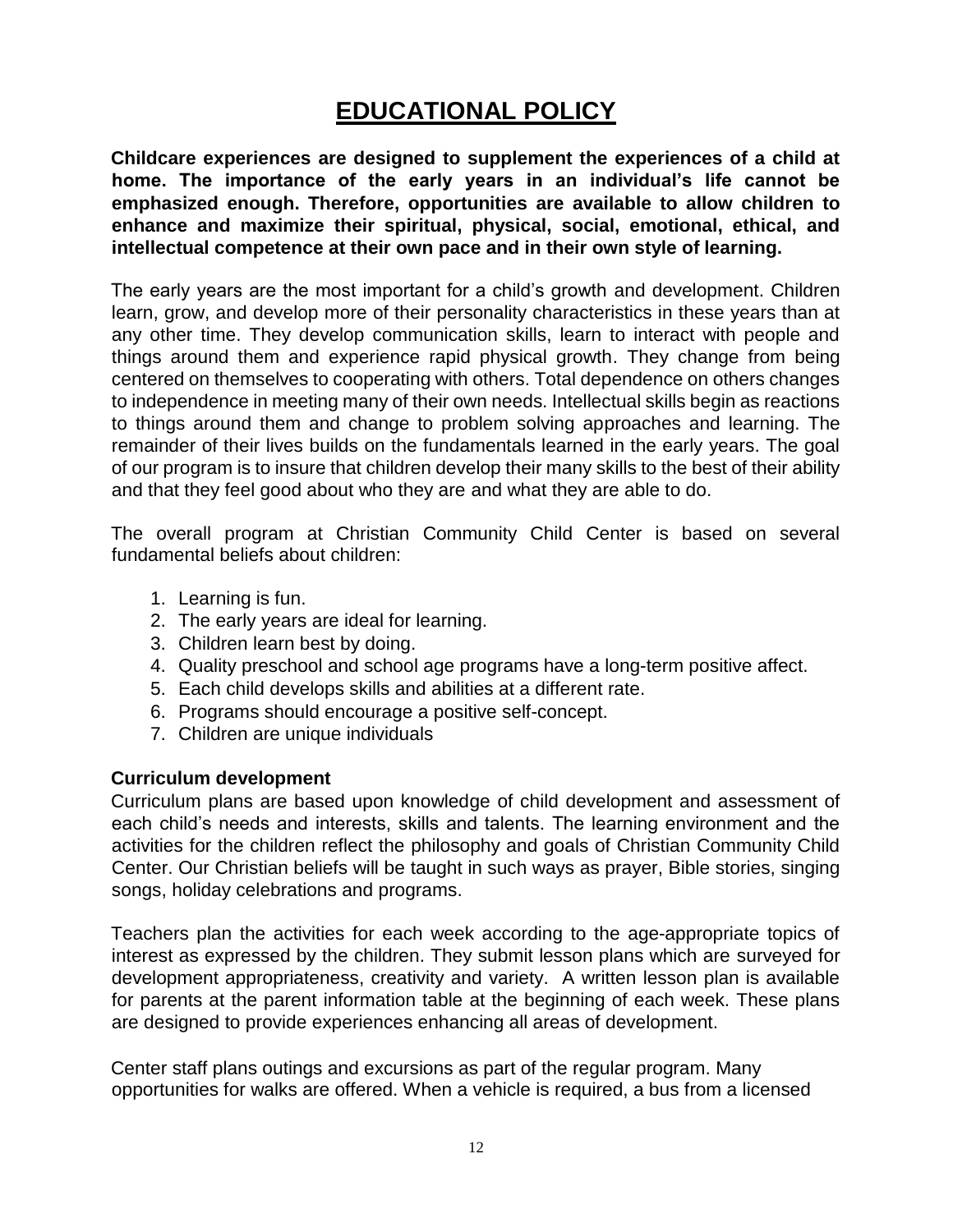bus company will be contracted. Christian Community Child Center does not provide any other transportation services. Some excursions or field trips may include a minimal

fee, based upon bus cost and entrance fees. A notice to parents and a permission slip will be sent home at least one week before a planned field trip. We also encourage parent involvement and would welcome parents on any of our outings. Teachers may include a field trip to a local swimming pool for school aged children. The supervision provided for such an outing would meet or exceed state requirements.

## **Physical settings**

Staff is encouraged to arrange classrooms in a developmentally appropriate manner. Staff is also expected to maintain neatness and organization of classrooms as well as the common areas within the center.

## **Outdoor Activities**

All children will be offered experiences outdoors. We offer a large fenced in area with bikes, sandbox, ample running area and many outside toys. We will take walks on and off the property when the weather permits. Water activities and wading pools will be part of the outdoor experience during summer. Pools will be emptied, cleaned and sanitized after each use. Supervision will meet or exceed state requirements.

## **Infant-Toddler Programming**

A well-designed learning environment allows staff to focus on teachable moments of one-to-one or small-group care and learning that lie at the heart of healthy development. Caring, nurturing, learning moments, or conversations, during which there is total engagement with people and things is essential. A rich built-in learning environment allows caregivers relaxed time to feed, diaper, dress, ease into or out of sleep, or otherwise nurture a child. Time to talk, to listen, to play all the call-response games the child sets in motion is a daily experience. Teachers use each teachable moment to its full advantage for language development.

The infant and toddler environments at Christian Community Child Center are planned and organized to maximize:

- Large and small motor experiences, for younger babies: looking, reaching, cuddling, grasping, holding, crawling in or out, over and under. For toddlers: gripping, throwing, manipulating, walking, climbing, pushing and pulling.
- Sensory experiences: exploration of texture, color, sound, size, shape, smell, taste and weight.
- Cognitive experiences: object permanence, spatial relationships, classifying, collecting and dumping, cause and effect experiences and problem solving.
- Language: adult-child conversations, singing, books, music, rhyming and sound explorations.
- Social experiences: caregiver-child one to one, child-initiated interactions, guiding and modeling positive peer interactions. Learning how to be a friend.
- Expression: art, movement, doll and soft play, imitation and beginning dramatic play.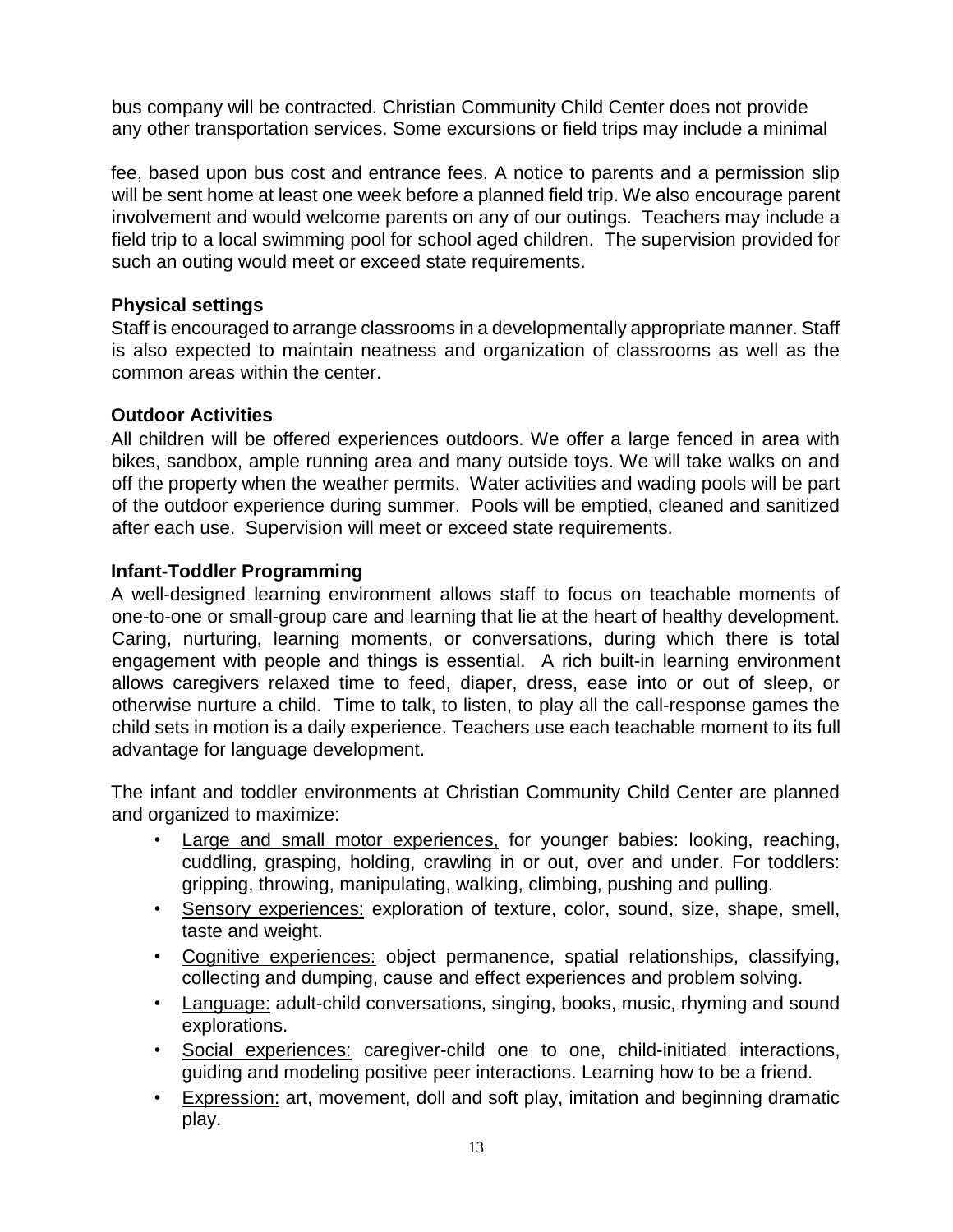Prior to admission, an interview is conducted with a child's parent or guardian to obtain written information that will aid the teaching team in individualizing the program of care for the child. Information shall include, but not be limited to, schedule of meals and feeding, types of food introduced and timetable for new food, bathroom and diapering procedures, sleep and nap schedule, the child's way of communicating and being comforted, and developmental and health history. Every three months parents document any changes in the child's development and routines on an Intake form provided by the Center. This is done to coordinate care between home and the center as much as possible. Notes will be sent home daily with your infant child. Each infant and young toddler is allowed to form and follow his/her own pattern of sleeping and waking. Infants and toddlers are taken outdoors of part of each day except during inclement weather.

## **YOUNG LEARNING PROGRAM (ages 3- 5)**

Opportunities within the daily schedule include: active/quite times, free choice/structured group times, indoor/outdoor times, group participation/individual choice times, meal times, rest/nap time, and time with friends. All activities are designed to provide a balanced blend of activity so the child is neither bored nor over-stimulated.All activities will promote the following: self-esteem and positive self-image, social interaction, such as "How to be a friend", self-expression and communication skills, creative expression, large and small muscle development, sound health, safety, and nutritional practices, respect for diversity in age, gender, abilities and thinking and provisions of intellectual growth. A classroom schedule is posted in each individual classroom; schedules typically resemble the following type of pattern, but follow the children's individual needs and developmental levels.

Typical Schedule:

| $6:00 - 7:45$ | Arrival/Free choice                                 |
|---------------|-----------------------------------------------------|
| 7:45-8:00     | Prepare for breakfast (bathroom/diaper change, wash |
|               | hands, etc.                                         |
| 8:00-8:30     | <b>Breakfast</b>                                    |
| 8:30-9:00     | Quiet group activity                                |
| 9:00-9:30     | Art/Sensory experience or free choice               |
| 9:30-10:30    | <b>Outdoor Activity</b>                             |
| 10:30-10:45   | Story time activity                                 |
| 11:00-11:30   | Prepare for lunch                                   |
| 11:30-11:45   | Clean-up/Wind down                                  |
| 11:45-1:45    | <b>Rest Time/Naps</b>                               |
| 1:45-2:00     | Prepare for snack                                   |
| 2:00-2:30     | Snack                                               |
| $2:30-4:00$   | Indoor or Outdoor Activity                          |
| 4:00-Close    | <b>Individual Free Choice Activity</b>              |
|               |                                                     |

## **Early Morning and Late Afternoon Programming**

Early morning and late afternoon activities are planned to allow children time to adjust to the transitions of arrival and departure. Early morning arrivals are given the opportunity for quiet play in the classroom. Various toys and activities are available for free selection. Children may rest or request special activities from the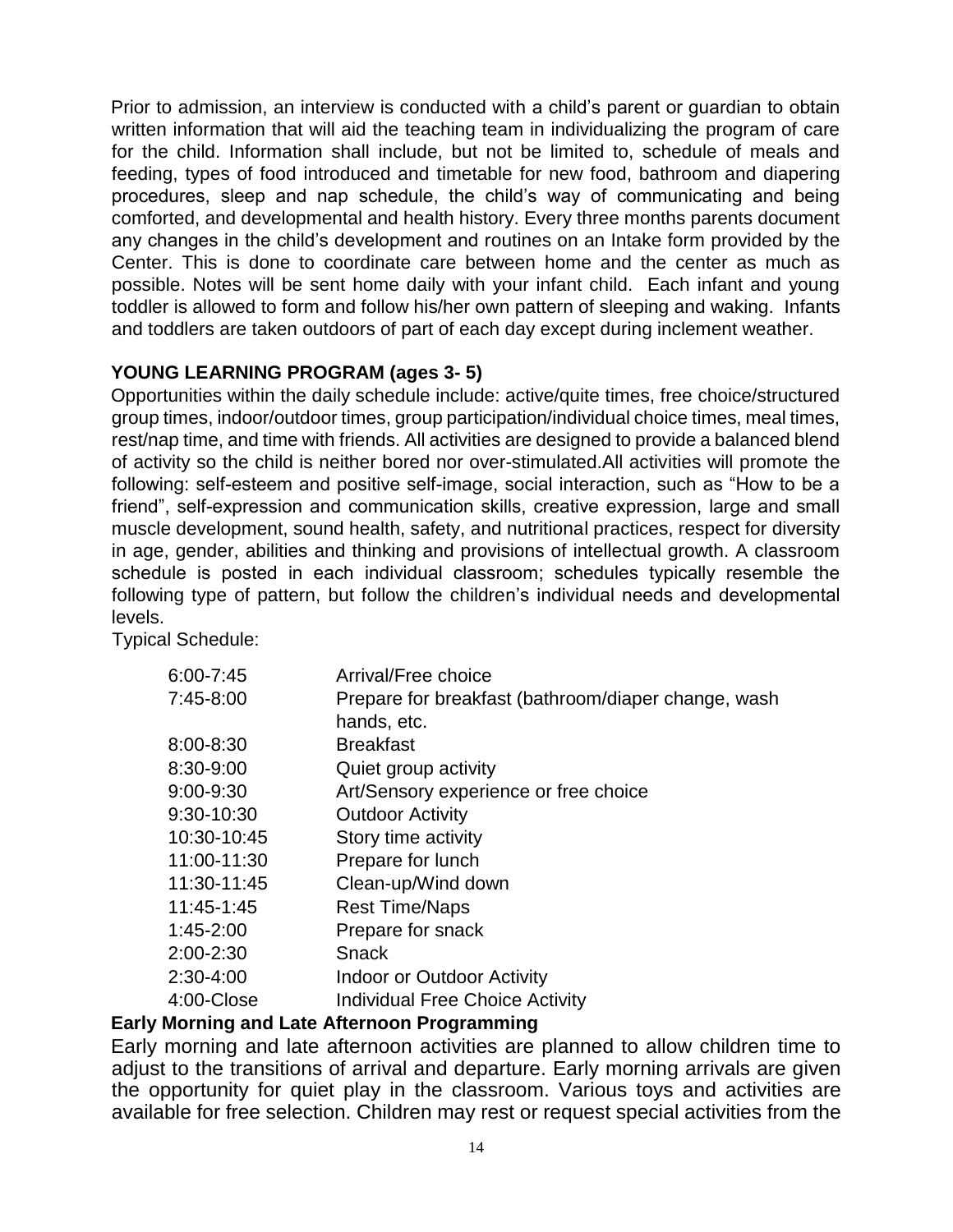early morning staff person. During arrival and departure times, groups may be combined into mixed-age groups.

Late afternoon programming includes quiet play, individual choice activities or outdoor play. End of the day activities are self-selected by the child based on their interest and materials available to them for play. End of the day clean-up is also an important responsibility for the children as they depart.

## **Napping**

Children 5 and under in care for 4 or more hours will be required to nap or rest for a short period each day. Children who do not sleep after 30 minutes of quiet resting will be allowed to get up and will be given 3 choices of quiet activities until others wake.

## **Cultural Diversity**

Recognition of and respect for cultural diversity is reflected through language, food, celebrations, and equipment. Puzzles, games, dolls, dramatic play equipment, movies, books and posters are selected and made available to depict not only diverse customs, but also occupations and family situations. Songs, records and other language experiences are also used to expose children to diversity in age, cultural, gender and abilities.

## **Recording of Attendance**

Each classroom is provided with an attendance chart that lists the name and birth date of each child enrolled in the class. Each room also receives a current child's schedule each week that illustrates the attendance expected on any given day, complete with hours of arrival and departure for each child. In addition, any time a child has not arrived within an hour of their registered time, a call will be placed to the home notifying of such. Parents should always notify the Center before the registered start time when their child will not be in attendance.

## **LEARNING THROUGH PLAY**

Many times when parents observe or visit a classroom, they think the children are "just playing". But the way children learn best is though play. As the children are exploring all the different centers, here are some of the skills they may acquire.

## **Language Arts (books and flannel boards)**

- $\cdot$  Increases vocabulary growth  $\Box$  Develops listening skills
- Develops reading readiness skills
- Develops oral language skills
- Encourages an interest in and respect for books
- Develops an appreciation of good literature
- Develops imagination
- Increases attention span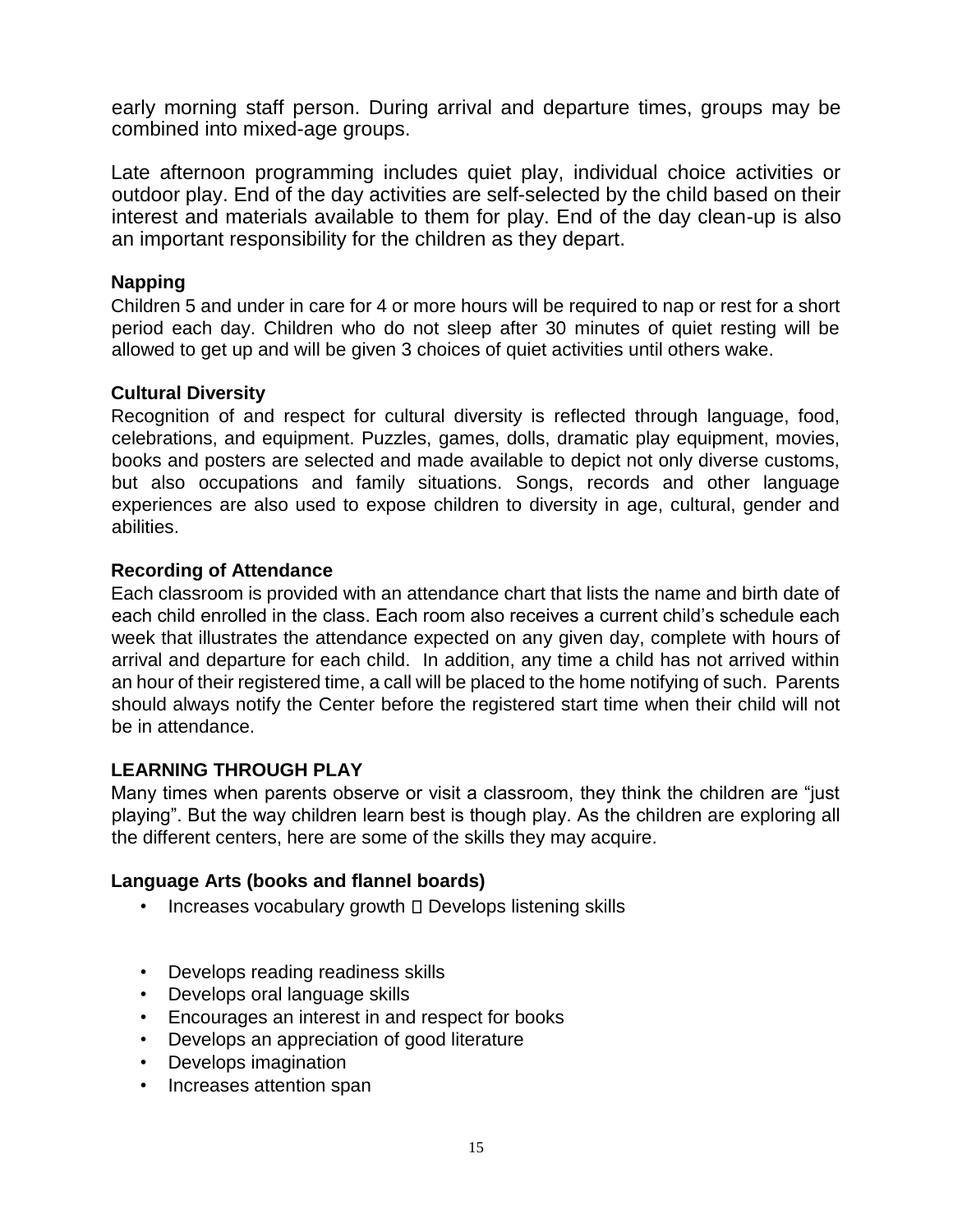## **Science**

- Develops observation and discrimination skills
- Develops respect for the environment
- Encourages curiosity

## **Blocks and building materials**

- Provides practice with social skills
- Develops gross and fine motor skills
- Teaches mathematical concepts (shape, size, balance, counting)
- Increases creativity and decision-making skills
- Develops visual discrimination skills
- Provides an opportunity for role play
- Increases communication skills and oral vocabulary

## **Housekeeping and Dramatic Play**

- Provides an opportunity to role play home experiences
- Increases social development and communication skills
- Develops small and large muscle coordination
- Develops self-awareness
- Develops visual discrimination skills

#### **Art**

- Provides opportunities for creativity and imagination
- Develops small and large muscle skills
- Develops color concepts
- Provides a release of positive and negative feelings
- Develops reading readiness skills
- Develops pre-writing skills
- Encourages an appreciation for the arts

## **Sand and water play**

- Develops sense awareness
- Develops concepts involving space, measurement, volume
- Increase fine and gross motor skills
- Provides opportunities for problem solving and creative thinking  $\Box$  Encourages children to think, reason, question and experiment

## **Manipulative (puzzles and other fine motor toys)**

Develops small muscle coordination

- Increases social development and communication skills
- Fosters imagination
- Teaches mathematical concepts (shapes, sizes, and counting)
- Provides opportunities for problem solving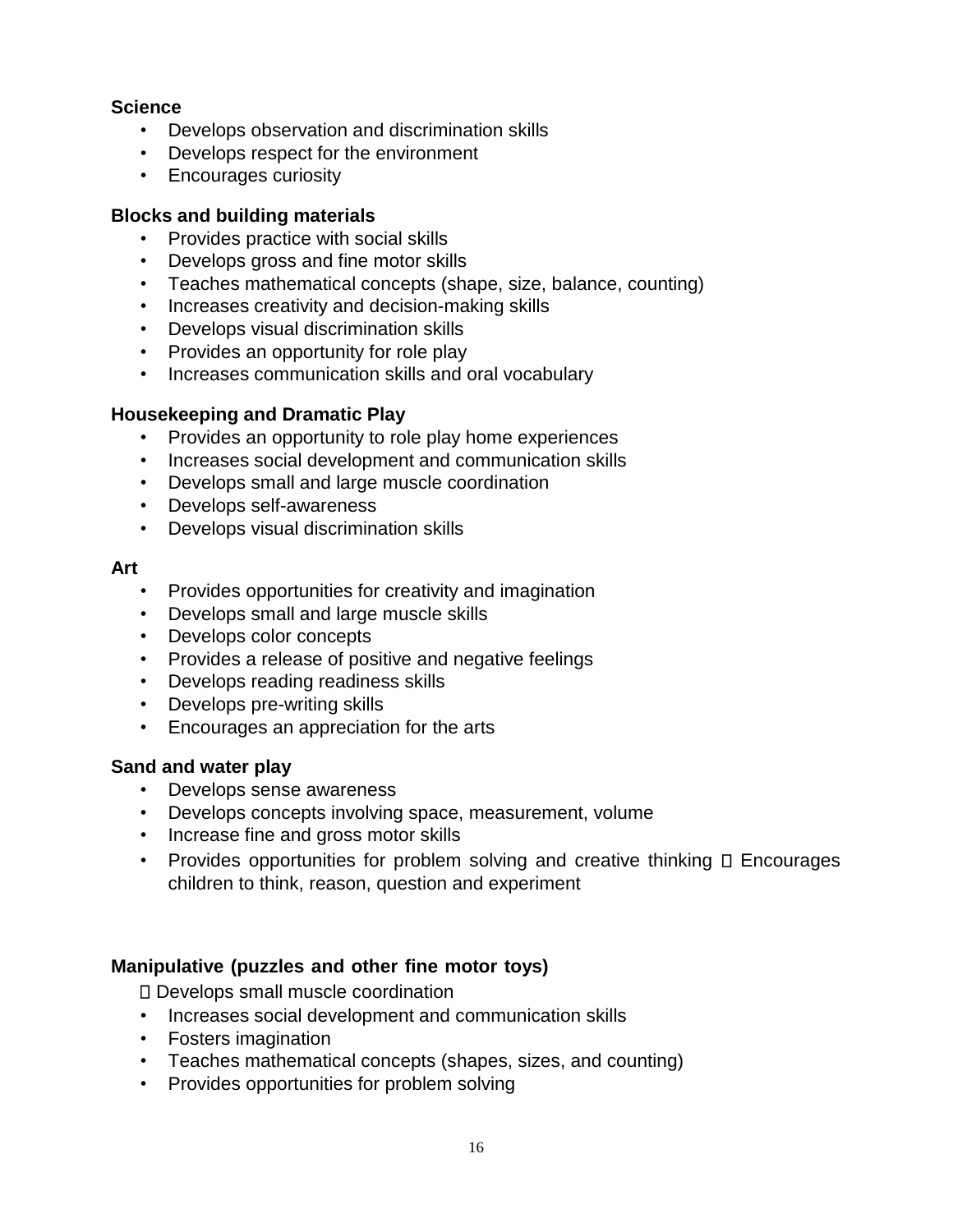## **Large muscle and outdoor play**

- Develops large muscle coordination
- Increases social development and communication skills

# **FIRE/TORNADO AND OTHER EMERGENCY PROCEDURES**

## **Fire Evacuation**

Evacuation diagrams are posted in each classroom, in the kitchen and in the main entrance. In the event that evacuation due to fire is necessary, each teacher shall lead the children in his/her class outside the building to the prearranged meeting area. The co-teacher or assistant teacher will be the last person out of the classroom. Each teacher will take the children's emergency information cards (which lists emergency numbers), the class attendance, schedule, and location charts outdoors with them. The Director will be the last person out of the building. Children will be accounted for at the prearranged meeting area. Arrangements will be made to send the children home. The procedure is the same for children at the center during early AM and/or late PM.

## **Tornado Evacuation**

In the event of a tornado children will be gathered in the designated areas within the center (see evacuation diagrams in each classroom). Children will be positioned with their faces to the wall, heads down, and arms covering their heads. Each teacher is responsible for taking the children's emergency information cards, the class attendance chart and schedule along to their designated area.

Co-teachers and assistant teachers will check the classroom before leaving the rooms, the administrator will check entire building to be sure no one is left behind and will be the last person to the designated area.

## **Training in Evacuation Procedures**

All staff, volunteers, and other adults in the building are trained in emergency evacuation and tornado procedures. Children with special needs will be assisted individually to safely exit the building. In case of emergency evacuation, the designated safe location is Perry Tipler School, 325 South Eagle Street, Oshkosh, WI 54902. Staff is also trained annually in the use of fire extinguishers. Documentation of fire evacuation and tornado drills is noted on the appropriate DCF forms as required. The emergency evacuation procedure is practiced on a monthly basis.

## **Maintenance of Equipment**

The staff of Christian Community Child Center checks all fire extinguishers and smoke alarms on a weekly basis. A contractor hired by Christian Community Child Center tests fire extinguishers yearly. Temperatures of at least 69 degrees but not higher than 80 degrees will be maintained within the building.

## **Other Emergencies**

In the event of an emergency due to some other hazard (lack of heat or air conditioning, no water, no electricity, plumbing problems, no telephone), children will remain at the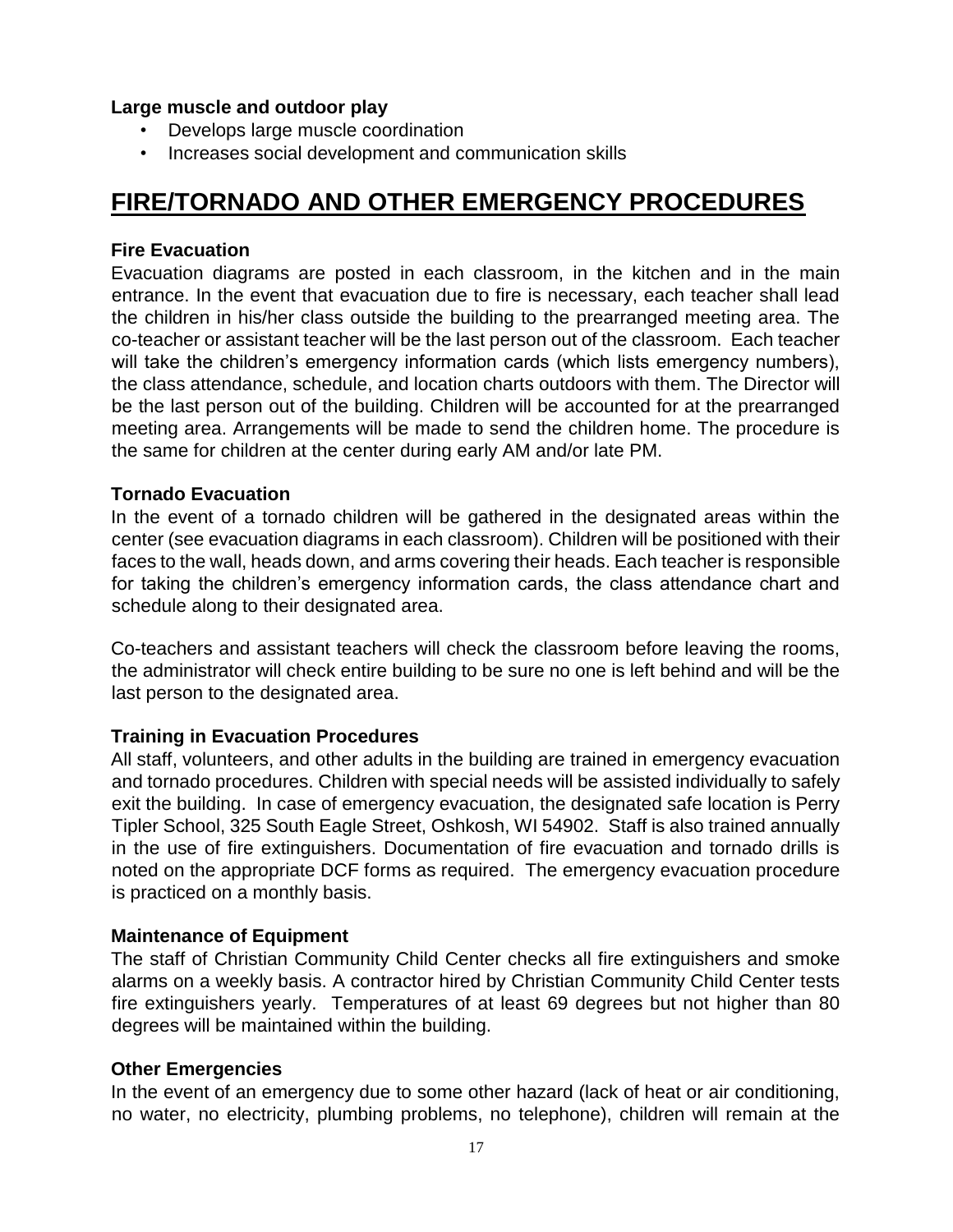Center until parents are notified and children are picked up. The Center is equipped with emergency lighting in the case of a power outage. There will always be at least two staff members present when nine or more children are in attendance.

## **Injuries**

All children will have written permission on file from the parent to call a child's physician or refer the child for medical care in case of injury. The Center will contact the parent as soon as possible after an emergency has occurred or, if the injury is minor, when the parent picks up the child at the end of the day.

Christian Community Child Center's designated source of emergency medical care is a local hospital. A first-aid kit is kept in every classroom and in the kitchen. All staff at Christian Community Child Center has received training in Basic First Aid, AED and CPR. These are renewed every year as part of required continuing education.

In case of **minor injuries**, the following procedure will be followed:

- Wash injury with soap and water and cover with Band-Aid or gauze and tape. No medication is to be used.
- Other minor injuries may be treated as appropriate and according to Basic Emergency Care Procedures (Resource books are available to staff in the center).
- The teacher witnessing the incident shall file a report in the Center's medical log and communicate to the child's parents.

In the case if **major injuries** requiring emergency medical care, the following procedure will be followed:

- Make child/staff member as comfortable as possible and apply emergency first aid if indicated by seriousness of injury.
- Notify administrator or other person in charge to contact the Paramedic Emergency unit.
- Contact the child's parents or designated emergency person to call and notify them of the injury and name of hospital to which the child is being taken.
- Take the child's file along, including emergency medical authorization for Center to make emergency medical arrangements.
- One staff person is to accompany the child to the hospital with the Paramedics. This person shall be the Director or designated person in charge.
- The person who witnessed the accident shall file an Accident Report in the child's file and in the Center medical log, and send a copy to licensing.

## **First Aid for Serious Accidents**

- Basic First Aid will be used.
- A Red Cross First Aid Book is on file in the Center office.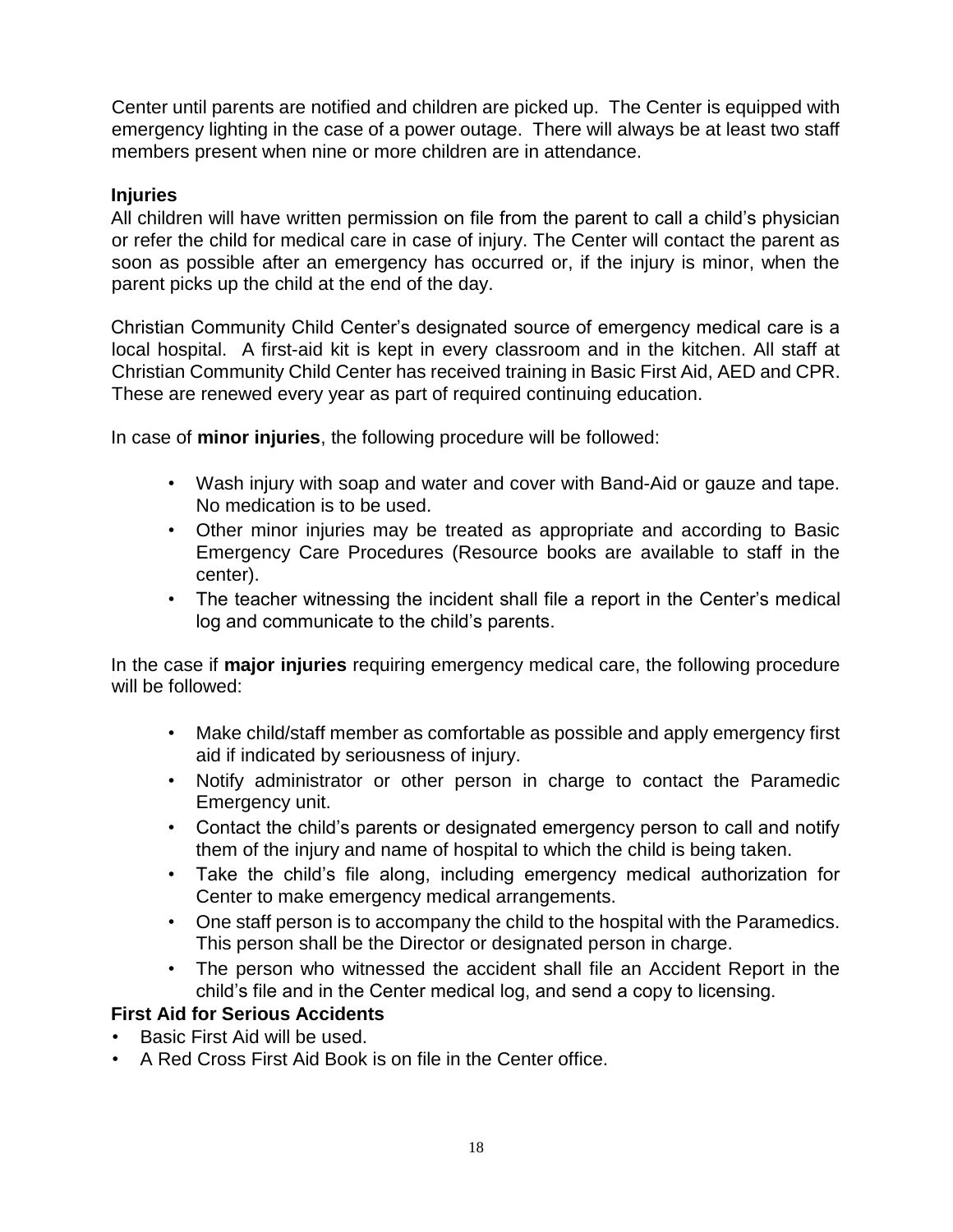- The Center will have on file the name and phone numbers of the medical facilities it will use as its planned sources of emergency care. The number 911 shall be used in emergencies.
- The Director and staff will review the record of accidents and injuries in the Center medical log at six-month intervals to assure that all possible preventive measures are being taken. This review will be documented in the Center medical log.
- Field Trip Accidents will follow the same procedures as above. There will always be more than one adult on a field trip in case of an accident. In case of serious injury, after calling 911, one of the teachers will call the Center and notify the Director of the occurrence and the name of the medical facility to which the child is being transported. She will, in turn, contact the parents with the information.

## **Extreme Heat or Cold Temperature Procedures**

Children will not play outdoors if the temperature exceeds 90 degrees or falls to a wind chill of zero degrees or below. Infants and Toddlers will not go outdoors if the temperature falls to a wind chill of 20 degrees or below.

## **Emergency Supplies**

Tornado kits are prepared for use in case of severe weather, when children may be confined to a sheltered area for a long period of time. Flashlights, snacks, blankets, and battery-powered radios are included. The kits are stored in the classroom. First aid kits are also provided and are taken on walks and field trips.

## **Lost Child Procedures**

All teachers are responsible to know which children are in their care and where the children are at any given time. Teachers will have a completed classroom listing with a child's name, date of birth, schedule, and location of child. However, in the unlikely event that a child should become lost while in the care of Christian Community Child Center, the following procedures shall be followed:

- All available staff will search the premises, or if on a field trip, the staff of the place being visited shall be alerted to assist our staff in making a search.
- If the child is not found within 15 minutes, the local law enforcement authorities shall be notified.
- Parents will be contacted as soon as law enforcement personnel are contacted. If the child is lost on a field trip, the teacher shall contact law enforcement personnel, then the Center Administrator, who will contact the parents of the missing child.

# **HEALTH CARE POLICY**

Christian Community Child Center maintains an ongoing interest in the health and wellbeing of all children enrolled in the program. Every effort will be made to insure the health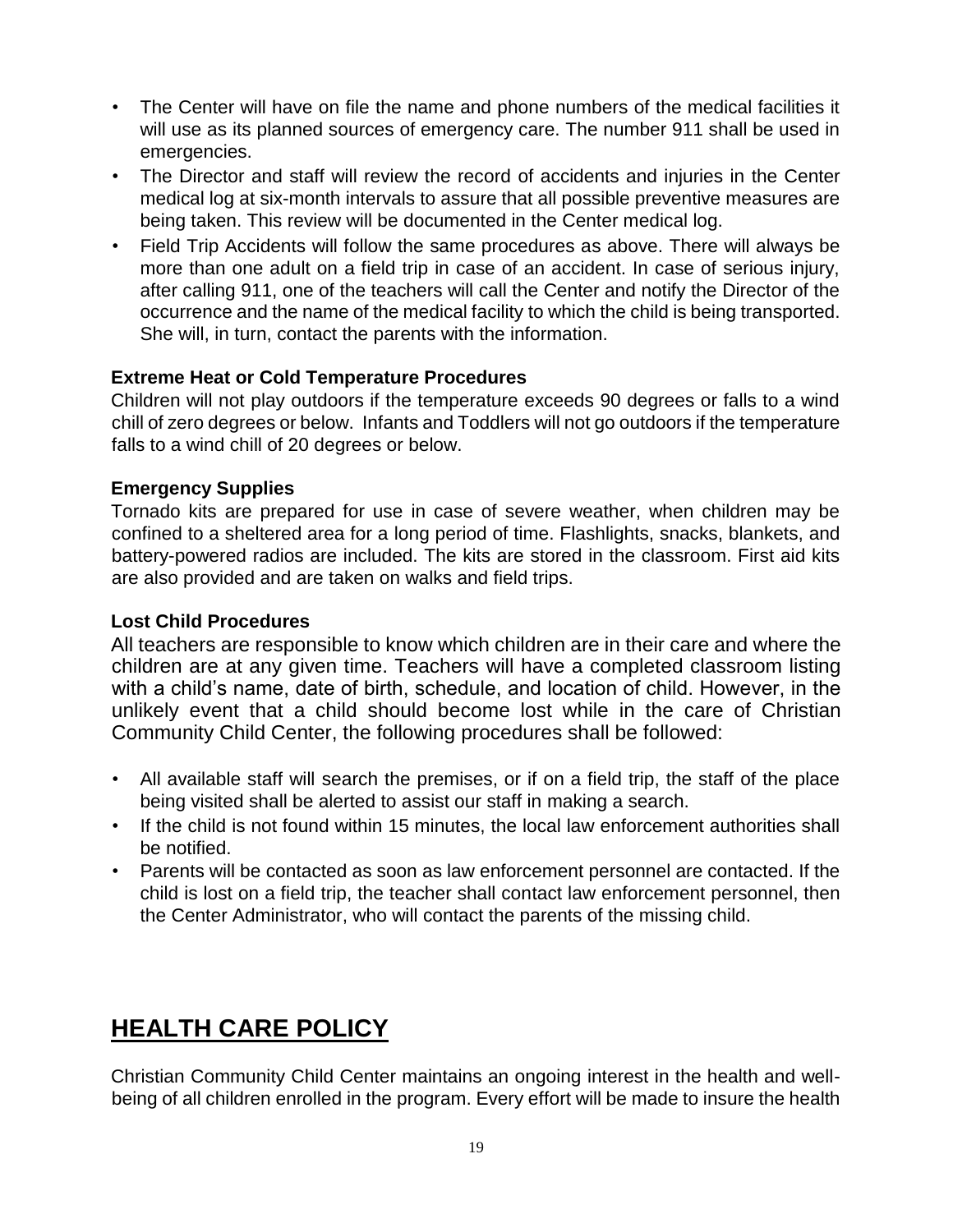of all children served. It is understood that parents will have the primary responsibility for the health and well-being of their children.

## **Child Identification and Isolation**

Teachers conduct ongoing observation of illness indicators during the day as part of their routine. Such signs of illness include, but are not limited to: sore throat, inflammation and /or mattering of eyes; fever over 100.5; congestion, running nose, sneezing or coughing serious enough to hinder the child from participation in normal center routines including both indoor and outdoor play; any non-diagnosed rash or sore, stomach flu, vomiting, or diarrhea, (two or more loose, watery stools within one hour); a discharge of thick yellow or green mucus from the nose; and any other suspicious signs (including unusual behavior) which might indicate the beginning of an illness.

Any evidence of unusual bruises, contusions, lacerations and burns shall be noted on the child's record, noted in the Medical log and reported immediately to the Director.

Any child who exhibits symptoms of illness or conditions having the potential to affect the health of other persons shall be isolated in an area within sight and hearing of staff member. They will be monitored and cared for while waiting to be picked up. Confidentiality of ill children will be expected of all staff at the Center. Parents will be notified of the child's illness and must arrange for the child to be taken out of the center within a reasonable time (30-60 minutes). When picking up their sick child, parents receive a "sick child" form, indicating symptoms observed, and when the child may return to the childcare center.

## **Staff Health Requirements**

All staff at Christian Community Child Center who work directly with children, with the exception of volunteer workers, will be required to have a health examination within 12 months prior to, or within 30 days after beginning work at the Center. A report shall be dated and signed by a licensed physician and should state that the person is free from any communicable diseases reportable under DCF 251.05(1)(L), and is physically able to work with young children.

## **Communicable Diseases**

When a child is suspected of having a communicable disease or condition such as, but not limited to: chicken pox, German measles, infectious hepatitis, measles, mumps, poliomyelitis, lice, ringworm, scarlet fever, whooping cough, diphtheria, or meningitis, the county or city public health nurse shall be notified by the administrator or teacher in charge. When a diagnosis of communicable disease is made, the exposed children shall be watched for symptoms of the disease and the parents will be notified through a posting made throughout the center, or in a note specifically to the parents of the exposed children. It is the policy of Christian Community Child Center that all cases will be handled in a confidential manner by all staff. The Director shall inform the staff of all such incidents, and the staff shall be responsible for reporting possible new cases to the Director.

Center staff will seek medical consultation from the City Health Department in cases where more than 20% of the children have been infected or re-infected. Their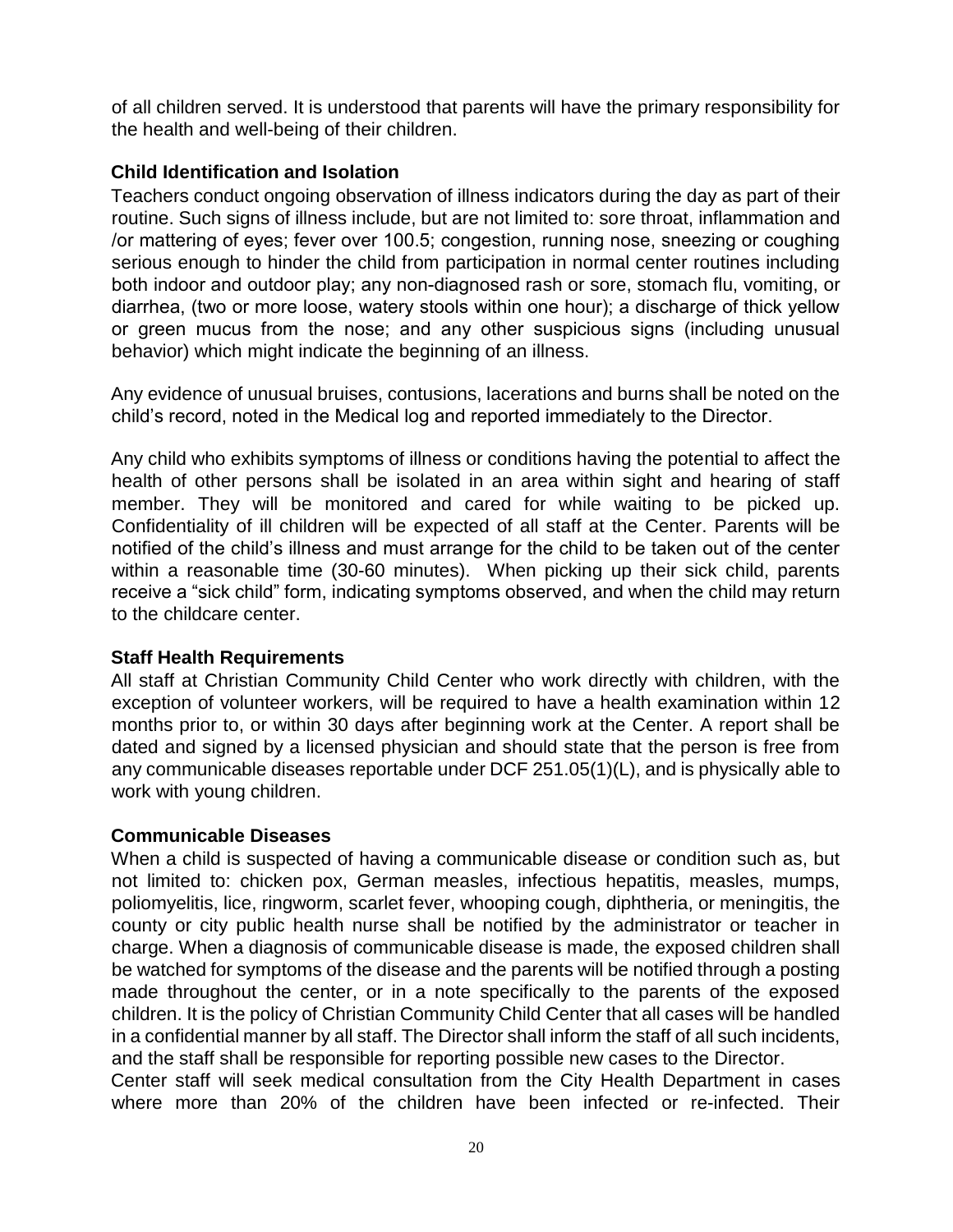recommendation will be followed. A child may be readmitted without a statement from a physician after a communicable disease if the child has been absent for a period of time designated by the department.

## **Illness Policies and Procedures**

- The Center shall be notified each day that a child is ill. Parents should call in before their child's registered start time.
- It is recommended that parents obtain medical attention for a sick child. For contagious illnesses, the child must be symptom free for NOT LESS THAN 24 HOURS and the child must have RECOVERED COMPLETELY FROM THAT ILLNESS.
- If Center staff believe medical attention is warranted, parents are expected to seek it and report the diagnosis and physician recommendations to the Center if it is a contagious illness.
- It is recommended that a child be kept home if the parent is aware of any one or more of the following conditions: sore throat; inflammation and/or mattering of eyes; fever over 100.5; congestion. Running nose, sneezing or coughing serious enough to hinder the child from participation in normal Center routines including both indoor and outdoor play; any non-diagnosed rash or sore, stomach flu, vomiting or diarrhea; a discharge of thick yellow or green mucus from the nose; and any other suspicious signs (including unusual behavior) which might indicate the beginning of an illness.
- If throat cultures or other tests have been done to diagnose an illness, the child must be kept home until test results have been verified. Parents must notify the Center of results.
- If a physician prescribes antibiotics, the child must stay out of the Center for 24 hours or 3 consecutive doses of the medication. The only exception to this is a written statement from the physician that the child is not contagious and may return earlier.
- A physician's written permission is required if a child returns to the Center before the required absence time following a contagious illness.

## **Medication**

Center staff may give prescription or non-prescription medication, such as aspirin or cough medicine, to a child or apply parent-provided and labeled sunscreen or insect repellent to a child only under the following conditions:

- A signed, dated, written authorization in on file from the parent, person or agency having authority by court order to approve medical care.
- Medications must be supplied IN THE ORIGINAL CONTAINER WITH CHILD'S NAME AND ADMINISTRATION INSTRUCTIONS CLEARLY STATED ON THE CONTAINER.
- Written documentation including type of medication given, dosage, time, date and name of the person administering the medication (does not apply to sunscreen or insect repellent) shall be kept in the child's record and in the center medical log. Parents will have access to their child's records.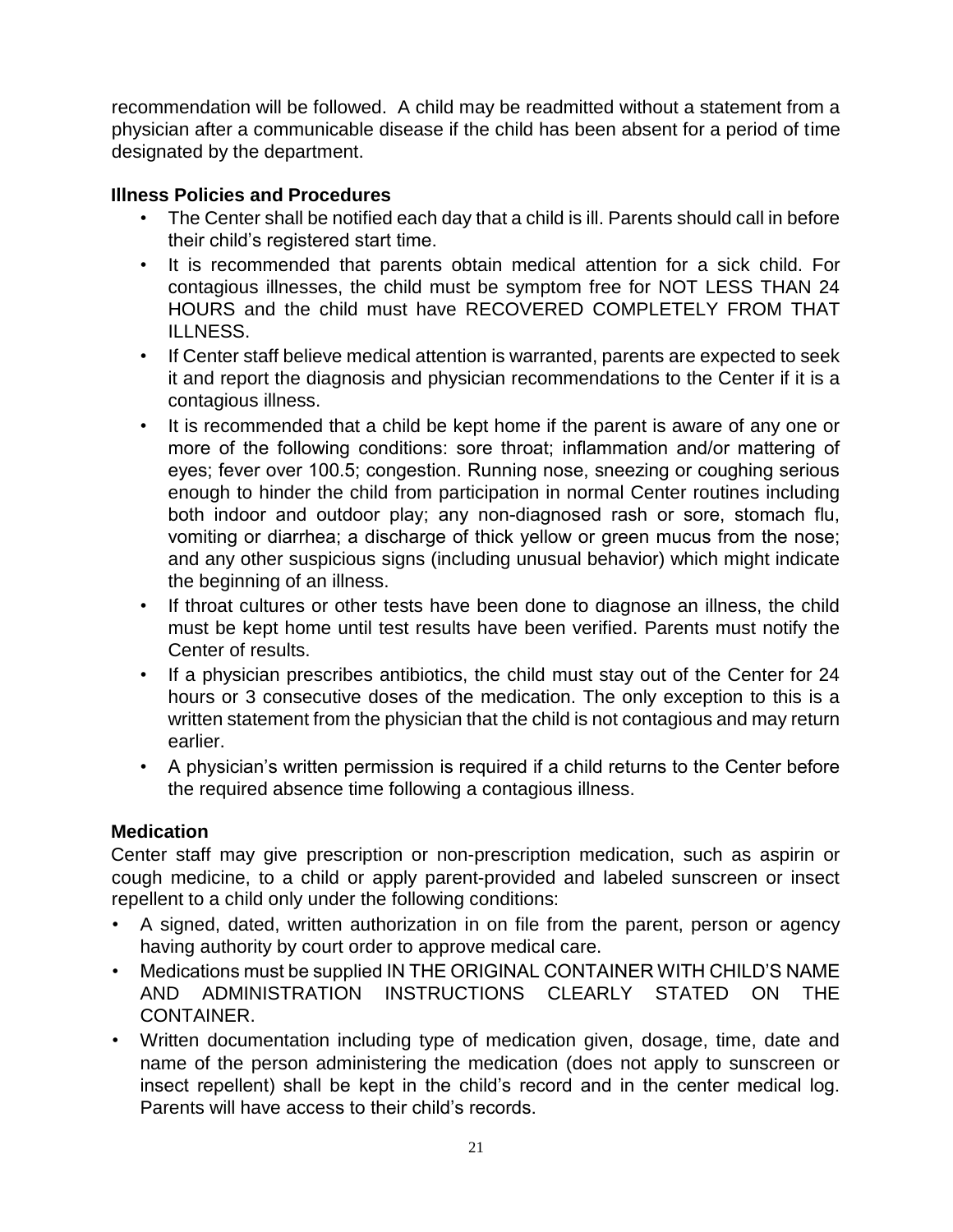- All medication will be stored out of reach in a locked container. Medication requiring refrigeration shall be kept in a designated separate covered container clearly labeled "Medication" and stored in a locked refrigerator.
- For children two years and under, some over the counter medications require a doctor's authorization. Most aspirin, cold medications and nose drops fit into this category. If instructions recommend consulting a doctor for a particular age group, we require a health provider's signature; otherwise, we cannot give the medication at the Center. Parents have the option of giving the child medication themselves. However, a physician's consent form must be completed if the medication is left on the premises.

## **Universal and General Health Precautions**

Christian Community Child Center is kept clean and in good repair. Our Staff assists in keeping the center clean and sanitary. Staff members also clean and sanitize the toys and equipment. Furnishings, toys, cots, and other equipment are cleaned and sanitized daily, as well as when they become soiled. Eating surfaces are washed and sanitized before and after each use. A safe, washable cot is provided for each child 12 months old or older who naps or sleeps. A safe, washable crib is provided for use of each child less than 12 months old for napping or sleeping. All cribs and cots are washed and disinfected between changes in occupancy. The center provides clean bedding for cribs.

Toilet rooms and fixtures are kept in a sanitary condition at all times. Diapering areas are cleaned and sanitized after each use. Staff members wash their hands before and after diapering or assisting with bathroom needs. Staff members use gloves when diapering children.

Bodily secretions, such as runny noses, eye drainage and coughed-up matter are wiped with a disposable tissue and placed in a plastic-lined container. Teachers and children wash their hands immediately following the wiping. Bodily secretions on surfaces are washed with soap and water then disinfected. Again, hands are washed immediately.

Parents are responsible for providing protective clothing or sunscreen to protect their child from sunburn. They are also responsible for clothing their child appropriately to assure body warmth and comfort.

Wet or soiled clothing will be changed promptly, when possible, and placed in a plastic bag to be taken home for laundering. If a child has a bowel movement in his/her clothes, staff members will dispose of the feces in a toilet, but clothing will not be rinsed out, to protect the staff person form possible disease. Wet or soiled diapers are changed promptly and discarded in a plastic-lined, foot-activated, covered container immediately. Children's hands are washed with soap and warm running water before meals and snacks and after using the bathroom or diapering. A child's face is washed after meals.

Because blood and other bodily fluids spread very serious diseases, center staff uses universal precautions when exposed to blood and blood-containing body fluids and injury discharges of all children. All persons exposed to blood or blood-containing fluids and tissue discharge will wash their hands immediately with soap and warm running water. Center staff will always wear single use disposable gloves if there is contact with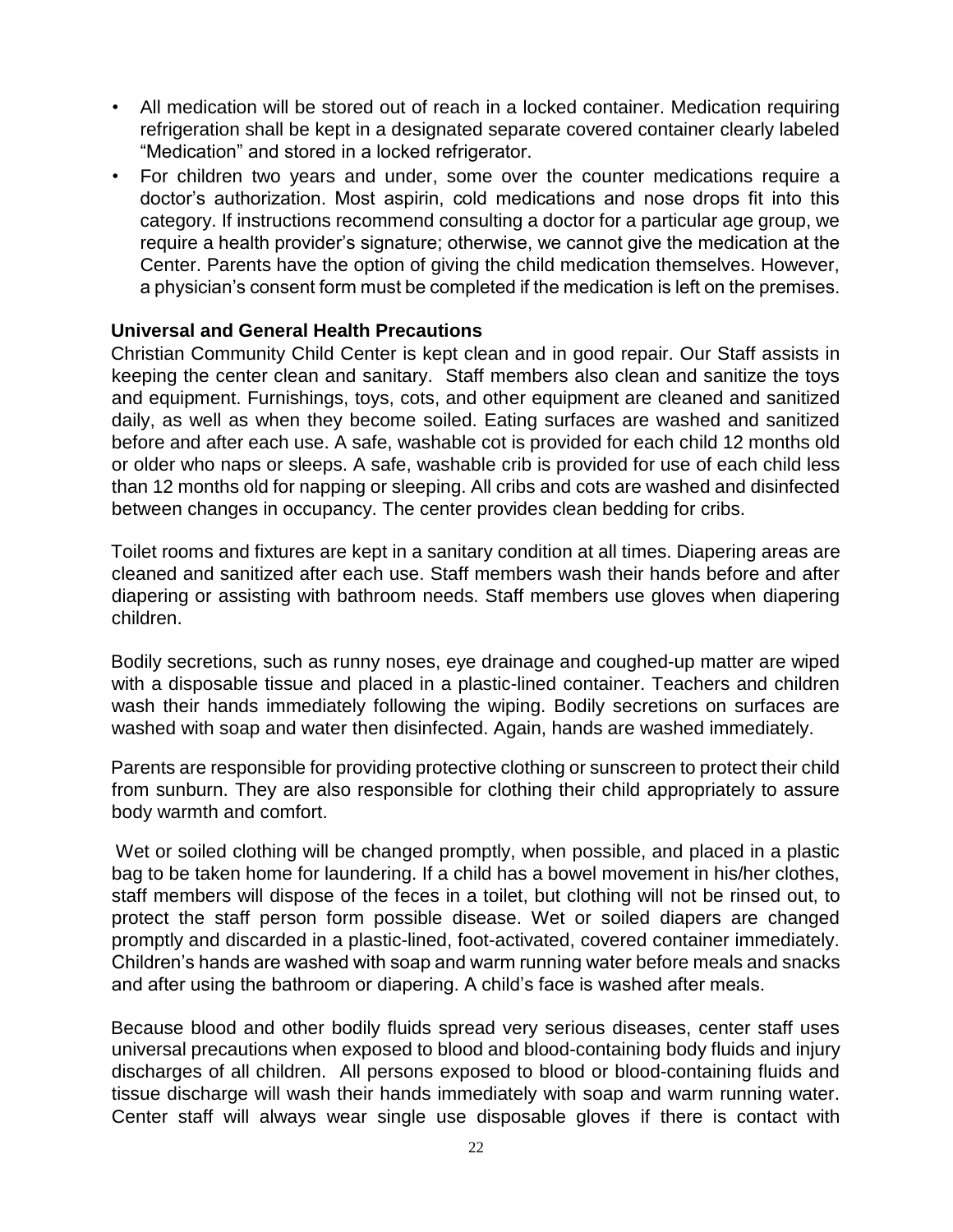blood-containing body fluids or tissue discharges. Hands are washed with soap and water after removal of gloves. Gloves are discarded. For spills of vomit, urine, feces, blood or other body fluids, center staff will clean and disinfect the floors, walls, bathrooms, tabletops, toys, kitchen countertops and diaper changing tables (in the area of the spill).

Staff is trained in first aid, CPR, AED, and universal precautions on an annual basis. Staff washes their hands with soap and warm running water before handling food, after assisting with bathroom needs and after wiping bodily secretions from a child with a disposable tissue. Staff member's hands are also washed before and after feeding each infant.

## **Child and Staff Injuries**

All children will have written permission on file from the parent to call a child's physician or refer the child for medical care in case of injury. The center will contact the parent as soon as possible after an emergency has occurred or, if the injury is minor, when the parent picks up the child. Christian Community Child Center's designated source of emergency medical care will be a local hospital.

A first-aid kit is kept in every classroom and in the kitchen.

All staff at Christian Community Child Center has received training in Basic First Aid and CPR and is renewed every year as part of their continuing education.

## **Center Medical Log Procedures**

Christian Community Child Center maintains logbooks for medication and injury. Teachers and other staff members are responsible to record daily any injuries received by a child and the action taken by staff attending to the child. Medication dispensed to a child will also be documented in this logbook.

- 1. The log shall be in a book with stitched binding with pages that is lines and numbered. The pages may not be removed or lines or any part of a line skipped.
- 2. Entries shall be made in ink on the date of occurrence and initialed by the person making the entry.
- 3. If the entry does not fill an entire line, there shall be a line drawn through the rest of the line so that no other entry is entered onto it.

## **Immunizations, Physical Exams and Health History Reports**

Children must have a complete physical exam within 6 months prior to or 3 months following enrollment. A licensed physician, physician assistant or Health Check provider must submit a form to the Center by the parents, which documents completion of the exam. Examinations are required every two years following admission for children over 2 and every 6 months for children under 2. A record of adequate immunizations and a health history report must be submitted to the Center by the first day of attendance.

An immunization record must be on file for each child within 30 school days (six weeks) of the child's first day of attendance at the Center. This immunization history must indicate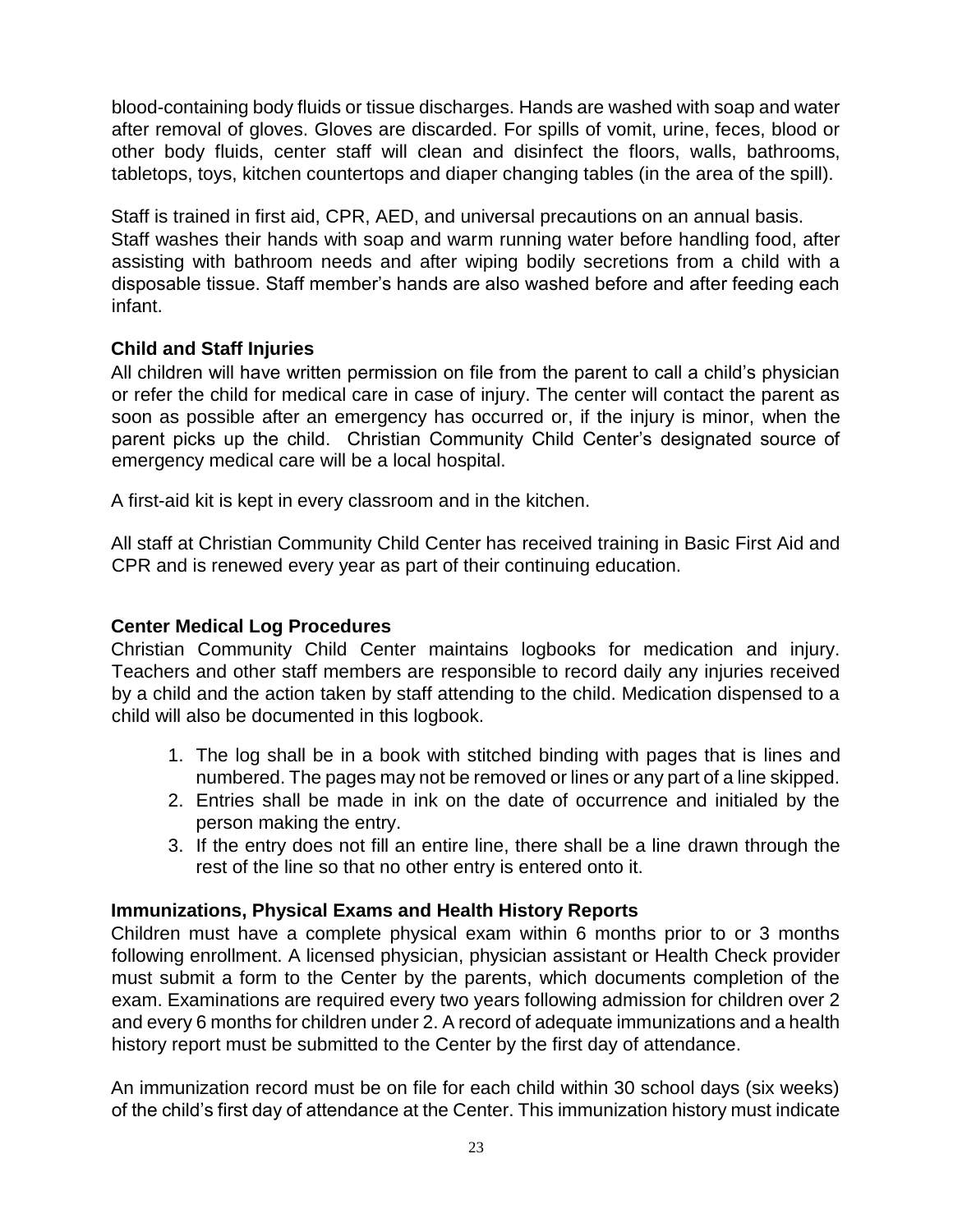that the child has received at least the first dose of each vaccine (DPT/DT/TD, polio, measles, rubella, mumps and Hepatitis B) OR that the immunization requirement is to be waived for that child by a compliance alternative. Immunization requirements are waived upon signature of the parent that the child should not be immunized for personal or religious reasons.

Immunization requirements may also be waived upon signature of a physician that the child should not be immunized for health reasons.

Children who have not received subsequent doses of vaccine appropriate to their age must receive such subsequent doses within one year of the first day of attendance and must notify the childcare center in writing as each dose is received.

When children are "in the process" of being immunized (i.e., the child has received some DPT and Polio doses but not all that are required for the child's age), the Center will request a note from the child's health care provider that the child is "on schedule" for immunizations and the date for the next scheduled dose. This note will be attached to the child's childcare center immunization record. A follow up on this scheduled immunization will be done using the Center's health bookkeeping system. The Center Director is responsible for follow-up on the maintenance of immunization records.

Parents who fail to make sure their child complies with immunization requirements will have their child excluded from the center until such time as immunization requirements are met.

An intake form will be given to each parent upon registration of his or her child. This form informs the teacher of the sleeping and eating habits, medical & health history, and routine care of the child. For children less than 24 months this must be updated by the parent every 3 months. This form, as well as the emergency medical consent cards must be submitted on or before the first day of the child's attendance. Any special information on a child's specific or special needs will be shared with staff by the Director. They will work in partnership to insure that the individual child's needs are met.

## **SIDS**

In our infant rooms there are postings for staff and parents to review and serve as a reminder of the requirements of Sudden Infant Death Syndrome risk reduction methods. A SIDS printout is also given to each staff member in the orientation packet and reviewed by the Director.

## **SUDDEN INFANT DEATH SYNDROME (SIDS) RISK REDUCTION METHODS:**

Guidelines regarding infant sleep position and surroundings for Christian Community Child Center: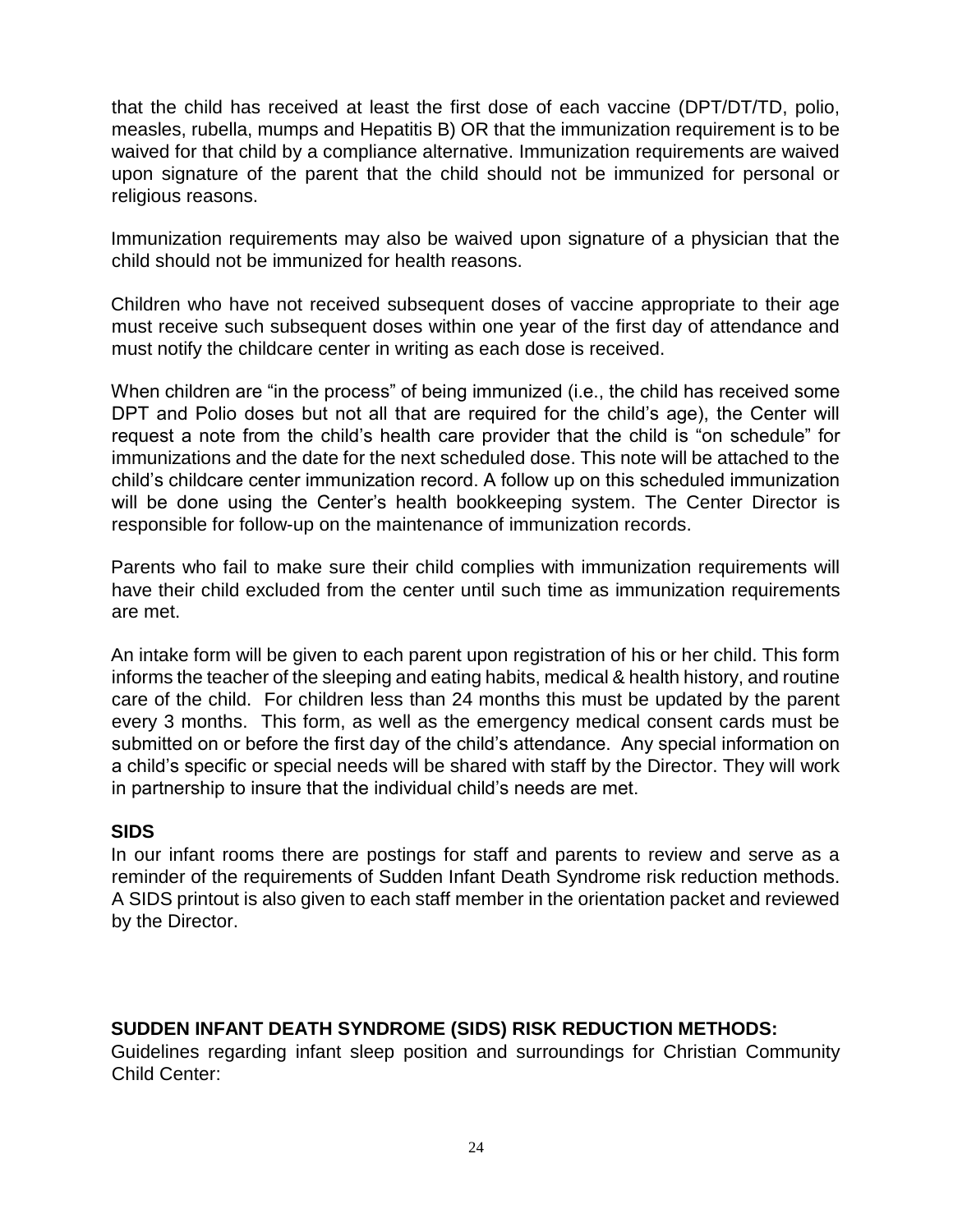- 1. Infants under 12 months of age shall be placed on their backs on a firm, tightfitting mattress for sleep in a crib.
- 2. Soft surfaces shall be prohibited as infant sleeping surfaces. i.e.: waterbeds, sofas, soft mattresses, pillows, etc.
- 3. All pillows, quilts, comforters, sheepskins, stuffed toys, and other soft products shall be removed from the crib.
- 4. Sleep sacks are used for warmth.
- 5. Unless the child has a note from a physician specifying otherwise, infants shall be placed in a supine (back) position for sleeping to lower the risk of Sudden Infant Death Syndrome (SIDS).
- 6. When infants can easily turn over from the supine to the prone position, they shall be put down to sleep on their back, but allowed to adopt whatever position they prefer for sleep.
- 7. Unless a doctor specifies the need for a positioning device that restricts movement within the children's crib, such devices shall not be used.

# **NUTRITION POLICY**

## **Menu Planning**

- 1. Nutritional meals are planned and prepared on site and are designed to meet the nutritional requirements of the DCF. Each meal shall provide 1/3 of the daily nutritional requirements of the child. Snacks are also planned and prepared by designated staff.
- 2. Current accurate menus are posted weekly and are available for review by parents.
- 3. Menus are planned and are repeated approximately on a four-week rotation. Every effort is made to coordinate the food service with the curriculum.
- 4. Consideration to various cultural heritages is given during menu planning.

## **Meal Requirements**

- 1. Each meal shall provide 1/3 of the daily nutritional requirements of the child.
- 2. Breakfast shall consist of at least one item from each of the following categories:
	- a. Fruit or juice
	- b. Cereal, whole grain or enriched bread product
	- c. Grade A vitamin D milk
- 3. Lunch shall consist of at least one item from each of the following categories:
	- a. Protein sources, such as meat, poultry, fish, eggs, cooked dried peas or beans, cheese or peanut butter
	- b. 2 vegetables or 1 vegetable and 1 fruit, or 2 fruits
	- c. Cereal, or whole grain or enriched bread products
	- d. Grade A vitamin D milk
- 4. Snacks shall consist of at least two of the following: milk or a milk product, fruit, fruit juice, vegetable, peanut butter or other protein, whole grain or enriched bread or cereal. When only fruit juice is served, it will be 100% pure fruit juice.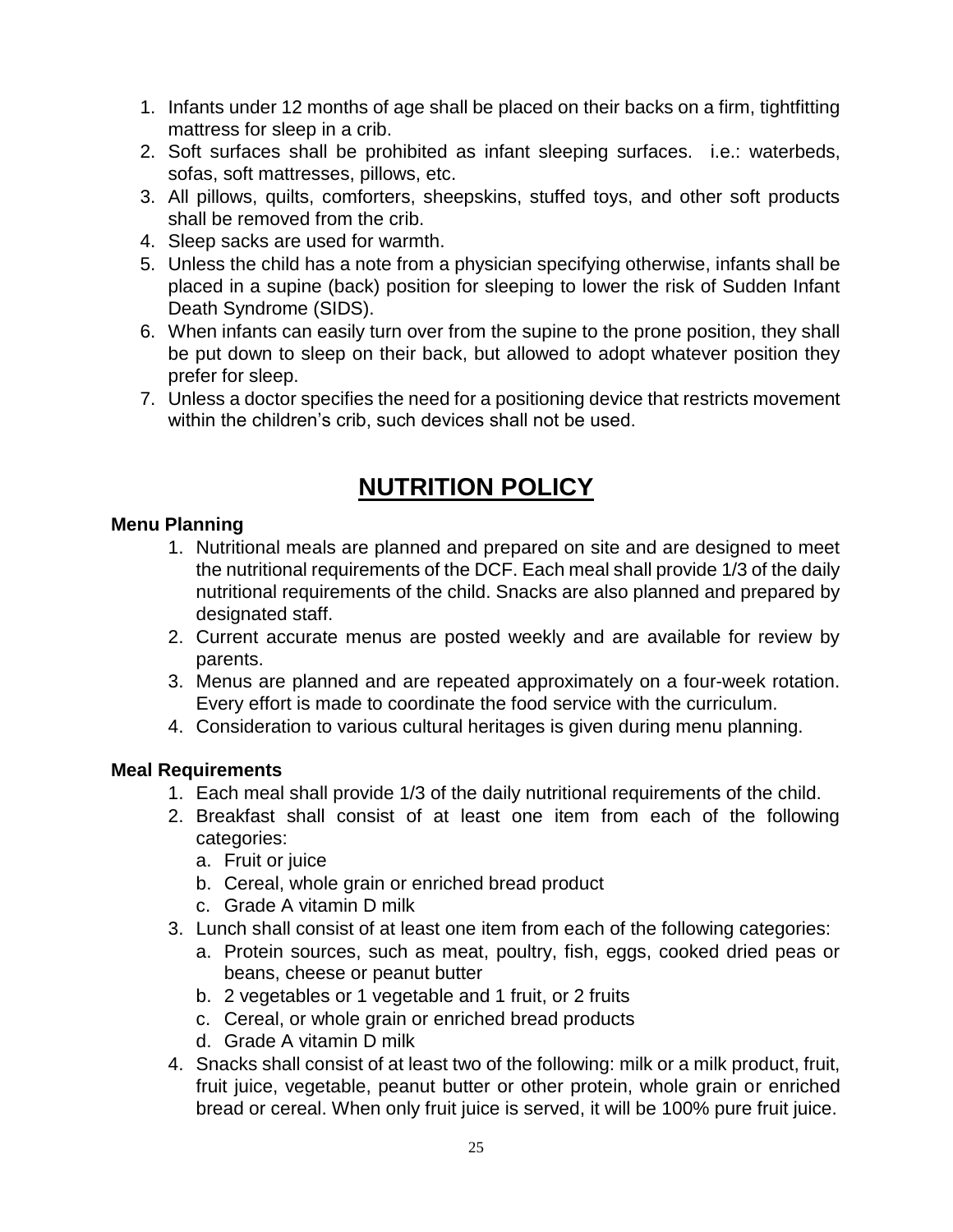- 5. Milk that is served to children ages 12 months to 24 months is whole milk. Children over the age of 24 months will be served 1% milk, unless otherwise directed by a child's parent or physician.
- 7. The menu selections will be age-appropriate.

## **Special Diets**

A special diet, including nutrient concentrates and supplements, may be served only upon written instruction of a child's physician and upon request of the parent. Specialty menus such as vegetarian or Kosher will not be provided by the Center so parents need to bring foods from home that are ready to be served. Children with food allergies will be offered an alternative food item that could be substituted for the food that the child is allergic to.

## **Meal Service**

- 1. Meals and snacks are served in the multi-purpose room or in classrooms.
- 2. Food is served family-style to children and staff. This allows children the experience in handling food. Older children take turns setting the table with dishes, napkins and silverware. Children also help with cleanup at the end of the meal. This includes school age children.
- 3. Meals will be served with time for socialization.
- 4. Additional food is available for children who want more.
- 5. Children are asked to try all foods served but are not required to eat everything. Children will not be forced to eat.
- 6. Food will not be used as a punishment or reward.
- 7. Center staff eats with the children and has the same foods as the children.
- 8. Infants are fed on their own schedule. Care is taken to offer appropriate solid foods for the age and development of the child with the parent's guidance.
- 9. All children and adults wash their hands with soap and warm water prior to and after eating and/or serving a meal of snack.

## **Scheduling**

- 1. Meals and supplements are served at three-hour intervals. Extra foods are available for children who may be hungry early or late in the day.
- 2. No child will go without nourishment for longer than 3 hours.
- 3. Infants are fed on their own schedule.
- 4. Toddlers are provided snacks more frequently than older children if needed.
- 5. Water is offered to children regularly throughout the day.

## **Food Purchase and Storage**

- 1. Food is purchased from approved sources and is clean, wholesome, and free of spoilage, adulteration or misbranding.
- 2. Perishable foods are refrigerated, frozen foods are frozen, and dry and canned foods are stored in sealed containers in the food storage room (kitchen). Designated staff assures that foods are used within a reasonable time.
- 3. Dishes are washed in a commercial dishwasher and a final rinse in a chemical sanitizer. Any dishes washed by hand are washed in a three-cycle process: detergent wash, clear rinse, and sanitized. Counters and floors are kept clean.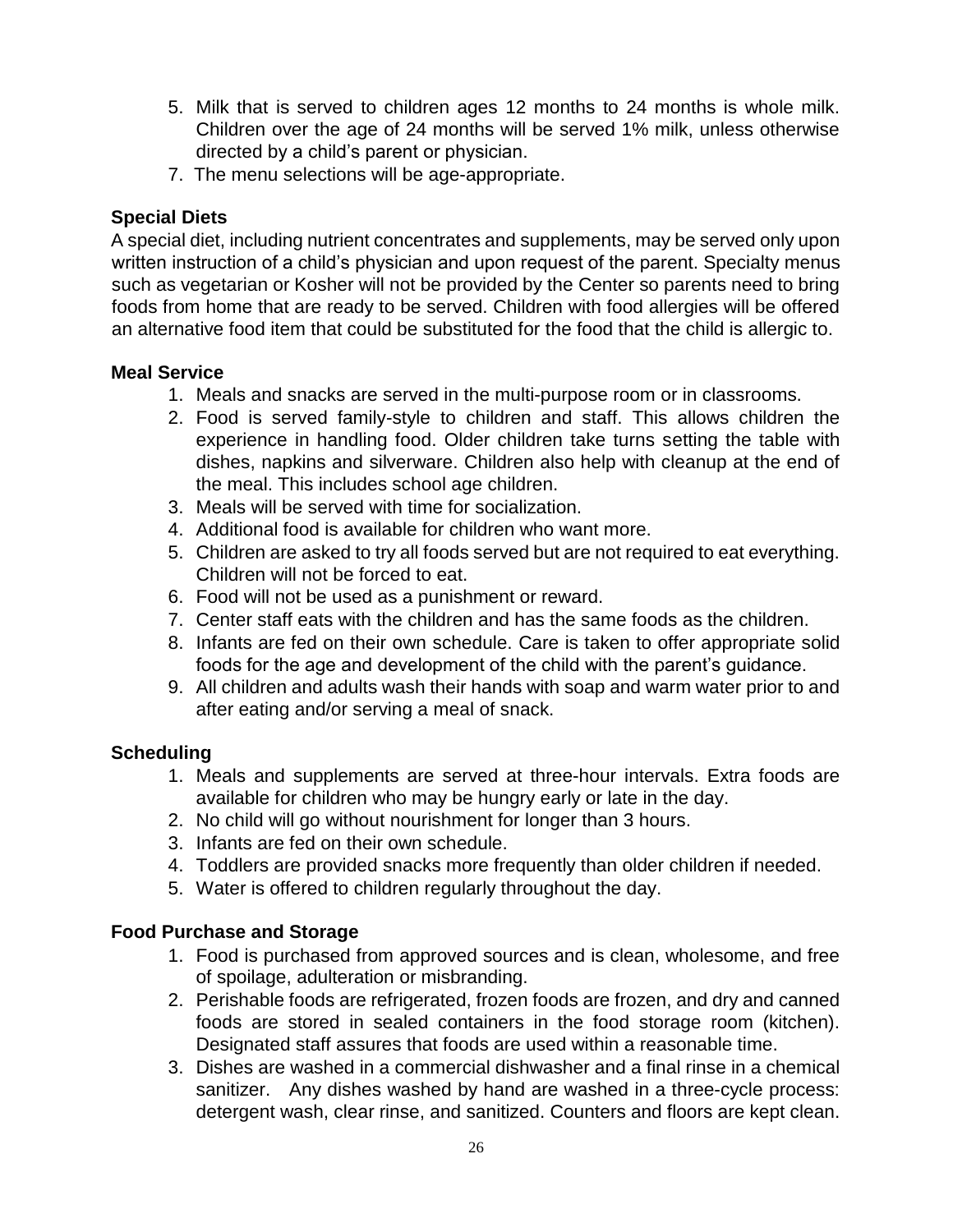The cutting board is washed with a sanitizing solution daily. Spills are wiped up immediately. Refrigerators and freezers are cleaned frequently.

## **Nutrition Education**

- 1. Children receive nutrition education through curriculum units designed to teach the basic food groups and eating habits.
- 2. Special cooking projects are planned frequently.
- 3. Good nutrition is discussed during meal and snack times.
- 4. Center staff has opportunities to attend workshops or in-service training sessions that deal with nutrition on an ongoing basis.
- 5. Parents receive nutrition education from Center staff via articles in the newsletter, posting nutrition information on the parent bulletin boards and through the meal discussions about nutrition and good eating habits. (Parents are welcome to join their children frequently for meals, and may eat with the children at a minimal cost. A two-day notice to the Director is required.)

## **Special Treats - Birthdays, Holidays**

Children may bring special treats on birthdays, holidays, etc. However, we ask that the parent let the teacher know at least one day in advance of bringing the treat so the teacher does not prepare a snack for that classroom on that particular day. It is also anticipated that the snack will be nutritious and that there will be enough for all of the children in the child's class.

## **Infant/Toddler Food and Formula**

Formula brought from home is labeled with the child's name and dated, and is refrigerated if required. Formula that is prepared by the Center is of the commercial, iron-enriched type and is mixed according to the manufacturer's directions. Formula or breast milk will be fed to all children less than 12 months of age. Breast milk, formula, or Grade A pasteurized vitamin D whole milk is fed to all children 12 months to 24 months of age.

Any other type of milk or milk substitute will be given only with written direction of the child's physician. Leftover milk or formula is discarded after each feeding, and bottles are rinsed after use. Drinking water is offered to infants and toddlers several times daily. Food that is brought from home is stored in a cabinet or the refrigerator in the classroom and is labeled with the child's name or initials. After opening, food will be dated and refrigerated. If not used within 36 hours, the food will be discarded.

Infants are not fed directly from commercial food containers. Breast milk is not warmed in the microwave oven, but rather, the bottle of breast milk is warmed in a container of warm water. Procedures for heating infant formula, milk and food in a microwave oven are posted near the microwave oven. The teaching team will follow the posted procedures for heating food, milk and formula.

## **Cook Training and Orientation**

Food service personnel shall receive at least 4 hours of orientation and training in kitchen sanitation, food handling and nutrition. Any staff that assists in the kitchen will receive direction by the cook and written instructions given. There are instructions posted in the kitchen for nutritional requirements and sanitation.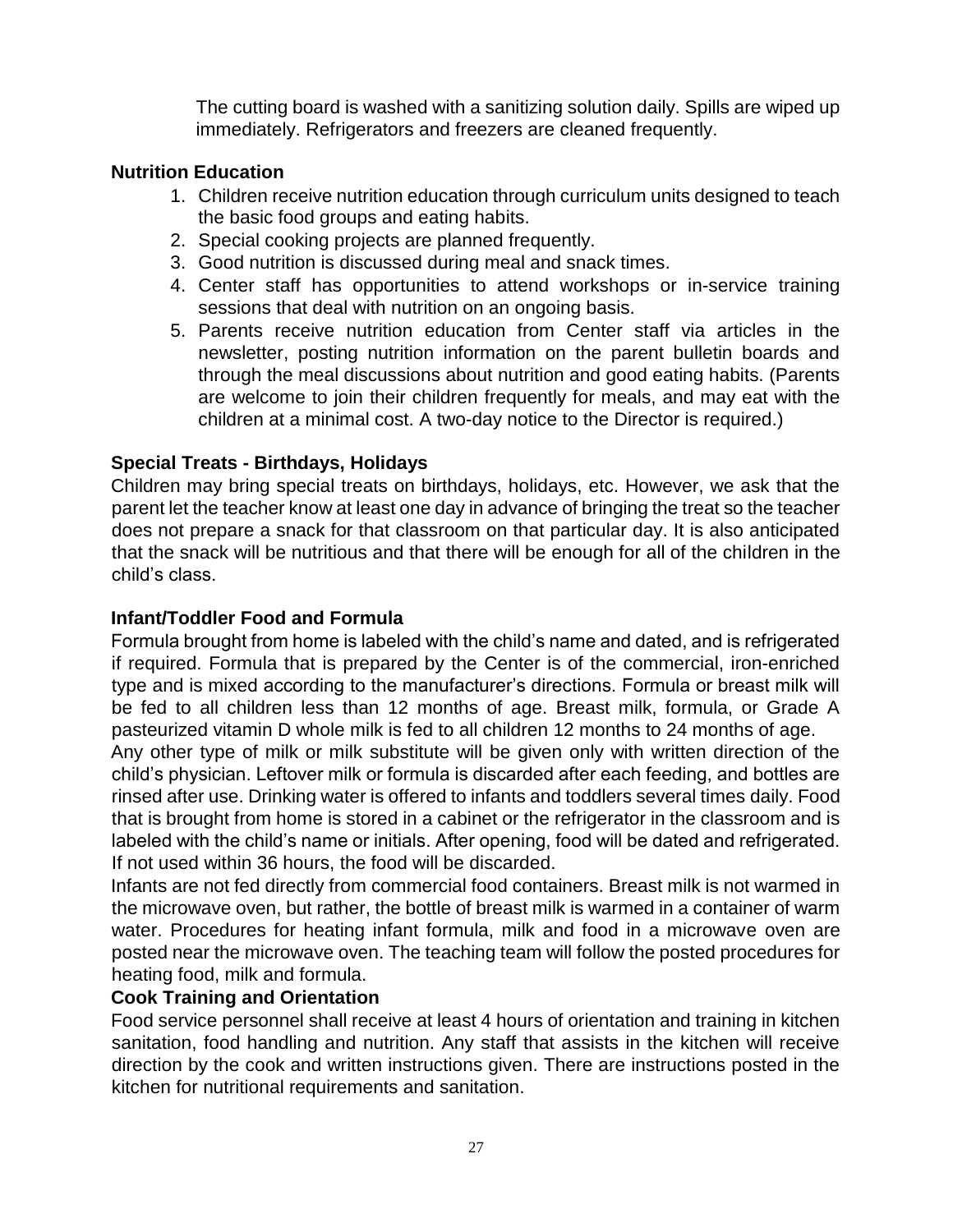# **DISCHARGE OF ENROLLED CHILDREN POLICY**

## **Parent-Initiated Discharge**

Christian Community Child Center requires that parents provide at least two weeks written notice of enrollment termination. Parents will be liable for payment of those two weeks' care whether or not the child attends the center. Vacation credits may not be used for a two week notice.

## **Mutual Decision Between Parent and Center**

In the event that a child cannot adjust adequately to the program, it may be mutually agreed upon by staff and parents that group care is not in the best interest of the child. Thus, a two-week period of time will be given for the parent to find alternate services. Parents will be responsible for payment for those two weeks of care.

## **Involuntary Discharge**

When a situation arises that involves a child's chronic negative behavior pattern, teachers will consult with parents in the form of a special parent-teacher conference. The teacher, using documentation that he/she has collected about the child and the behaviors, will enlist the help of the parent in coming to a solution. If, after a given period of time and using the suggested ways of dealing with the problem, the behavior does not improve, the parents may be asked to give permission for an outside observer or the child's school district, if 3-5 years old, to come and observe the child. If, after a given period of time, it is found that the child is unable to function in a group child care setting because the child's behavior is disruptive or is endangering the safety of himself or others in the Center, then the Center reserves the right to terminate the enrollment of that child.

Enrollment may also be terminated when Christian Community Child Center notifies parents of the following conditions that will require withdrawal:

•Habitually calling for a child after closing or after the scheduled departure time.

•Failure to observe Center policies.

•Failure to submit required physical and immunization records within designated time.

•Failure to pay childcare fees, registration fees, or any other fees assessed by the Center.

•Closing of the Center.

# **FEE PAYMENT & REFUND POLICY**

Upon registration, each family is provided with a copy of the Parent Handbook. A copy of the state-licensing handbook with which we are legally bound to comply is also available for parents at the center. A summary of the state rules and regulations is provided to parents upon enrollment.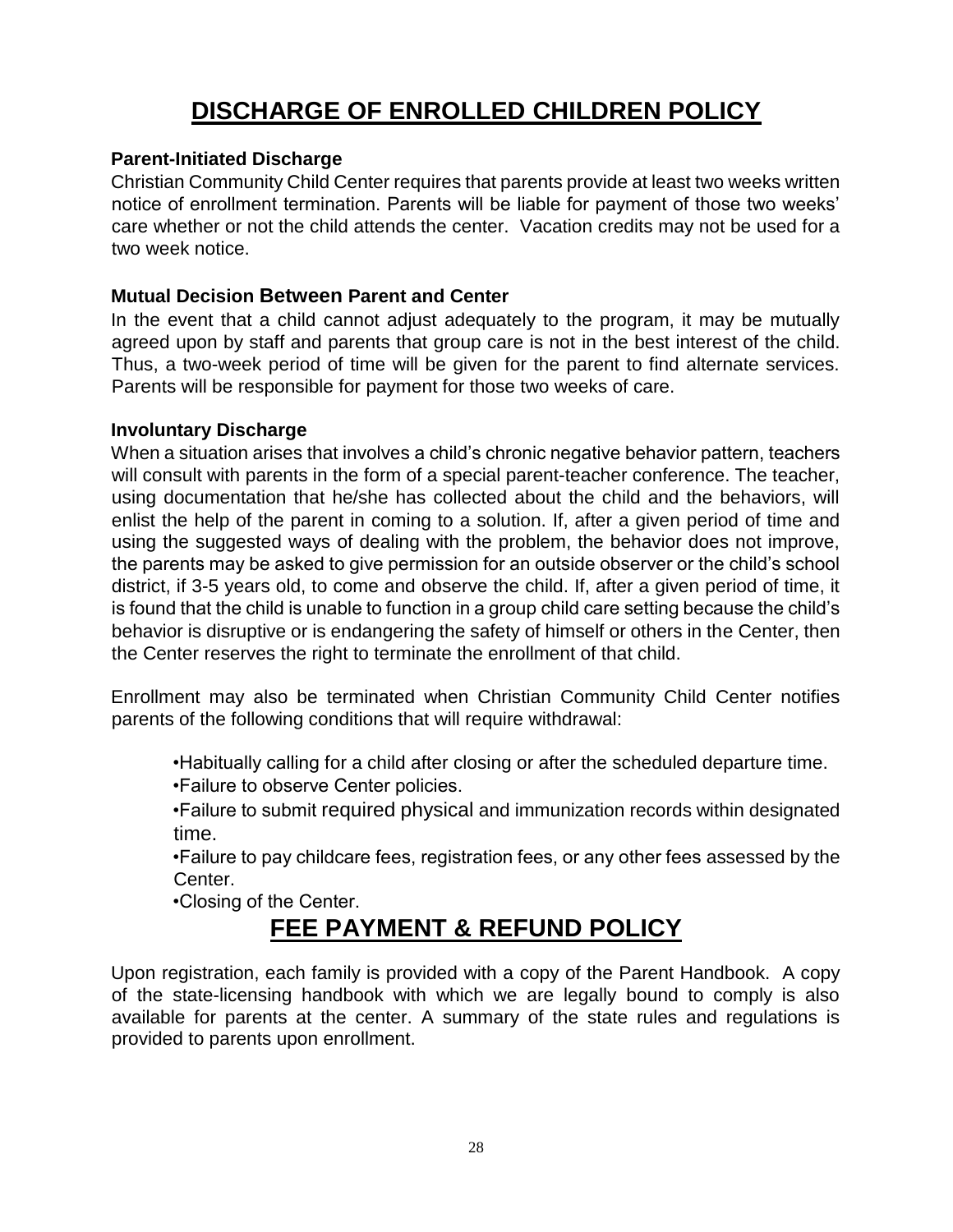A signature sheet is provided at the end of this handbook indicating that parents have received the Parent Handbook and a summary of the state licensing rules. It is to be signed and returned no later than ten (10) days following registration.

A written report of the daily attendance and birth date of each child attending the center is maintained in the individual classroom along with support staff. Parents will be called if a child is not in attendance an hour after their assigned time.

## **Registration**

At the time of the parent interview, parents will be given a folder of information that is required by state for licensing along with forms we require. These must be returned prior to the child's first day of attendance. There is a \$50.00 registration fee that is also due at that time. A parent may have access to their child's records upon request to the Director. These records are kept in individual folders and are considered confidential.

## **Tuition & Fee charges**

Tuition payment is due each Monday, prior to week of service. Tuition is paid through EFT by Tuition Express and automatically withdrawn from an individual account each Monday. Tuition fees are set at a flat rate per week. Additional charges are charged as follows:

- $\Box$  Late pick up  $$10.00$  per child/per 10 minutes
- □ After Closing Time up fee \$10.00 per child/per 10 minutes in addition to late pick
- □ NSF Fee \$20.00 per occurrence
- □ Late payment \$10.00 per week
- □ Annual Registration \$50.00 per year
- □ Field Trips Varies
- □ Part-time Care Hourly Rate

Children enrolled Full-Time receive 10 days of vacation after 6 months of attendance. Part-time enrollees are not eligible for vacation credit. Children who attend only during a partial year are also not eligible for vacation time. After the full time child has been in care for a year 10 days are added to their account. These may be used for center closing, illness or credit on account. Vacation must be used by the child's anniversary date and cannot be carried over. Each year on a child's anniversary date another 10 days of vacation credit is available. Vacation request slips must be submitted in writing 2 weeks prior to request and are available in the front lobby on the parent information counter. After the request has been submitted your account will be credited.

Vacation time cannot be applied for a two week notice. Part-time enrollees are charged a base rate which is set according to the number of hours registered. Partial hours are not calculated but rather rounded up to the next full hour. In the event a child attends additional hours, the current hourly rate will be applied for each hour or portion thereof which the child attends. Additional hours must be pre-approved through the Administration Office.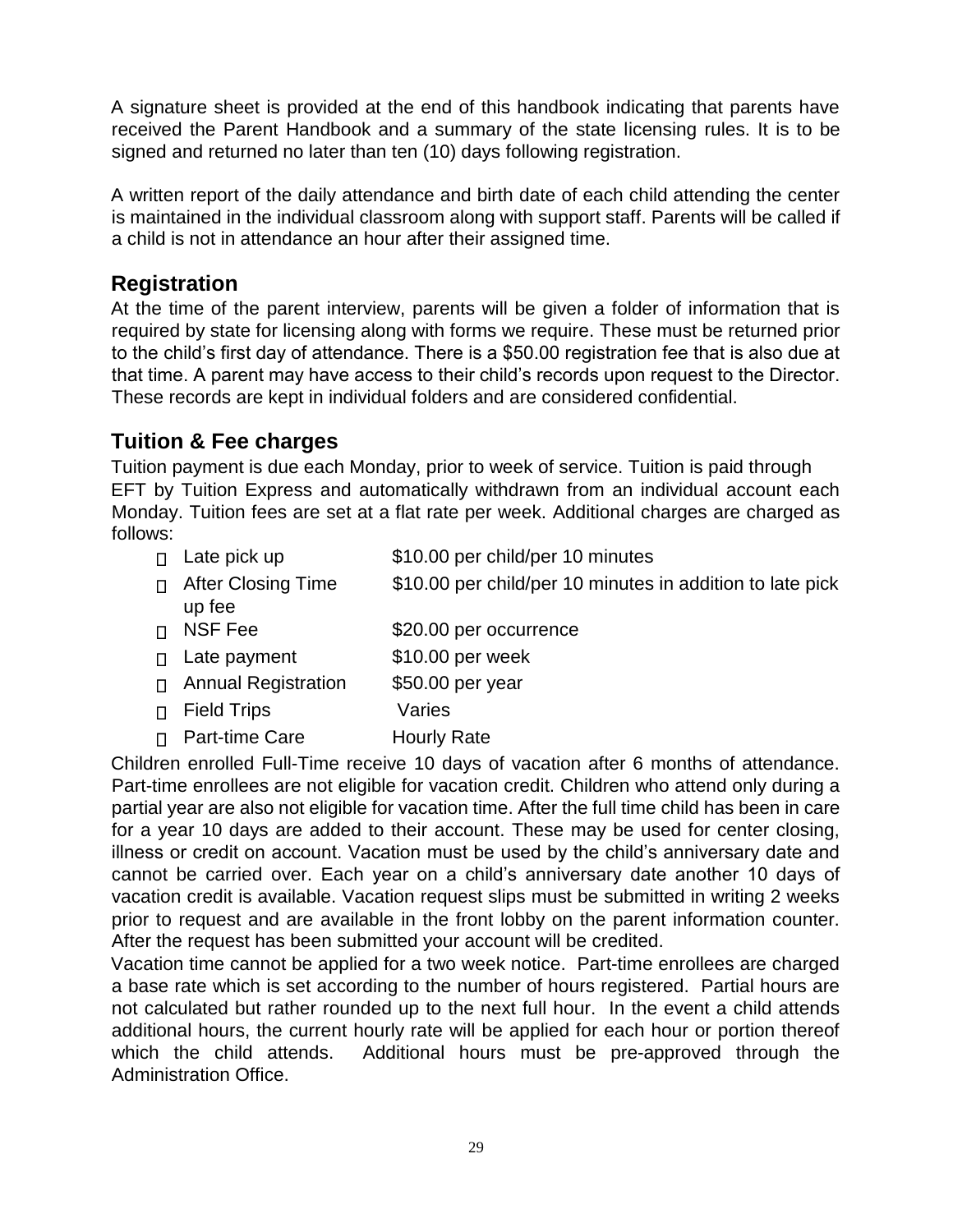## **Transportation Policy:**

Christian Community Child Center either uses Oshkosh Transit Authority buses or contracts with a local bus service to provide transportation for any off-site activities. Any field trip in which a child with a disability or a child who has a limited ability to respond in an emergency, increased staff will be scheduled to attend with them. A signed permission form will be on file for each child stating date, time and destination of the field trip. Staff will carry a packet with them on all field trips with emergency contact information on all children. Before boarding the bus, a staff member will conduct roll call attendance using the computer-generated printout of names of the children involved. Once the bus is loaded, a roll call attendance is taken again. To ensure that the bus is completely empty, a teacher follows the last child off and returns to the back of the bus to confirm that all children have departed. When the group is ready to return to the center, roll call attendance is taken after boarding the bus before the bus starts. A final roll call is taken upon return to the center. Contracted vehicles are equipped with an alarm system to signal any child left on the bus. If a child is boarding a bus to attend an Oshkosh Area School District activity, a staff member from Christian Community Child Center will escort the child to the bus at the scheduled time and then meet the bus when the child returns and walk the child back into the center.

## **RECEIPT AND ACKNOWLEDGMENT**

I acknowledge that I have received and read the Christian Community Child Center

Parent Handbook, understand the provisions contained herein and agree to abide by

them. I understand that the terms described in the Parent Handbook may be altered,

modified, changed, or eliminated by the Center at any time, with or without prior notice.

Parent Signature

Date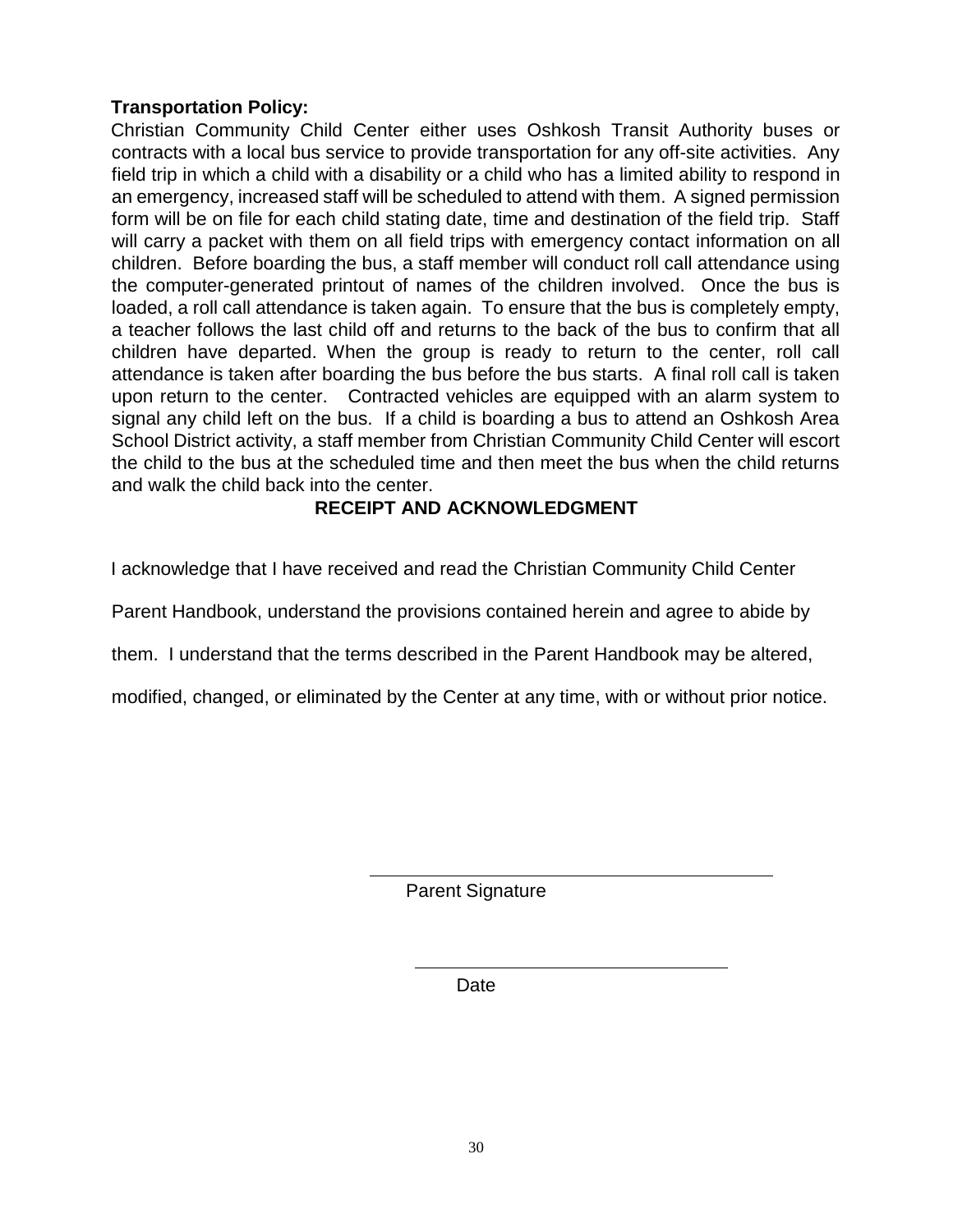# **PERSONNEL POLICIES**

#### **Nondiscrimination Practices**

Christian Community Child Center is an equal opportunity employer in all personnel decisions. It is our policy to hire those applicants who possess the necessary skills, education and experience for the available position.

#### **Hiring Process**

Positions are filled from within if qualified persons apply. In the event that a position needs to be filled by an outside person, the Director will hold interviews. Job descriptions are available to staff and prospective staff. The Director will not ask the interviewee questions that can discriminate against the applicant. The choice is then made by the Director. References are checked, criminal background check, and orientation are completed prior to the person beginning employed at Christian Community Child Center.

#### **Health Exam**

The state of Wisconsin requires that childcare center employees who work directly with children undergo a brief health exam and receive a TB test within twelve months prior to or within the first 30 days of employment. There is a specific form, which the state requires to be completed by a physician or a physician's assistant. This report will indicate that the person is free from any communicable disease and is physically able to work with children.

 Christian Community Child Center does not have a probation period policy. All employees are considered at-will employees, with the right to terminate their employment at any time for any reason, and the employer retains a similar right to terminate their employment.

## **Sexual Harassment Policy**

The Company will not tolerate sexual harassment. Sexual harassment includes any uninvited sexual attention whether it is in the form of words, gestures or physical contact, if a reasonable person likely would find it offensive and particularly, if the complaining person previously has made it clear to the other person or persons involved that he or she does, in fact, find it offensive.

Any complaint of sexual harassment shall be reported to the Director. Complaints shall be promptly investigated and, when indicated, disciplinary action shall be taken.

## **Romantic or Sexual Relationships**

Consenting "romantic" or sexual relationships between a supervisor, manager and employee with another employee or client may at some point lead to unhappy complications and significant difficulties for all concerned – the employee, supervisor/manager, the client and the Company. Any such relationship may, therefore, be contrary to the best interest of the Company.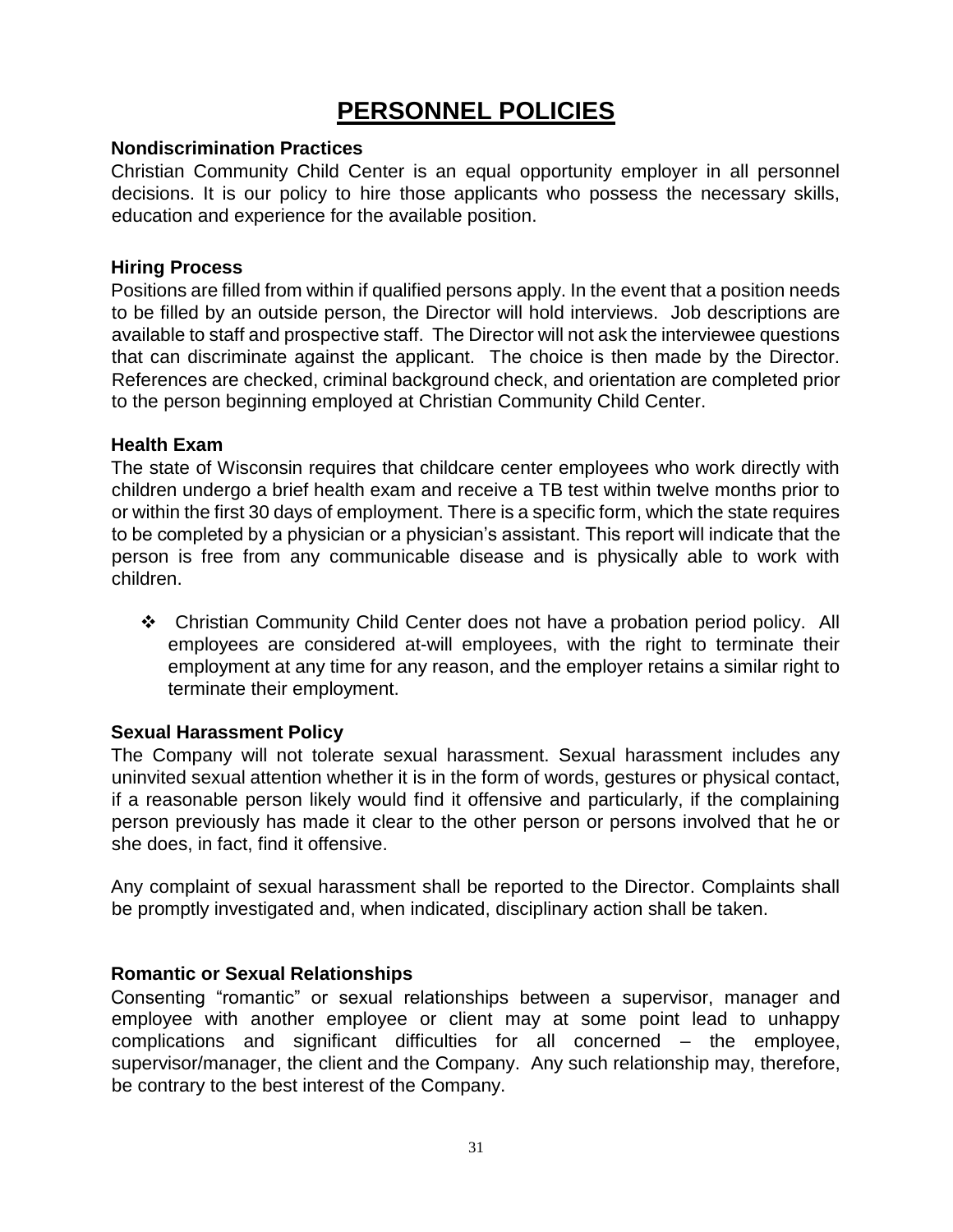Accordingly, the Company strongly discourages such relationships and any conduct (such as dating between a supervisor, manager or employee with another employee or

client) that is designed or may reasonably be expected to the formation of a "romantic" or sexual relationship.

If a romantic or sexual relationship between a supervisor, manager, or employee and with an employee or client should develop, it shall be the responsibility and mandatory obligation of the supervisor, manager or employee promptly to disclose the existence of the relationship to the employee's supervisor.

The supervisor shall inform the Company's Management and others with a needtoknow of the existence of the relationship, including in all cases the person responsible for the employee's work assignments.

Upon being informed or learning of the existence of such a relationship, the Company's Management may take all steps that it, in its discretion, deems appropriate. An employee/client relationship will be evaluated to determine that the employee continues to perform their job duties to the best of their ability so as not to jeopardize the necessary functions of their position or the Company.

In addition, and in order for the Company to deal effectively with any potentially adverse consequences such a relationship may have for the working environment, any person who believes that he or she has been adversely affected by such a relationship, notwithstanding its disclosure, is encouraged to make his or her views about the matter known to their supervisor or operations manager of the Company.

This policy shall apply without regard to gender and without regard to the sexual orientation of the participants in a relationship of the kind described.

## **Confidentiality**

A child's records and conduct at the childcare center are considered confidential information. They should not be discussed unless it is in a professional context with the Director, teacher, or parent. Staff records and files will be kept confidential and will be stored in the office. Employees are prohibited from using any social networking sites to discuss or comment on ANY issues related to the center.

#### **Professionalism**

ALL TEACHERS ARE RESPONSIBLE TO:

- 1. Be to work on time and be prepared; this may mean preparation at home and/or better time management.
- 2. Understand that in the center when an employee does not show up for work or doesn't do their share of work, the burden falls on other employees which may cause hard feelings.
- 3. Work as a team toward the common goal of providing a high quality, nurturing environment.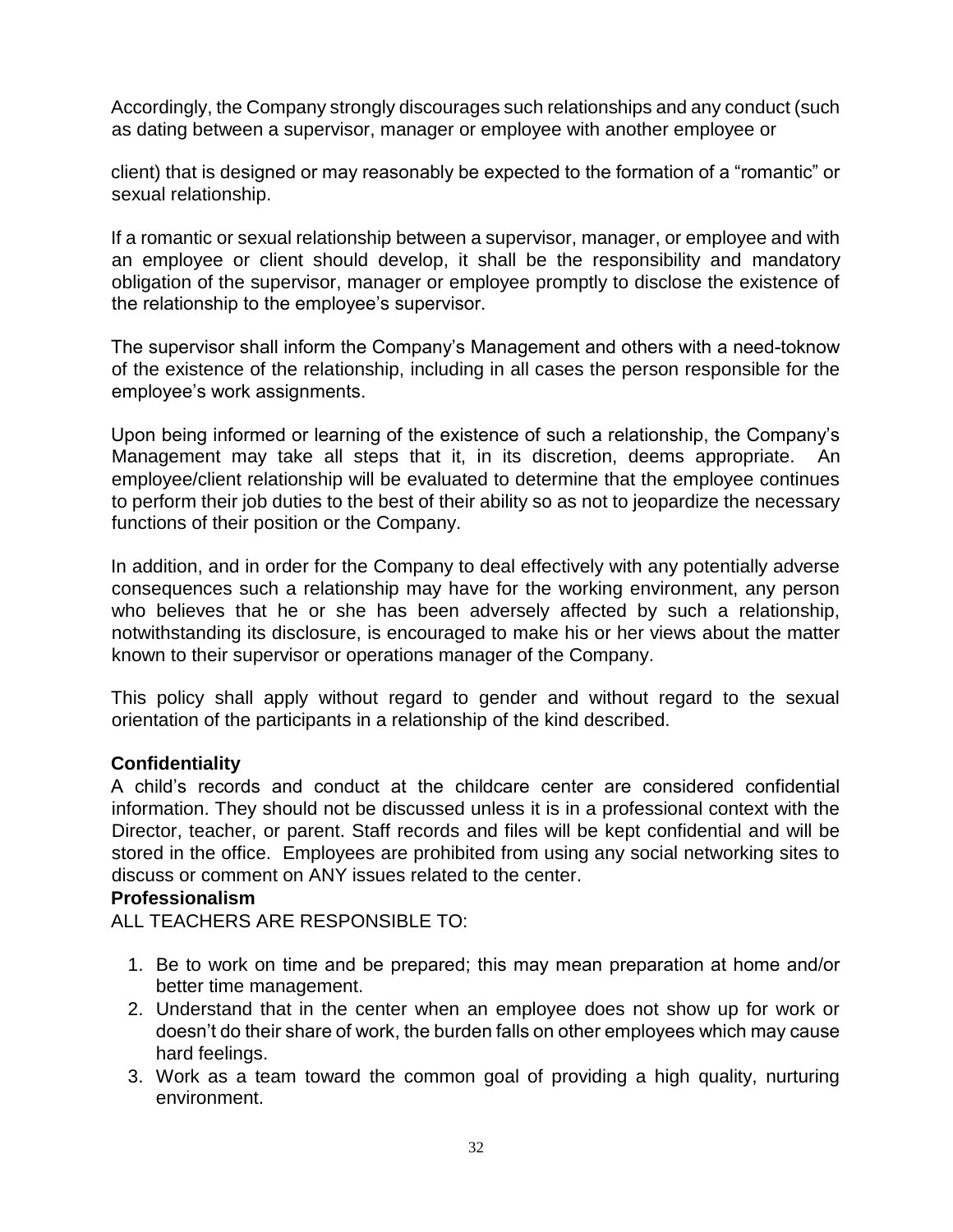- 4. Look for things that need to be done. Don't sit idle.
- 5. Report problems that cannot be resolved on your own to supervisors.
- 6. Treat fellow employees and supervisors with respect and consideration.
- 7. Discuss problems diplomatically with the intent to resolve conflict, not blame.
- 8. Spend time on strategies and plans for improvement. When presenting a problem to the Director, have a solution in mind.
- 9. Respect confidentiality of employee/employer relations and parent/child relationship.
- 10.Become familiar with and abide by state regulations.
- 11.Maintain a safe and healthy environment for all children: physically, emotionally, and socially.
- 12.Communicate clearly with teaching team daily sharing information related to any special health care needs for each child's physical, emotional, social or cognitive disabilities.
- 13.Plan ahead both professionally and personally.
- 13. Always search for ways to improve self and classroom.
- 14. Be open to ideas and suggestions from other teachers.
- 15. Respect and care for property and equipment by keeping things clean and organized and assure that equipment is used properly.
- 16. Attend all staff meetings and participate effectively.
- 17. Work together with other staff to meet state ratio requirements.
- 19. Report and record all accidents and biting incidents appropriately.
- 20. Report all illnesses appropriately.
- 21. Use positive guidance techniques.
- 22. Maintain professional manner at all times.
- 23. Keep communication open and positive with parents.
- 24. Dress professionally; the way we look does affect how others perceive us.
- 25. Grow professionally; attend seminars and conferences.
- 26. Be prepared to leave early if numbers of children are low. Generally, the staff members who come in the earliest will be asked to leave early if this happens. This is being fiscally responsible in the management of the childcare center.

## **Grievance Procedure**

Christian Community Child Center policy is to insure that employees receive fair and equitable treatment and to provide them with an easily accessible procedure for expressing dissatisfaction. The dissatisfaction may be related to work hours, wages, perceived unfair treatment or discipline, or other conditions of employment. In the event of a question or problem, the following steps should be pursued:

- 1. Discuss the problem or complaint with your supervisor at the time it arises. If an adequate response is not received, proceed to step 2.
- 2. Submit a written report outlining your complaint to your supervisor's manager and to the Director. This should be completed within two weeks of the incident causing the grievance.
- 3. A meeting will be arranged with you and your supervisor to discuss the complaint and assemble all the facts. A written decision will usually be given within two weeks of the meeting and a copy will be sent to the Director.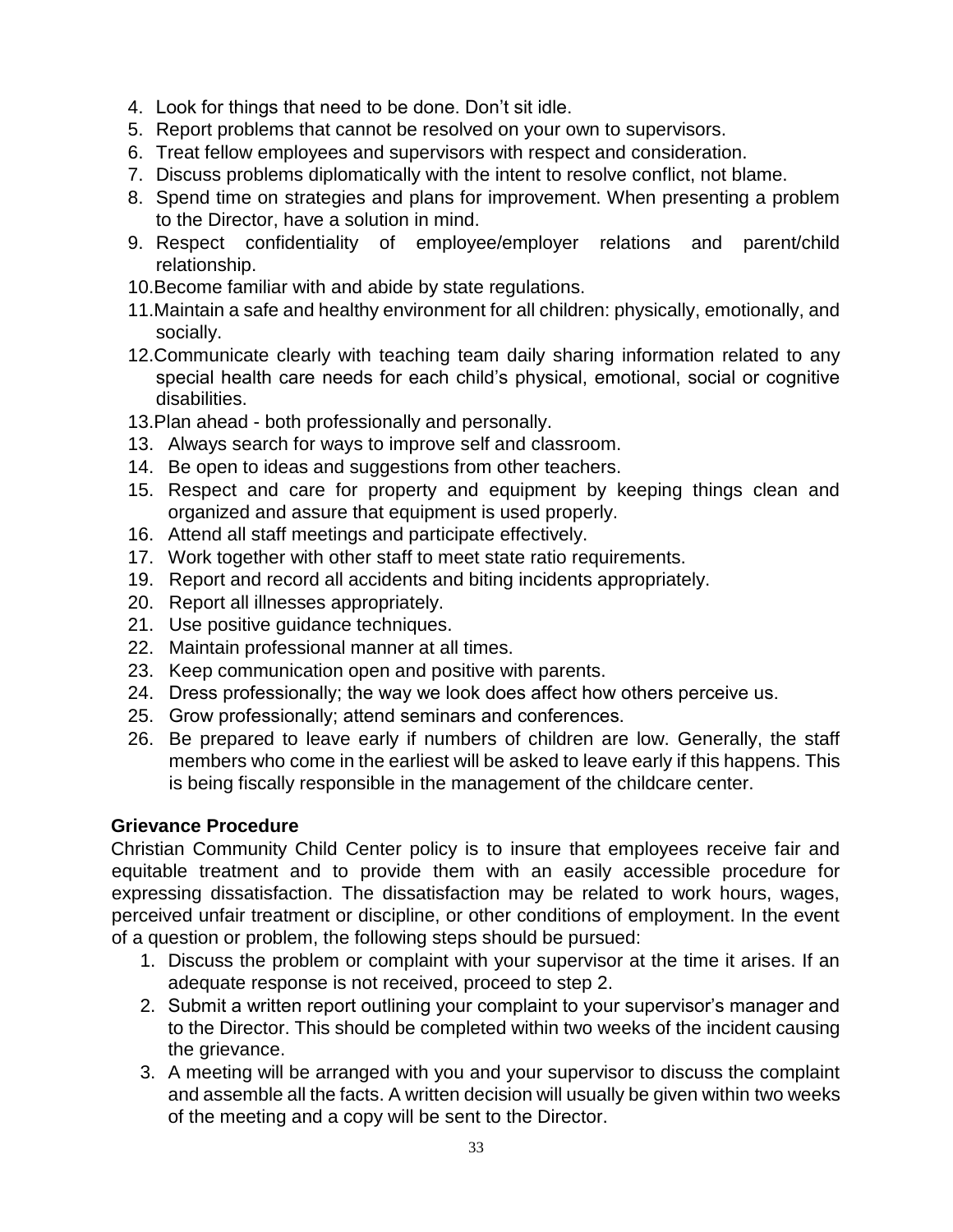## **Termination & Disciplinary Policies**

In the event that an employee decides to leave their employment at Christian Community Child Center it is requested that the employee give written notice to the Director at least two weeks prior to their last day of employment in order to have an orderly transition.

In the event that an employee's performance is determined by the Company to be unsatisfactory or inappropriate, the Company may take one or more of the following actions:

- 1. Verbal Warning
- 2. Written Warning
- 3. Suspension
- 4. Discharge

The employee will be informed of the violation and the consequences at the earliest opportunity. The notification will be between the Director and the employee in private. The Company, based on the seriousness of the offense, as well as individual circumstances involved, determines appropriate disciplinary action, up to and including discharge.

In accordance with DCF 251.04(2)(h)2 employees are required to notify the Director as soon as possible but no later than the next business day when any of the following occurs and the Director will then notify The Department of Children and Families:

- 1. The employee has been convicted of a crime.
- 2. The employee has been or is being investigated by any governmental agency for any other act, offense, or omission, including an investigation related to the abuse or neglect or threat of abuse or neglect, to a child or other client, or an investigation related to misappropriation of a client's property.
- 3. The employee has a substantiated governmental finding against them for abuse or neglect of a child or adult or for misappropriation of a client's property.
- 4. When a professional license held by an employee has been denied, revoked, restricted or otherwise limited.

## **Hours of Work, Breaks, Lunches**

Full-time employees are hired to work at least 32 hours per week. Part-time employees are scheduled to work up to 32 hours per week. Teachers and assistant teachers are hired with the understanding that if enrollment is low, they may be asked by their supervisors to go home early or do other tasks in the Center. Christian Community Child Center also reserves the right to require employees to stay later in the day, should their services be required for the number of children in attendance. Although each employee has been hired to perform specific duties, there may be times when your supervisor assigns you to a different task. This becomes necessary when illness, vacations, terminations or other reasons create vacancies. Our ability to adjust to these circumstances is essential to providing the best possible care for the children in the Center.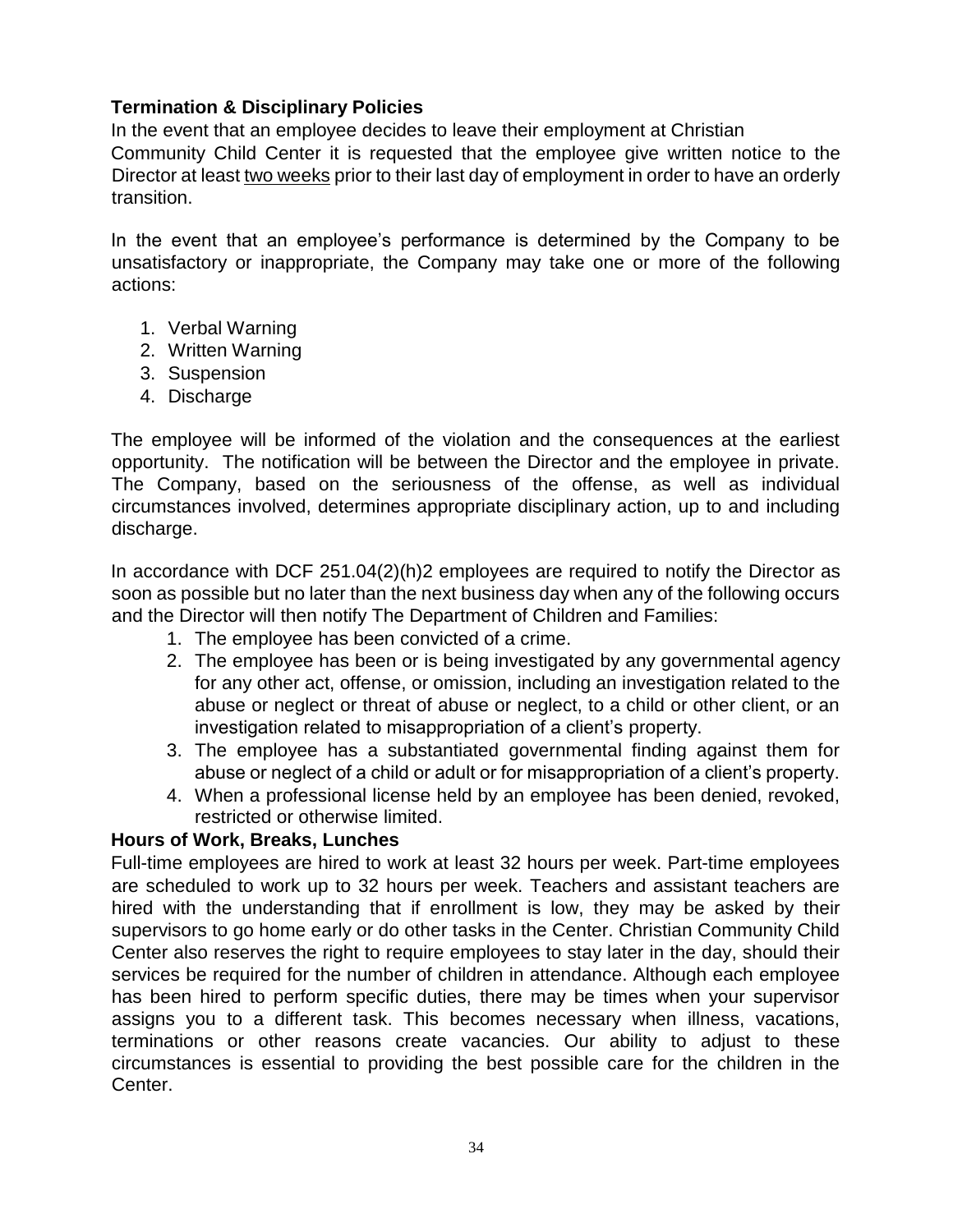General business hours are 6:00 am to 6:00 p.m. Hours scheduled are based on the schedules of children in each particular classroom in order to consistently have the same teachers available to parents at the beginning and end of each day. Changes in work hours may be required at times due to the changing schedules of the children in individual classrooms and our commitment to providing the best service possible.

Employees are expected to start work promptly at their regularly scheduled time (no sooner than 6 minutes prior to start time), and sign out at the scheduled time (no later than 6 minutes after scheduled end time). Teachers and Assistant Teachers are assigned to eat meals and snacks with the children in their care. If ratios of children will not allow them to leave at their scheduled time, staff is required to stay to assure ratios are met by children leaving or other staff coverage. If an employee will be late, has to leave early, or will be away from the classroom longer than usual, he/she must obtain the Director's approval.

A weekly staff work schedule will be posted by each Friday listing any changes in regularly established work hours or schedules for the following week based on numbers of children, vacations, etc.

## **Planning Time**

Teachers in each classroom are given at least one hour of paid planning time per week. Teachers may use the resource books and professional magazines available to them in the Staff Office. Teachers must use their planning time for classroom and curriculum planning, and must stay in the facility to work unless given authorization by the Director.

## **Teamwork**

Each employee at Christian Community Child Center is considered to be part of the childcare team. As such, each employee deserves equal treatment and provides his/her best efforts at carrying out the job responsibilities assigned to them. Each employee does his/her share in order to promote the common good of the childcare center. It is understood that, in childcare, when employees are absent or do not do their share of work; other employees may bear the burden, which may cause hard feelings.

## **Recording Time Worked**

Christian Community Child Center is required by law to maintain accurate records of the hours worked by its employees. Employees will record hours of work when they begin their shift, leave for lunch, return from lunch, and leave for the day. Staff will also record hours while attending monthly staff meetings.

## **Salary Ranges and Salary Review Procedure**

At Christian Community Child Center, an ongoing effort is made to keep salaries at a competitive level in the work force. Salaries are based on levels of education and years of experience in the child care field. Payroll checks are issued every other Friday.

Salaries are reviewed at the end of each budget year, and, depending on an individual's satisfactory job performance may be increased. Additionally, if a new educational level is achieved during the fiscal year, an adjustment may be made to the employee's salary.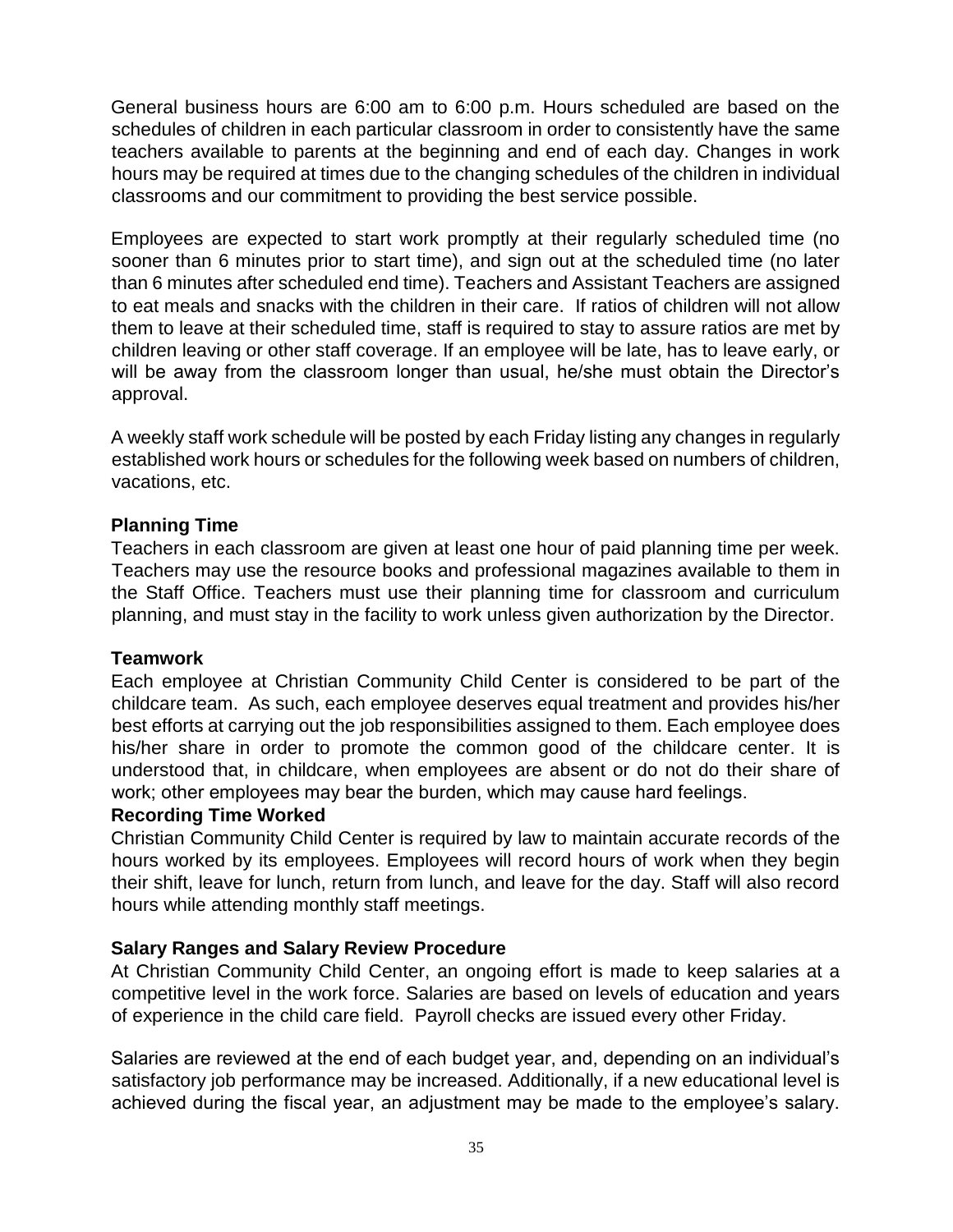Merit increases may be given commensurate with duties and responsibilities carried out in an exceptional manner. Cost of living increases may be given on an annual basis, depending on the financial status of the center.

| <b>CHRISTIAN COMMUNITY CHILD CENTER</b><br>Wage Scale         |                      |  |  |
|---------------------------------------------------------------|----------------------|--|--|
| Position                                                      | <b>Starting Wage</b> |  |  |
| New to field                                                  | \$7.50               |  |  |
| Assistant Teacher                                             | \$8.00               |  |  |
| Teacher                                                       | \$8.50               |  |  |
| Teacher with Associates in ECE \$9.00 Teacher with Bachelor's |                      |  |  |
| in ECE \$10.00                                                |                      |  |  |
|                                                               |                      |  |  |
| Annual increases based on center's budget                     |                      |  |  |
| Potential increases based on increased education              |                      |  |  |
| Potential higher starting rate based on previous experience   |                      |  |  |

## **Vacation, Holiday, Sick Leave, and Other Time Off**

Christian Community Child Center provides part-time and full-time employees with paid Time off. Time off is in the best interest of the employee's good health and morale, so time off is encouraged.

The scheduling of time off is subject to prior authorization by the Director and depends on the availability of substitute employees, and on the number of children in the employee's classroom during the time requested. The employee must check for available weeks/days prior to making definite plans for vacations.

Paid time off is earned after 12 months of continuous employment. Full-time employees are eligible for 80 hours, and part-time employees are eligible for hours equal to two of their average work weeks. After 5 years of continuous employment, an additional 40 hours is added for full time and hours equal to their average workweek for part time. Paid time cannot be carried over and used in a later year unless the employee foregoes taking vacation at the Company's request.

Teachers requesting time off must use up all available personal and paid days prior to requesting days off without pay. To request time off without pay, a written request must be completed by the employee at least two weeks prior to the day requested, and approved by the Director. This is done so that substitute personnel can be arranged for that employee.

Christian Community Child Center observes ten (10) paid holidays per year. Full-time employees will receive holiday pay. Employees who are absent the day before or after a designated holiday will not be paid for the holiday unless the employee has received prior written approval for the absence.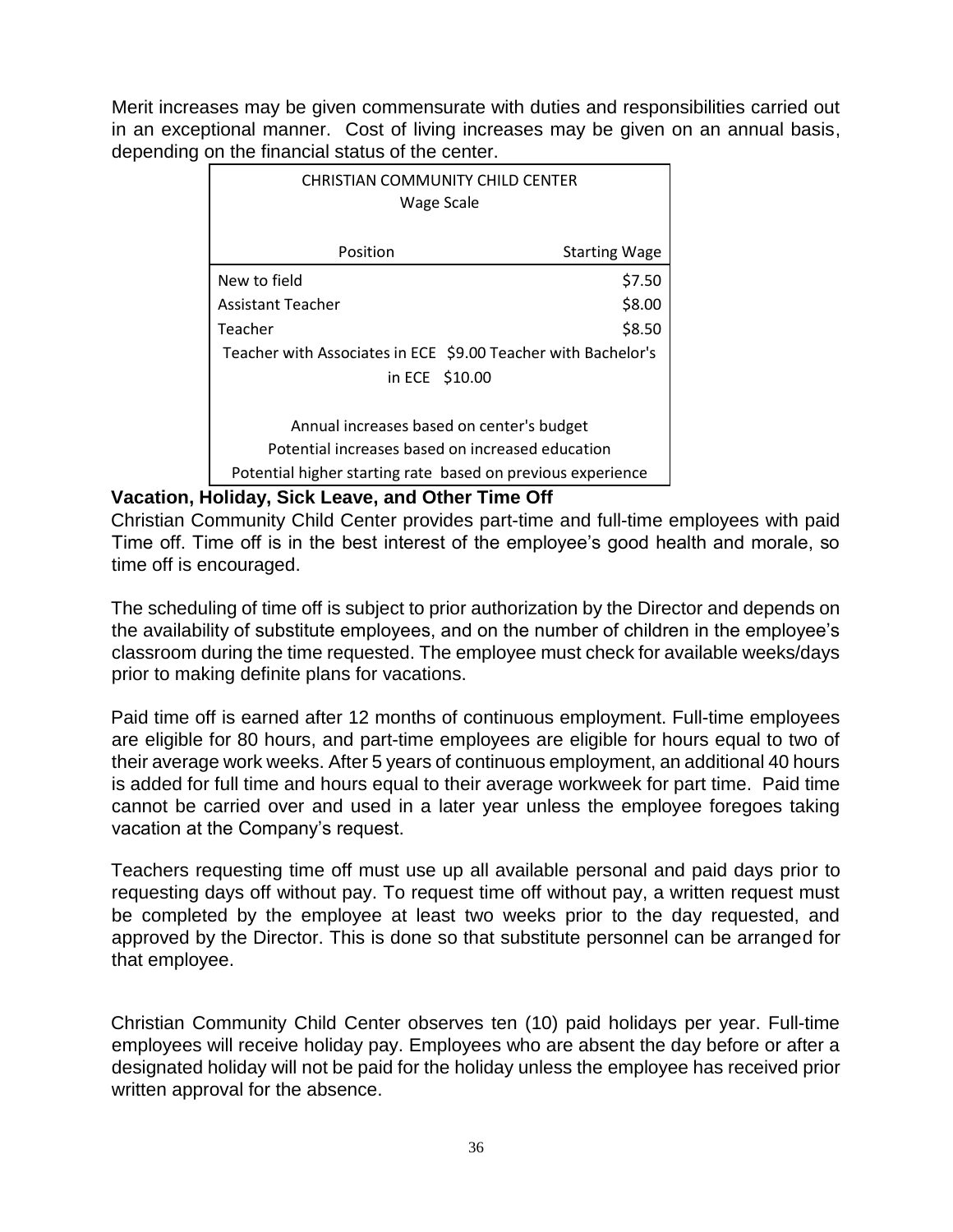The holidays included in holiday pay, unless it falls on a weekend, include: New Year's Day, Good Friday, Memorial Day, Independence Day, Labor Day, Thanksgiving and the Day Following Thanksgiving, Christmas Eve and Christmas Day, and New Year's Eve.

Full-time employees are eligible for up to 3 days (if required) off with pay to attend funeral services for a member of their immediate family (spouse, children, parents, siblings). One day off with pay may be extended to attend funeral services for other family members. Prior approval through the Director is required. Part-time employees may be eligible for 1 day off with pay to attend services for a family member. Additional time off could be approved through the Director if a death in the family occurs out of state.

## **Leave of Absence**

A leave of absence may be granted for valid medical, military or personal reasons with the approval of the Director. Considerations for granting the leave are:

- 1. The purpose of the leave.
- 1. The length of time the employee will be away.
- 2. The effect the leave will have on the Center's ability to operate the employee's position and length of service.
- 3. The employee's attendance record

Leaves of absence are unpaid except when disability benefits are payable. Continuation of benefits during an unpaid leave may vary, depending on the type and length of leave.

If an employee wants to take a leave of absence, they must present a **written request** to the Director, stating the reason for the leave and the specific starting and ending dates. If the leave is approved, it will be confirmed in writing. Following a leave of absence, the Center will use its best efforts to reinstate the employee to the same position, but the Center cannot guarantee the same position will be available when the employee wants to return.

## **Benefits**

The benefits of unemployment compensation, worker's compensation, and social security insurance as required by the government are to be given to all employees. Staff with children who attend the center receive a tuition discount. Staff who furthers their education in childcare receive reimbursement or partial reimbursement of tuition costs upon successful completion of their course.

## **Orientation and Training**

Christian Community Child Center has a combined written and verbal orientation program, which all new employees, substitutes, and volunteers must complete within their first week of employment at the Center. Information on all children enrolled at the center and the plan for meeting their needs will be reviewed during orientation. The orientation will cover the following items:

1. Review of DCF 251 Licensing Rules for Group Day Care Centers.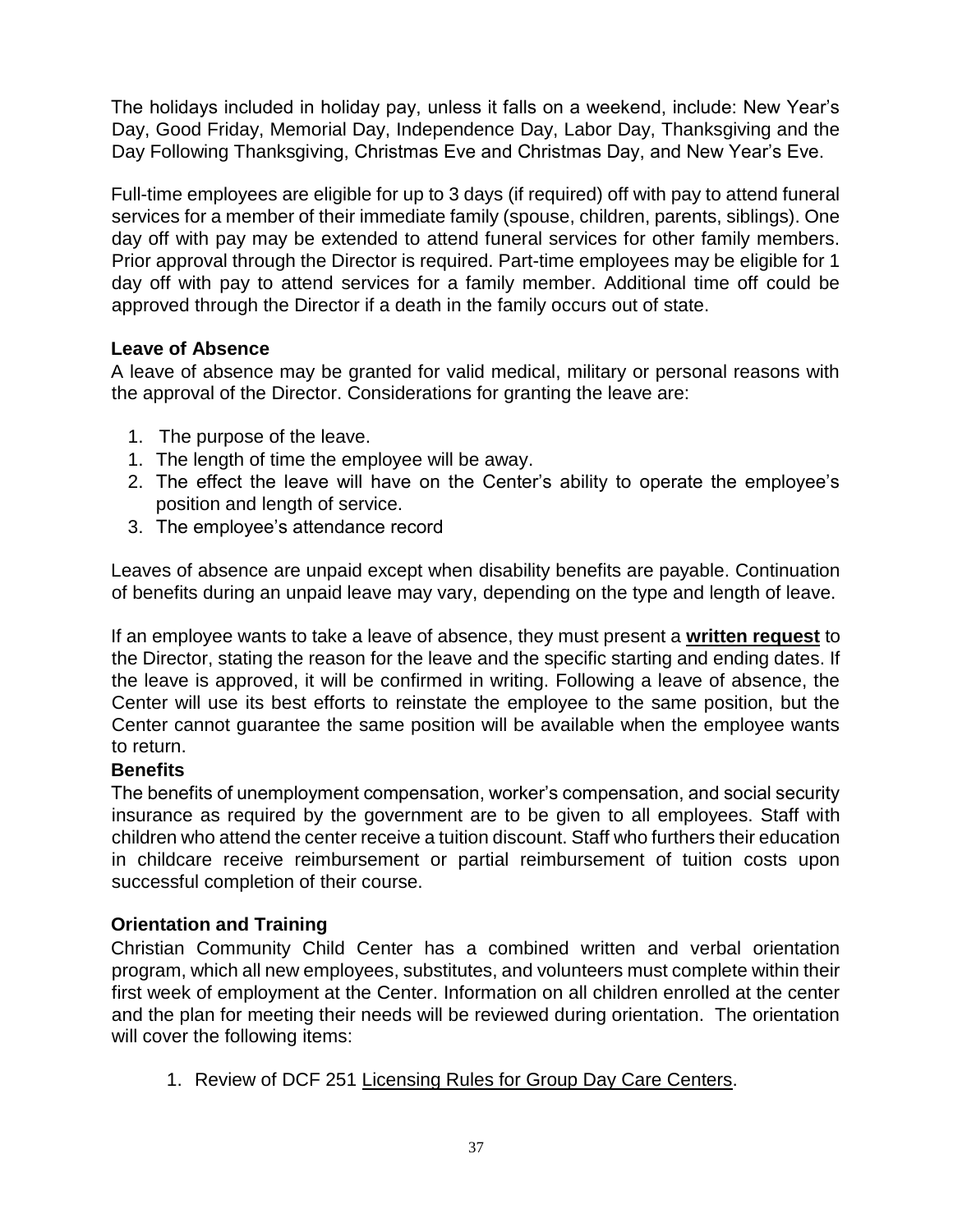- 2. Review of center policies required under s. DCF 251.04(2)(h) and (i) [251.05(2)(a)2.]
- 3. Review of the center contingency plans and training in emergency procedures, including the operation of fire extinguishers.
- 4. First Aid Procedures.
- 5. Job responsibilities in relation to the job description.
- 6. Training in the recognition of childhood illnesses and infectious disease control, including hand washing procedures, universal precautions, SBS and SIDS risk reduction procedure.
- 7. Schedule of activities in the center.
- 8. Review of child abuse and neglect laws and reporting procedures.
- 9. The procedure for insuring that all childcare workers know the children assigned to their care and their whereabouts at all times including during center-provided transportation.
- 10.Child management techniques.
- 11.Procedure for sharing information related to a child's special health care needs including any physical, emotional, social or cognitive disabilities with any child care worker who may be assigned to care for that child throughout the day.
- 12.Review of procedures to reduce the risk of sudden infant death syndrome (SIDS).
- 13.Review the importance of family style eating with the children
- 14.The integration of children with disabilities into the program.
- 15.Health observation and precautions of childhood illnesses.
- 16.Medication disbursement, charting in logbook, and medication disbursement form.
- 17.The importance that staff maintain strict confidentiality in regard to all issues pertaining to the families and children of the center.
- 18.Staff is given an employment folder containing required staff records; these are to be filled out and returned to the Director on or before the first day of work.
- 19.Review of staff rules including policy on no alcohol/drug use or smoking on Center property or at any event off site involving children.
- 20.Adhere to the Center's dress code.
- 21.The procedure to contact a parent if a child is absent from the center without prior notification from the parent.
- 22.Information on any special needs a child enrolled in the center may have and the plan for how those needs will be met.

The employee will complete, sign and date a new staff orientation sheet while processing through orientation. Also, new staff is required to fill out and return a Caregiver Background check to the office before employment begins. These forms will be placed in the employee's personnel file at the Center. Part of the orientation process includes a meeting with the Director as soon as possible after the employee has completed the reading of the above materials. This meeting will address any questions and concerns of the new employee.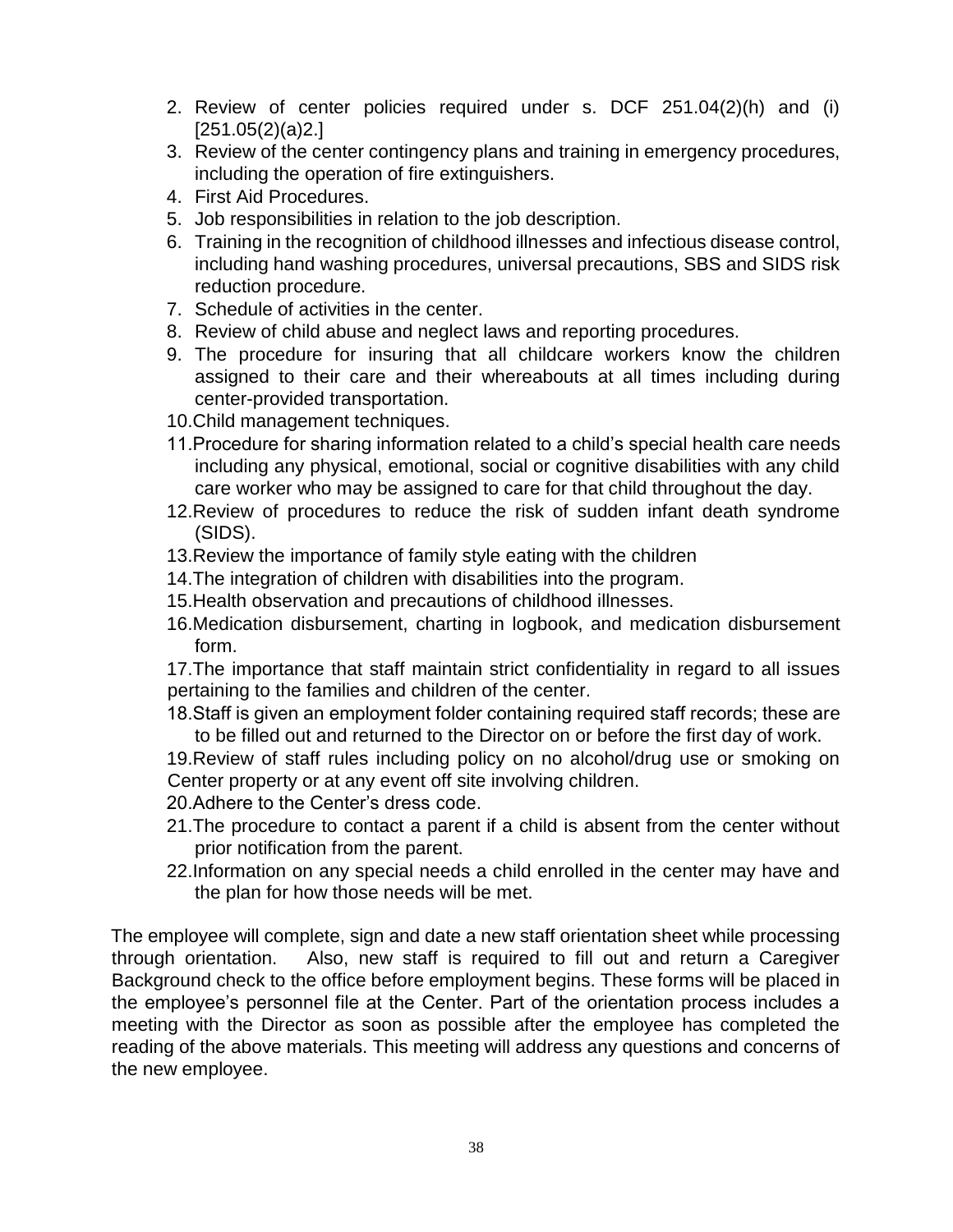## **Parking**

In order to provide easy access for parents to drop off and pick up their children, the first five parking stalls in the day care lot (south of the building) are to be left for parents. The handicap-parking stall is to be left for handicapped individuals.

## **Telephone Use Policy**

Christian Community Child Center is very dependent on the telephone and the availability of our telephone lines. Consequently, all incoming personal calls should be limited to emergency situations. Should you need to make an outgoing personal call, do so during your break or lunch period and the amount of time spent on the call should be limited. Long distance calls are not permitted unless approved by the Director. Messages will be relayed in the event of non-emergency incoming personal calls at the caller's request. All incoming phone calls will be recorded in the message pad near the office telephone. No cell phones are to be used during scheduled work hours for any purpose. Number to use in contacting the childcare center: (920) 203-3159.

## **Continuing Education & Staff Meeting**

Any teaching team member who works more than 20 hours per week shall participate in at least 25 hours or continuing education each year. Each teaching team member who works 20 hours or fewer per week shall participate in at least 15 hours of continuing education each year. Continuing education hours may be used to meet the continuing education requirement during the year in which the hours are earned and for the 2 years following. Office area is available for staff members to study as well as do lesson planning. All staff that are in regular contact with children shall obtain and maintain a current certificate of completion for infant and child CPR and AED training within 6 months after beginning to work with children. Food service personnel shall receive at least 4 hours of orientation and training in kitchen sanitation, food handling and nutrition. Documentation of attendance and hours will be tracked and a record kept in each employees file. The center shall conduct a staff meeting at least 9 times in a calendar year to ensure that staff has the opportunity to receive pertinent information and clarifications of problems or issues. Full-time teachers will obtain a certificate from The Registry. Cost will be covered by the center.

## **Evaluations**

Evaluations are done on a continual basis.

## **Substitute Teacher Policy**

When a required staff member is absent from the Center, there will be a substitute person hired for the position. Any substitute that works more than 240 hours a year is required by law to be qualified for the position in which he/she is working. The record of hours worked is maintained by the director.

All staff members will have a "Substitute File" which explains routines, schedules, policies and procedures for their particular work area. This will enable the substitute to carry on in the position and provide a smoother transition for the children.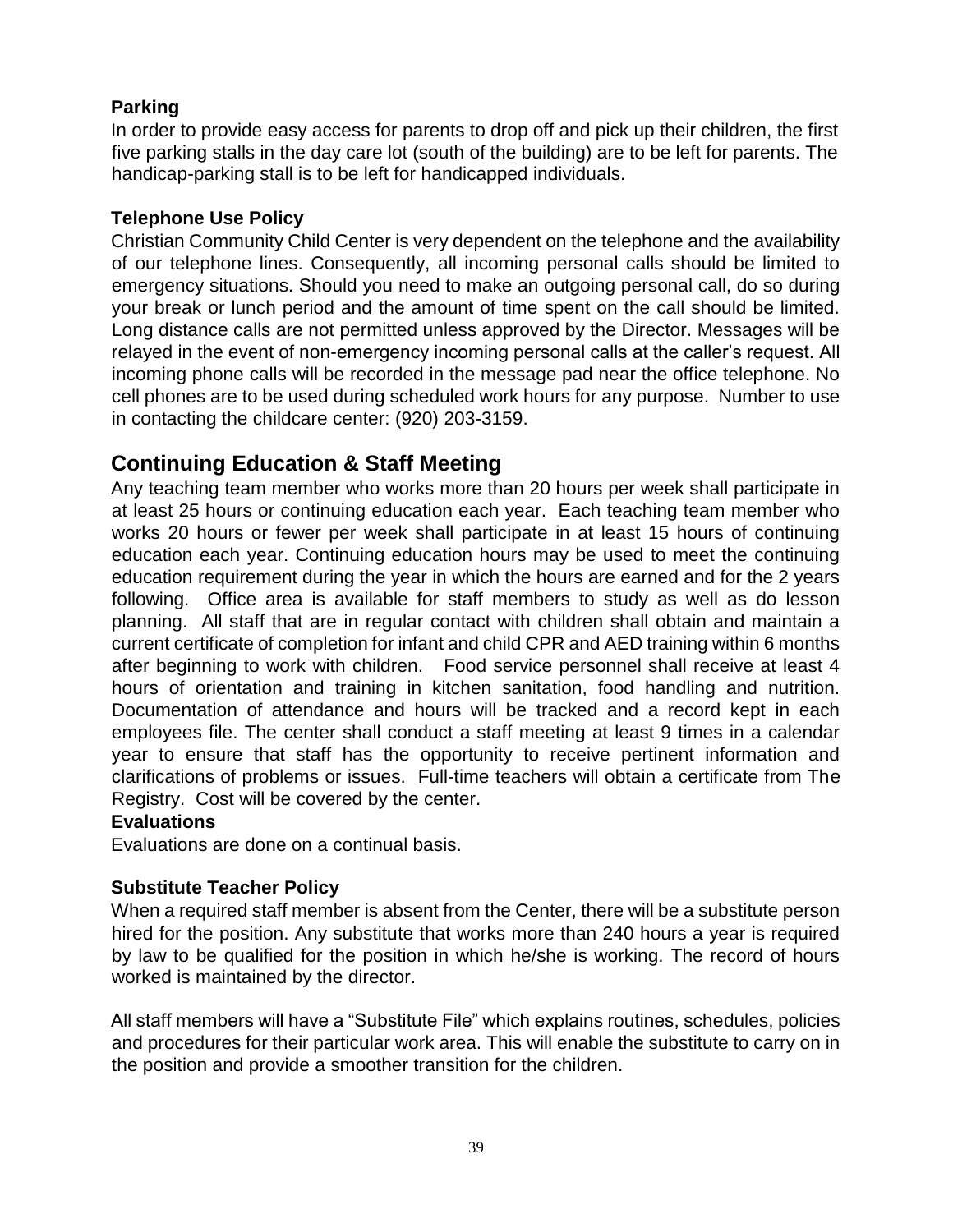Staff will notify the office when a substitute is needed and will work with the director to find a replacement. The substitute will report to the director and will be responsible for the position in which they are substituting.

## **Job Descriptions**

Job descriptions for each position in the Child Care Center are enclosed in the Appendix of this handbook.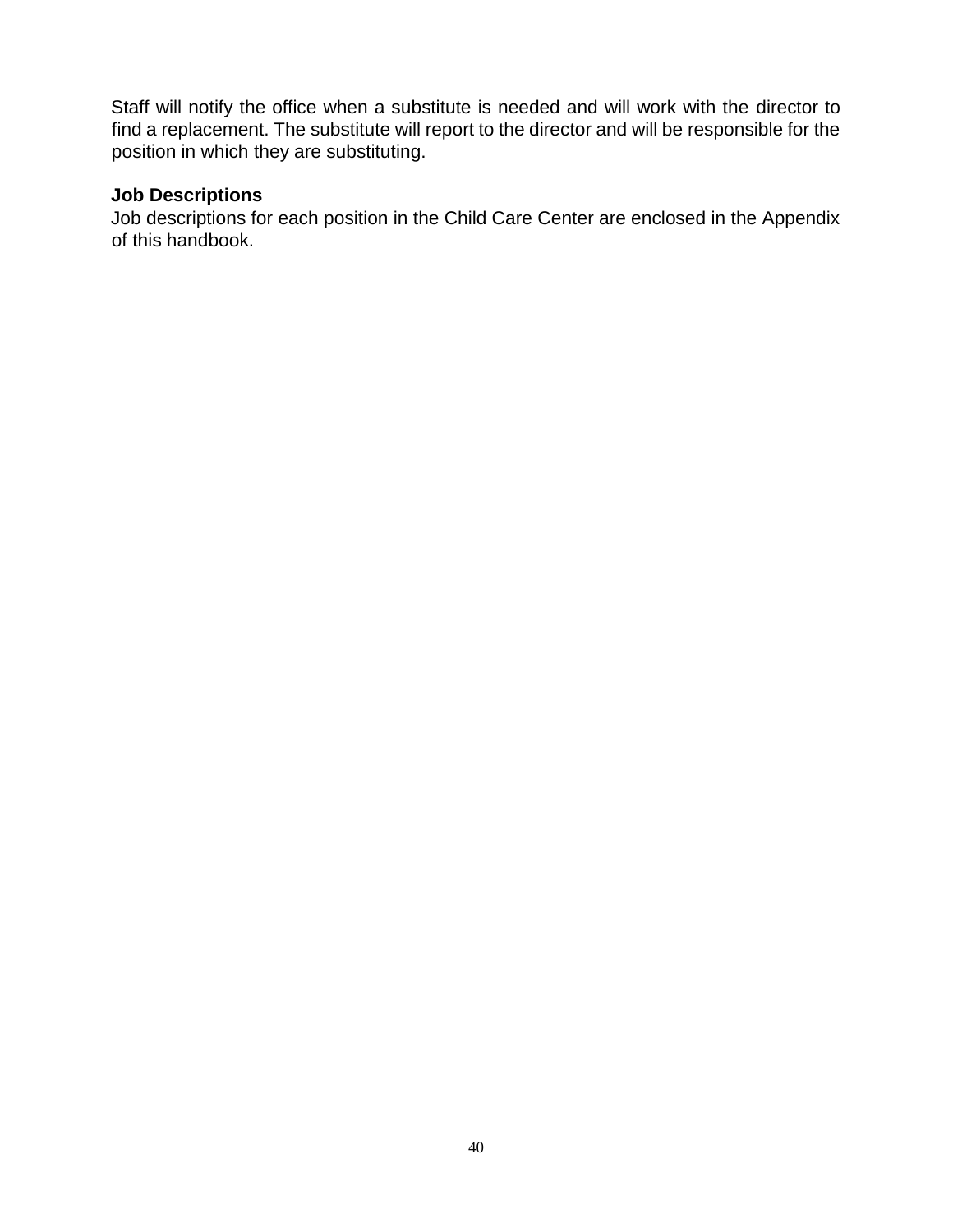## **Job Description**

**Title**: Assistant Teacher **Rev. Date**: 1/7/10 **Dept:** Child Center/Preschool **Reports to**: Director

#### **JOB SUMMARY**

Assists teachers to meet the physical and developmental needs of the children of the child care center.

\_\_\_\_\_\_\_\_\_\_\_\_\_\_\_\_\_\_\_\_\_\_\_\_\_\_\_\_\_\_\_\_\_\_\_\_\_\_\_\_\_\_\_\_\_\_\_\_\_\_\_\_\_\_\_\_\_\_\_\_\_\_\_\_\_\_\_\_\_\_

\_\_\_\_\_\_\_\_\_\_\_\_\_\_\_\_\_\_\_\_\_\_\_\_\_\_\_\_\_\_\_\_\_\_\_\_\_\_\_\_\_\_\_\_\_\_\_\_\_\_\_\_\_\_\_\_\_\_\_\_\_\_\_\_\_\_\_\_\_\_

## **ESSENTIAL FUNCTIONS**

Assists teachers to set up programming in accordance with goals and policies of center**.**

Makes a suggestion, which may benefit children or program.

Assists in program and curriculum evaluation.

Follows lesson plans; Takes over entire groups if requested by teacher or director.

Supervises children's play activities

- Participates with children in-group games
- Enforces safety rules
- Encourages children to develop positive social relationships with each other, with center staff and with visitors

Observes the children and gives individual attention as requested by the teacher.

Aids children in eating, dressing, and other activities to foster suitable habits.

Helps to record children's progress, noting emotional, physical, social and intellectual development of children.

Prepares supplies for activities, such as cutting paper and mixing paint. Cleans activity supplies and cares for toys and equipment.

Cleans, sanitizes and organizes center (with other staff members).

Maintains licensing requirements for staff qualifications. Participates in in-service training, workshops and other career development opportunities.

\_\_\_\_\_\_\_\_\_\_\_\_\_\_\_\_\_\_\_\_\_\_\_\_\_\_\_\_\_\_\_\_\_\_\_\_\_\_\_\_\_\_\_\_\_\_\_\_\_\_\_\_\_\_\_\_\_\_\_\_\_\_\_\_\_\_\_\_\_\_

**\_\_\_\_\_\_\_\_\_\_\_\_\_\_\_\_\_\_\_\_\_\_\_\_\_\_\_\_\_\_\_\_\_\_\_\_\_\_\_\_\_\_\_\_\_\_\_\_\_\_\_\_\_\_\_\_\_\_\_\_\_\_\_\_\_\_\_\_\_\_** 

## **NON-ESSENTIAL FUNCTIONS**

Attends staff meetings and team planning sessions. Organize and accompany field trips.

## **RELATIONSHIPS/CONTACTS**

No subordinates. Daily contact with parents and teachers at the center.

## **PHYSICAL DEMANDS OF ESSENTIAL FUNCTIONS**

\_\_\_\_\_\_\_\_\_\_\_\_\_\_\_\_\_\_\_\_\_\_\_\_\_\_\_\_\_\_\_\_\_\_\_\_\_\_\_\_\_\_\_\_\_\_\_\_\_\_\_\_\_\_\_\_\_\_\_\_\_\_\_\_\_\_\_\_\_\_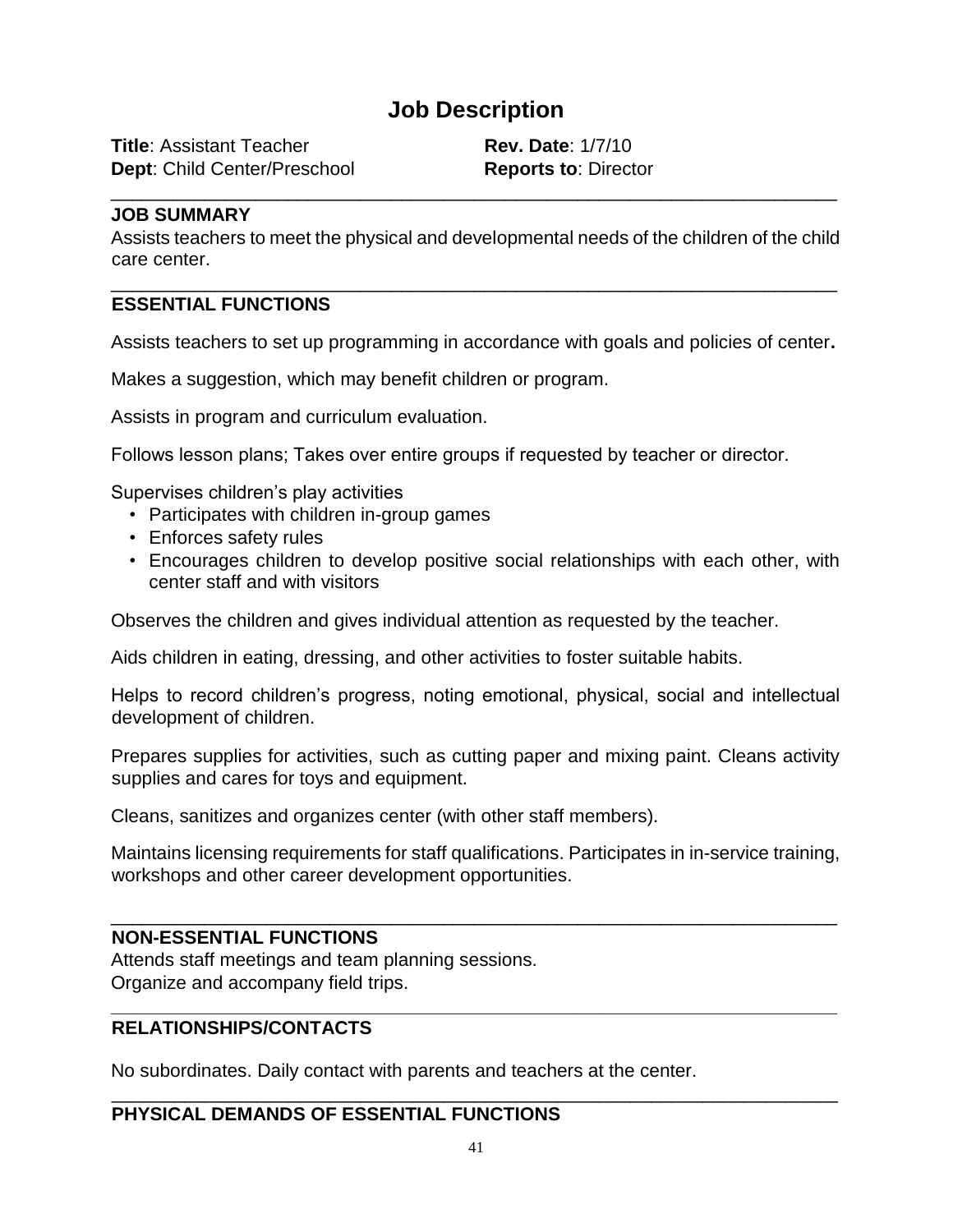Constantly walking/moving & seeing/hearing/talking; Occasional lifting of 50 lbs. maximum with frequent lifting/carrying of *25* lbs.; Constantly reaching/handling with arms & hands.

\_\_\_\_\_\_\_\_\_\_\_\_\_\_\_\_\_\_\_\_\_\_\_\_\_\_\_\_\_\_\_\_\_\_\_\_\_\_\_\_\_\_\_\_\_\_\_\_\_\_\_\_\_\_\_\_\_\_\_\_\_\_\_\_\_\_\_\_\_\_

## **ENVIRONMENTAL CONDITIONS**

Works inside in moderate temperature but spends significant amount of time working outside. Occasionally use of protective gloves in clean up.

\_\_\_\_\_\_\_\_\_\_\_\_\_\_\_\_\_\_\_\_\_\_\_\_\_\_\_\_\_\_\_\_\_\_\_\_\_\_\_\_\_\_\_\_\_\_\_\_\_\_\_\_\_\_\_\_\_\_\_\_\_\_\_\_\_\_\_\_\_\_

## **EQUIPMENT USED**

Copy machine, paper cutter, camera, hand tools, measuring tools, knives, first aid equipment, TV, VCR, tape players, washer/dryer, dishwasher, microwave, oven.

\_\_\_\_\_\_\_\_\_\_\_\_\_\_\_\_\_\_\_\_\_\_\_\_\_\_\_\_\_\_\_\_\_\_\_\_\_\_\_\_\_\_\_\_\_\_\_\_\_\_\_\_\_\_\_\_\_\_\_\_\_\_\_\_\_\_\_\_\_\_

## **QUALIFICATIONS / WORKER CHARACTERISTICS**

Must have the ability to relate well to children and have the minimum qualifications, required by the DCF Licensing Rules for Group childcare Centers for the State of Wisconsin. Prefer an Associate Degree in Child Development/Early Childhood Education or related field, at least 80 hours of continued schooling in Early Childhood Education and/or experience.

\_\_\_\_\_\_\_\_\_\_\_\_\_\_\_\_\_\_\_\_\_\_\_\_\_\_\_\_\_\_\_\_\_\_\_\_\_\_\_\_\_\_\_\_\_\_\_\_\_\_\_\_\_\_\_\_\_\_\_\_\_\_\_\_\_\_\_\_\_\_ *This job description is not intended as a complete list of job duties, responsibilities, and/or essential functions. The Company retains any or all rights to change, modify, amend, add to or delete from any section of this document as it deems, in its judgment, to be proper.* **Job Description**

**Title**: Teacher **Rev Date**: 1/7/10I

**Department:** Child Care/Preschool **Reports to: Director** 

**Purpose**: Instructs children in activities designed to promote social, emotional, physical, and intellectual growth.

\_\_\_\_\_\_\_\_\_\_\_\_\_\_\_\_\_\_\_\_\_\_\_\_\_\_\_\_\_\_\_\_\_\_\_\_\_\_\_\_\_\_\_\_\_\_\_\_\_\_\_\_\_\_\_\_\_\_\_\_\_\_\_\_\_\_\_\_\_

## **Essential Functions:**

**Plans and implements curriculum** designed to meet social, emotional, physical and intellectual needs of children enrolled in the program.

- Develops goals and objectives for each child in cooperation with other staff members. Designs and maintains a learning environment conducive to meeting the stated goals for the children.
- Evaluates children and assesses their needs and progress on a regular basis, Provides multi-cultural components within the curriculum.

Coordinates, plans and posts weekly lesson plans with team members.

Plans and organizes classroom field trips in conjunction with the Director and other team members.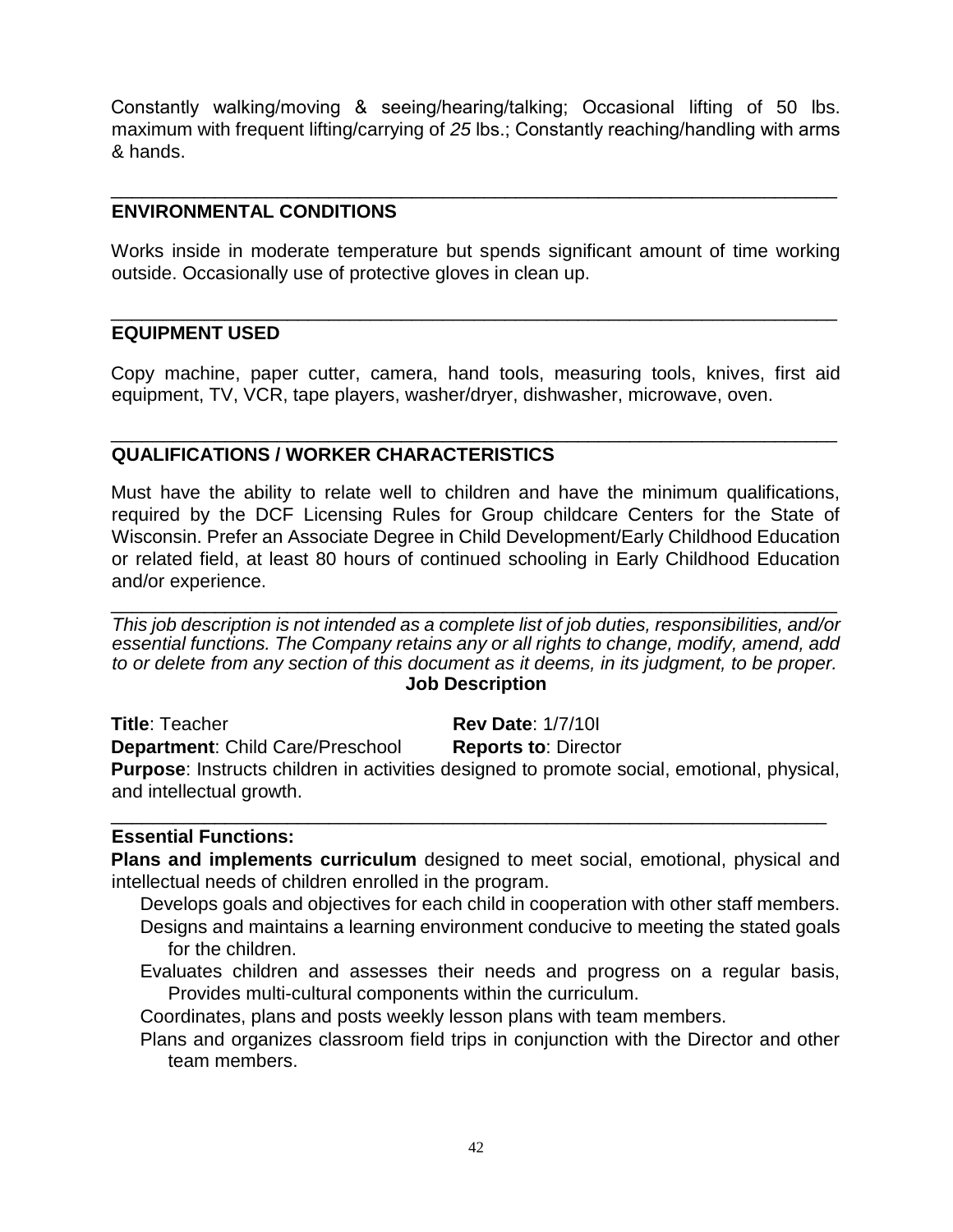**Records individual progress of children** by observing and assessing each child's growth, development, and performance, recording some observations for each child, taking special note of changes, preparing**,** updating and maintaining appropriate classroom records, and reporting any special needs to Director**.** 

**Make daily observations of children's health** by consulting with parent upon arrival about child's night; observing skin color, unusual spots or rashes, swelling or bruises, sores, severe coughing or sneezing, discharge from nose, eyes or ears, or breathing difficulties; and noting child's behavior for any unusual symptoms such as lack of activity or general moodiness or misbehavior.

**Assists in the development of good nutritional habits** by sitting at the table with children during meals or snacks and modeling appropriate behavior to children and eating at least some of all food served**.**

**Establishes and maintains open and effective lines of communication** between staff and parents by keeping staff and parents informed of program plans, events, needs or other information about children and families; maintaining a friendly, yet professional, relationship with parents and co-workers**;** respecting others' rights to their individual points of view and ideas; maintaining confidentiality of information; treating all parents equally, not showing favoritism, accepting all at their individual levels; supporting cultural differences in extending the curriculum; working in a comfortable manner with other staff members and volunteers; offering guidance in positive ways; planning, scheduling and conducting parent conferences at least twice per year.

**Plans and implements opportunities for parent involvement** by working with other staff members to produce children's holiday programs for parents, holding special classroom activities which parents are invited to participate in, and providing daily written (for ages under 2 years of age) and/or oral communication (for ages over 2*)* with each child's parent.

**Maintains licensing requirements for staff qualifications** by participation in inservice training, workshops and other career development opportunities as well as staff meetings and team planning sessions.

**Maintains professional and technical knowledge** by attending educational workshops, reviewing professional publications and maintaining membership in professional early childhood organizations. Pursues personal or formal study and/or reading in the field of child development and education.

**Insures that equipment and materials are available, appropriate, and in good condition** by daily inspection of the classroom environment for sufficient amounts of developmentally appropriate materials, and equipment for the number of children being cared for and assuring that those materials are clean and safe for children. Submits requests for purchasing new equipment and supplies to Director.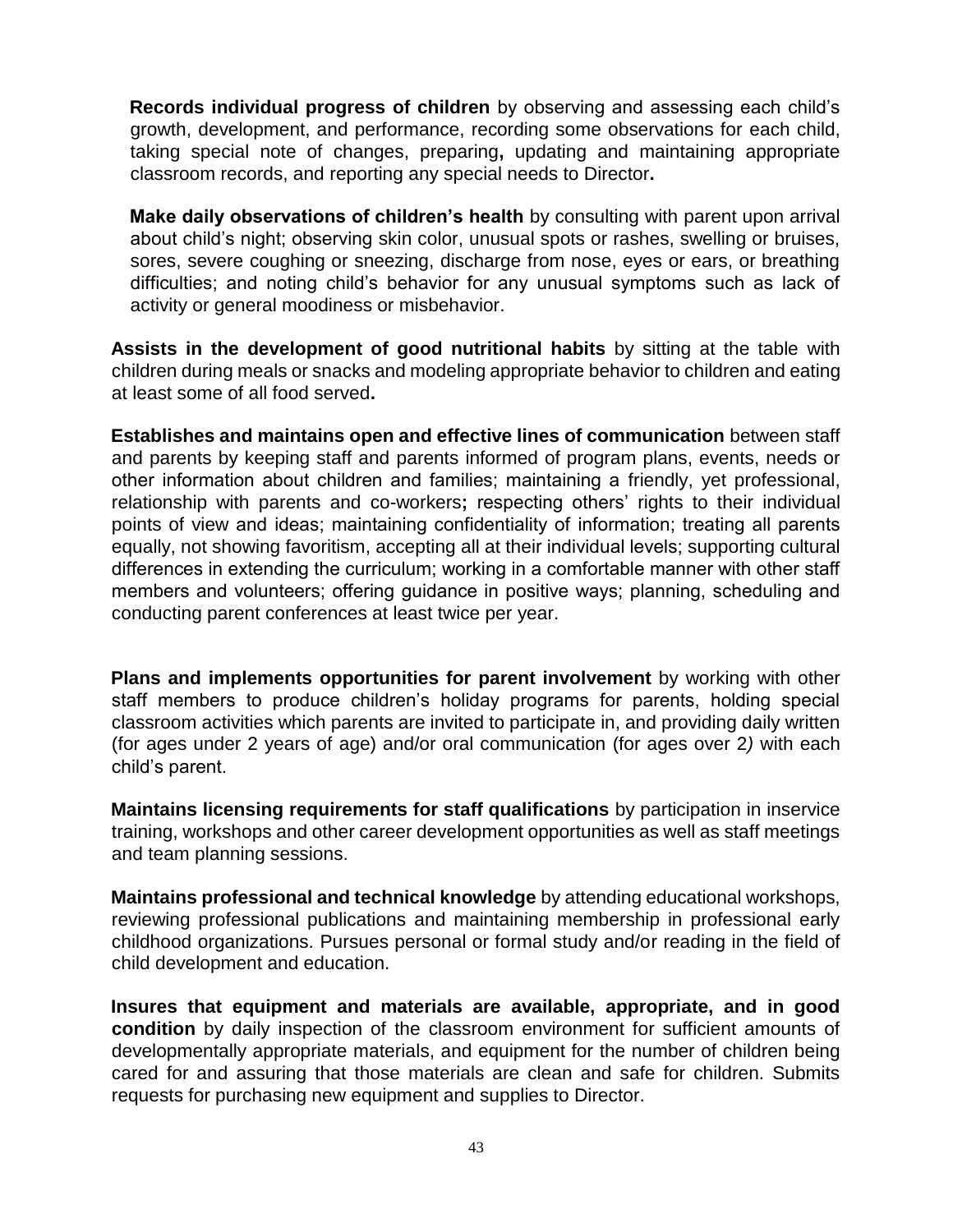**Contributes to the Team effort** by recognizing the child care center as one total group rather than a series of separate groups. Generously shares ideas, materials, time and services, thereby helping other persons achieve their very best.

**Promotes the Child Center** by supporting the philosophy and policies of Christian Community Child Center and the Director; keeping materials, supplies and equipment well organized to present an attractive, orderly, and inviting appearance to the classroom and the center; avoiding gossip at all times and respecting confidentiality of written, oral and observed information; and willingly sharing responsibility with others, assuming other responsibilities in emergencies, and putting the needs of the children and the center above all else.

#### **Human Interaction**

No regular subordinates. No adult supervisory responsibilities. Daily contact with parents and other teachers at the center. Occasional contact with teachers from other centers. Handles confidential information about children and families**.**

**\_\_\_\_\_\_\_\_\_\_\_\_\_\_\_\_\_\_\_\_\_\_\_\_\_\_\_\_\_\_\_\_\_\_\_\_\_\_\_\_\_\_\_\_\_\_\_\_\_\_\_\_\_\_\_\_\_\_\_\_\_\_\_\_\_\_\_\_\_\_** 

\_\_\_\_\_\_\_\_\_\_\_\_\_\_\_\_\_\_\_\_\_\_\_\_\_\_\_\_\_\_\_\_\_\_\_\_\_\_\_\_\_\_\_\_\_\_\_\_\_\_\_\_\_\_\_\_\_\_\_\_\_\_\_\_\_\_\_\_\_\_

## **Physical Demands**

Constant walking/moving & seeing/hearing/talking. Occasional lifting of *50* lb. maximum, with frequent lifting/carrying of *25* lb. Constantly reaching/handling with arms & hands.

**\_\_\_\_\_\_\_\_\_\_\_\_\_\_\_\_\_\_\_\_\_\_\_\_\_\_\_\_\_\_\_\_\_\_\_\_\_\_\_\_\_\_\_\_\_\_\_\_\_\_\_\_\_\_\_\_\_\_\_\_\_\_\_\_\_\_\_\_\_\_** 

## **Environmental Conditions**

Work inside in moderate temperature but spends significant amount of time

Working outside. Occasional use of protective gloves in clean up or diapering of children**. \_\_\_\_\_\_\_\_\_\_\_\_\_\_\_\_\_\_\_\_\_\_\_\_\_\_\_\_\_\_\_\_\_\_\_\_\_\_\_\_\_\_\_\_\_\_\_\_\_\_\_\_\_\_\_\_\_\_\_\_\_\_\_\_\_\_\_\_\_\_** 

#### **Equipment Used**

Copy machine, paper cutter, camera, video camera, hand tools, measuring tools, knives, first aid equipment, TV, VCR, tape player, washer/dryer, dishwasher, microwave, oven.

**\_\_\_\_\_\_\_\_\_\_\_\_\_\_\_\_\_\_\_\_\_\_\_\_\_\_\_\_\_\_\_\_\_\_\_\_\_\_\_\_\_\_\_\_\_\_\_\_\_\_\_\_\_\_\_\_\_\_\_\_\_\_\_\_\_\_\_\_\_\_** 

**\_\_\_\_\_\_\_\_\_\_\_\_\_\_\_\_\_\_\_\_\_\_\_\_\_\_\_\_\_\_\_\_\_\_\_\_\_\_\_\_\_\_\_\_\_\_\_\_\_\_\_\_\_\_\_\_\_\_\_\_\_\_\_\_\_\_\_\_\_\_**

#### **Travel Required**

Occasional trips to conferences, conventions, and the like.

#### **Overtime Requirements**

Occasional overtime may be required if clients are late in picking up their children. Supervisor will indicate when/if overtime is warranted.

## **Knowledge and Skills Required**

Prefer a B.S. degree in Early Childhood Education or equivalent related field or an Associate Degree in Child Development/Early Childhood Education and/or experience. Ability to relate positively with children and serve as an appropriate